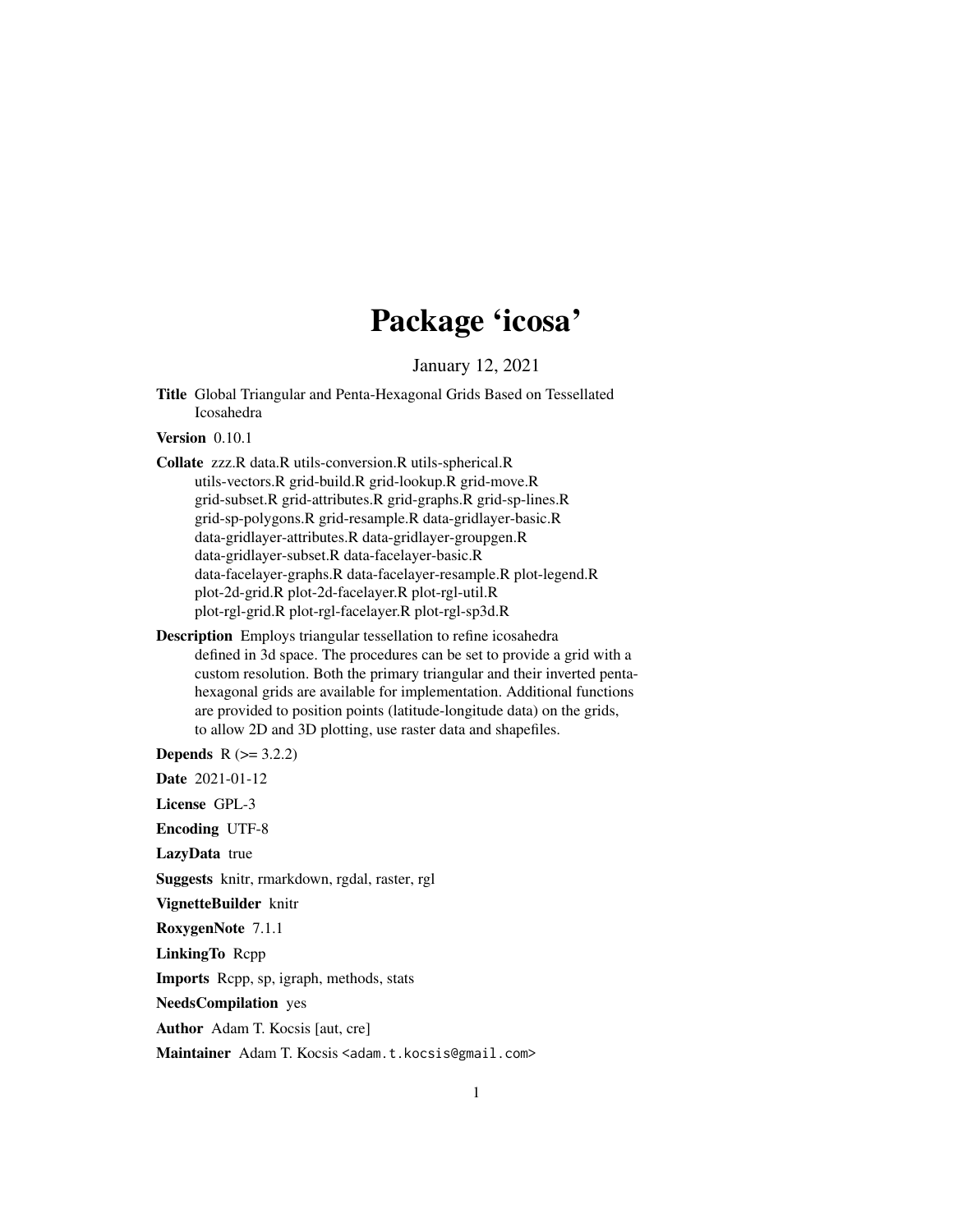Repository CRAN Date/Publication 2021-01-12 19:00:03 UTC

# R topics documented:

|                                                                                                              | 3              |
|--------------------------------------------------------------------------------------------------------------|----------------|
|                                                                                                              | $\overline{4}$ |
|                                                                                                              | $\overline{5}$ |
|                                                                                                              | 6              |
|                                                                                                              | 7              |
|                                                                                                              | 7              |
|                                                                                                              | 8              |
|                                                                                                              | 9              |
| edges                                                                                                        | 10             |
|                                                                                                              | 11             |
|                                                                                                              | 11             |
|                                                                                                              | 12             |
|                                                                                                              | 13             |
|                                                                                                              | 14             |
|                                                                                                              | 14             |
|                                                                                                              | 15             |
|                                                                                                              | 16             |
|                                                                                                              | 18             |
|                                                                                                              | 19             |
| $length, trigrid-method \dots \dots \dots \dots \dots \dots \dots \dots \dots \dots \dots \dots \dots$       | 20             |
|                                                                                                              | 20             |
|                                                                                                              | 21             |
| locate                                                                                                       | 22             |
|                                                                                                              | 23             |
|                                                                                                              | 24             |
|                                                                                                              | 25             |
|                                                                                                              | 25             |
|                                                                                                              | 26             |
| plot                                                                                                         | 27             |
|                                                                                                              | 28             |
|                                                                                                              | 29             |
|                                                                                                              | 31             |
|                                                                                                              | 31             |
| rotate                                                                                                       | 33             |
|                                                                                                              | 33             |
|                                                                                                              | 34             |
|                                                                                                              | 35             |
|                                                                                                              | 36             |
| surfacearea                                                                                                  | 37             |
| surfacecentroid $\ldots \ldots \ldots \ldots \ldots \ldots \ldots \ldots \ldots \ldots \ldots \ldots \ldots$ | 38             |
|                                                                                                              | 39             |
|                                                                                                              | 40             |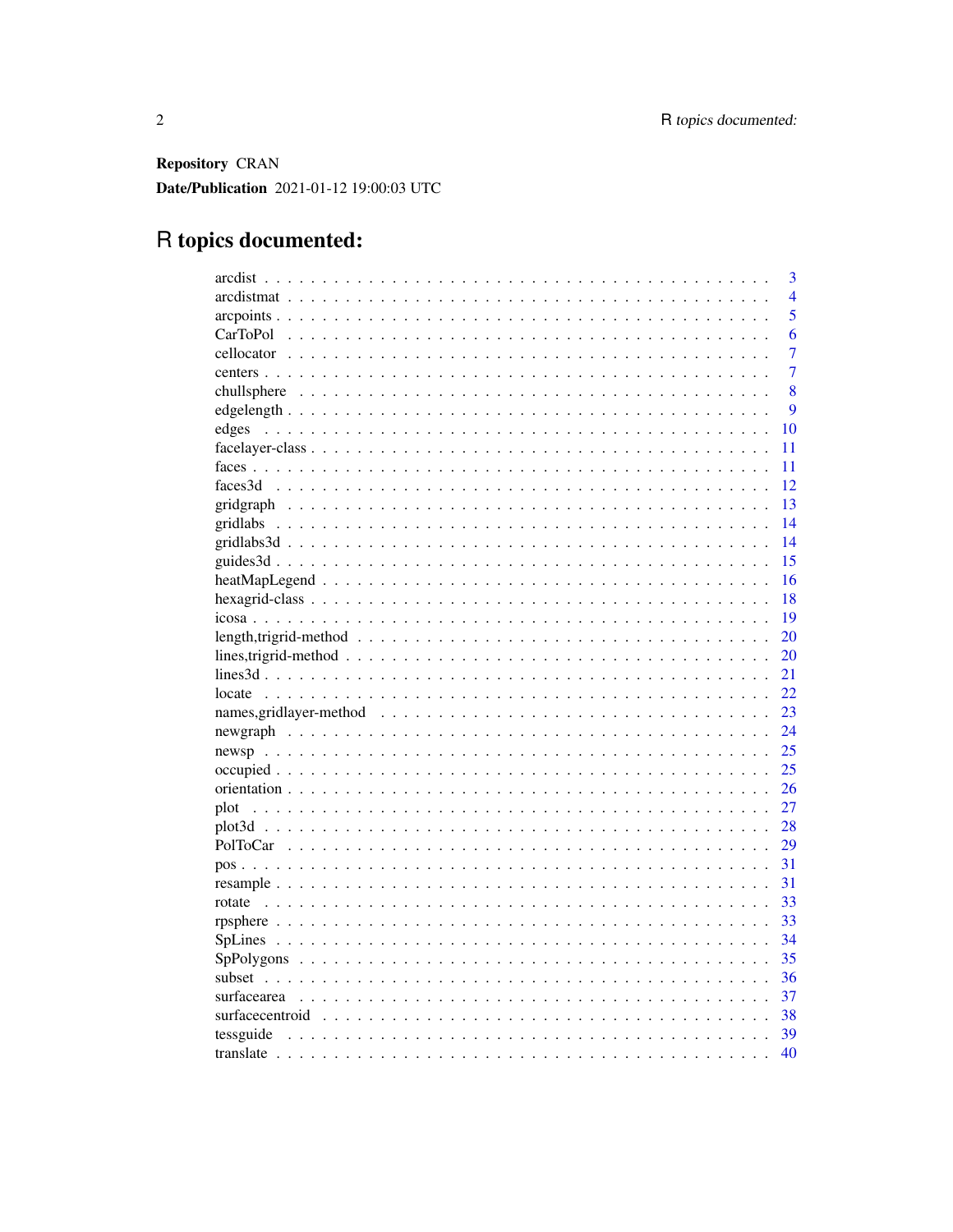#### <span id="page-2-0"></span>arcdist 3

arcdist *Calculation of distances along arcs*

## Description

This function calculates the shortest arc distance between two points.

## Usage

 $arcdist(p1, p2, output = "distance", origin = c(0, 0, 0), radius = author.$ 

## Arguments

| p1             | (numeric) Vector, XYZ or longitude-latitude coordinates of the first point along<br>the arc.                                                                                                                                                |
|----------------|---------------------------------------------------------------------------------------------------------------------------------------------------------------------------------------------------------------------------------------------|
| p <sub>2</sub> | (numeric) Vector, XYZ or longitude-latitude coordinates of the last point along<br>the arc.                                                                                                                                                 |
| output         | (character) The type of the output value. "distance" will give the distance in<br>the metric that was fed to the function for the coordinates or the radius. "deg"<br>will output the the distance in degrees, "rad" will do so in radians. |
| origin         | (numeric) Vector, the center of the circle in XYZ coordinates (default is $c(\theta, \theta, \theta)$ ).                                                                                                                                    |
| radius         | (numeric) The radius of the circle in case the input points have polar coordinates<br>only. Unused when XYZ coordinates are entered. Defaults to the authalic radius<br>of Earth ca. 6371.007 km.                                           |

## Value

A single numeric value.

## Examples

```
# coordinates of two points
point1<-c(0,0)point2<- c(180,0)
arcdist(point1,point2,"distance")
```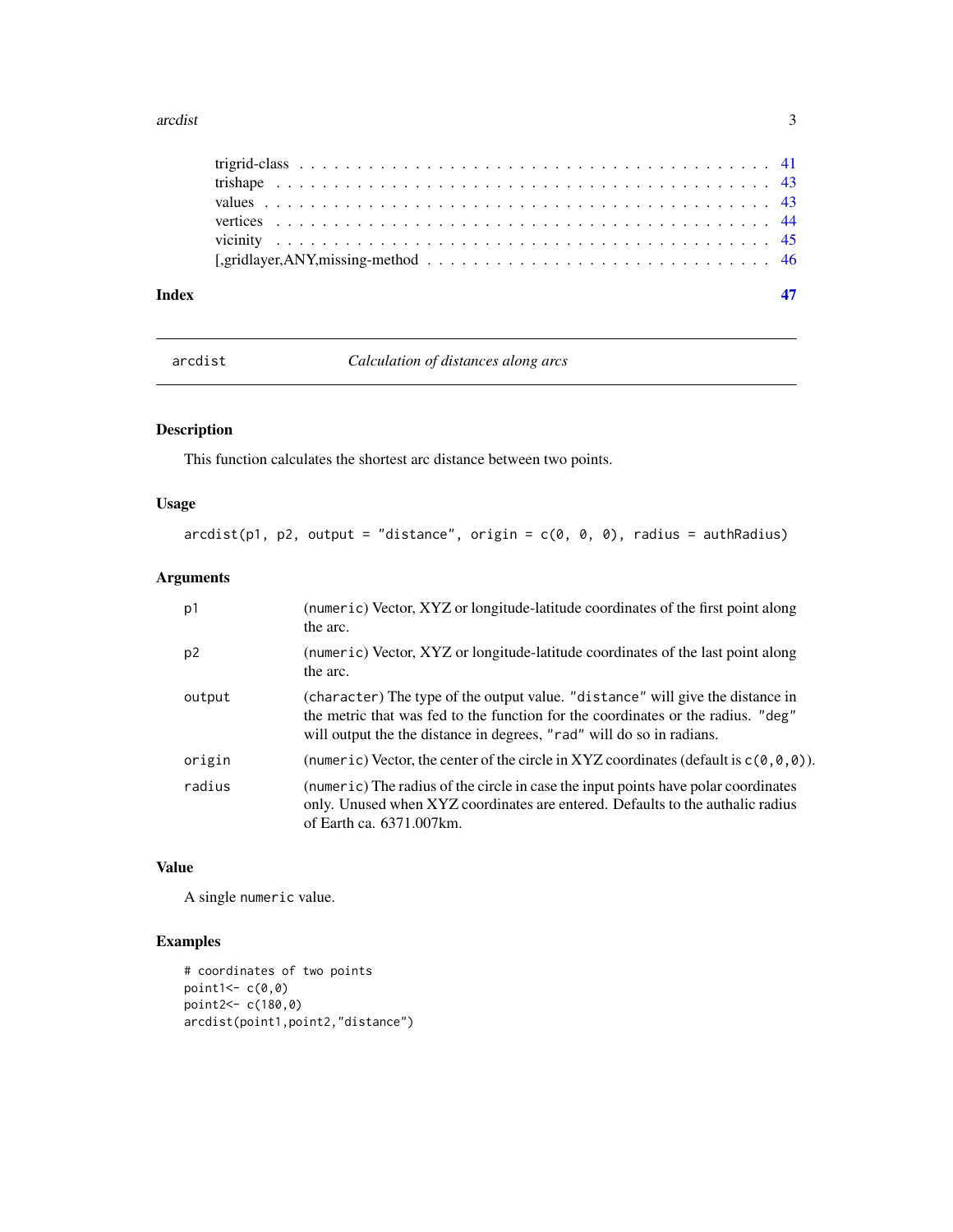<span id="page-3-0"></span>

This function calculates the shortest arc distance matrix between two sets of points.

## Usage

```
arcdistmat(
  points1,
  points2 = NULL,
  origin = c(\emptyset, \emptyset, \emptyset),
  output = "distance",
  radius = authRadius
\mathcal{L}
```
## Arguments

| points1 | (numeric) Matrix, XYZ or longitude-latitude coordinates of the first set of points.                                                                                                                                                               |
|---------|---------------------------------------------------------------------------------------------------------------------------------------------------------------------------------------------------------------------------------------------------|
| points2 | (numeric) Matrix, XYZ or longitude-latitude coordinates of the second set of<br>points. Leave this empty if you want all the arc distances between a set of points                                                                                |
| origin  | (numeric) Vector, the center of the circle in XYZ coordinates (default is $c(\theta, \theta, \theta)$ ).                                                                                                                                          |
| output  | (character) The type of the output value. "distance" will give back the dis-<br>tance in the metric that was fed to the function in the coordinates or the radius.<br>"deg" will output the the distance in degrees, "rad" will do so in radians. |
| radius  | (numeric) The radius of the circle in case the input points have polar coordinates<br>only. Unused when XYZ coordinates are entered. Defaults to the authalic radius<br>of Earth ca. 6371.007 km.                                                 |

#### Details

This function will create all possible shortest arc distances between points in the two sets, but not between the points within the sets. The function is useful for great circle distance calculations. For a symmetrical distance matrix leave the points2 argument empty.

## Value

A single numeric value.

## Examples

```
g \leftarrow \text{triprid}(c(4))res <- arcdistmat(g@vertices)
rand<-rpsphere(500)
res2 <- arcdistmat(g@vertices, rand)
```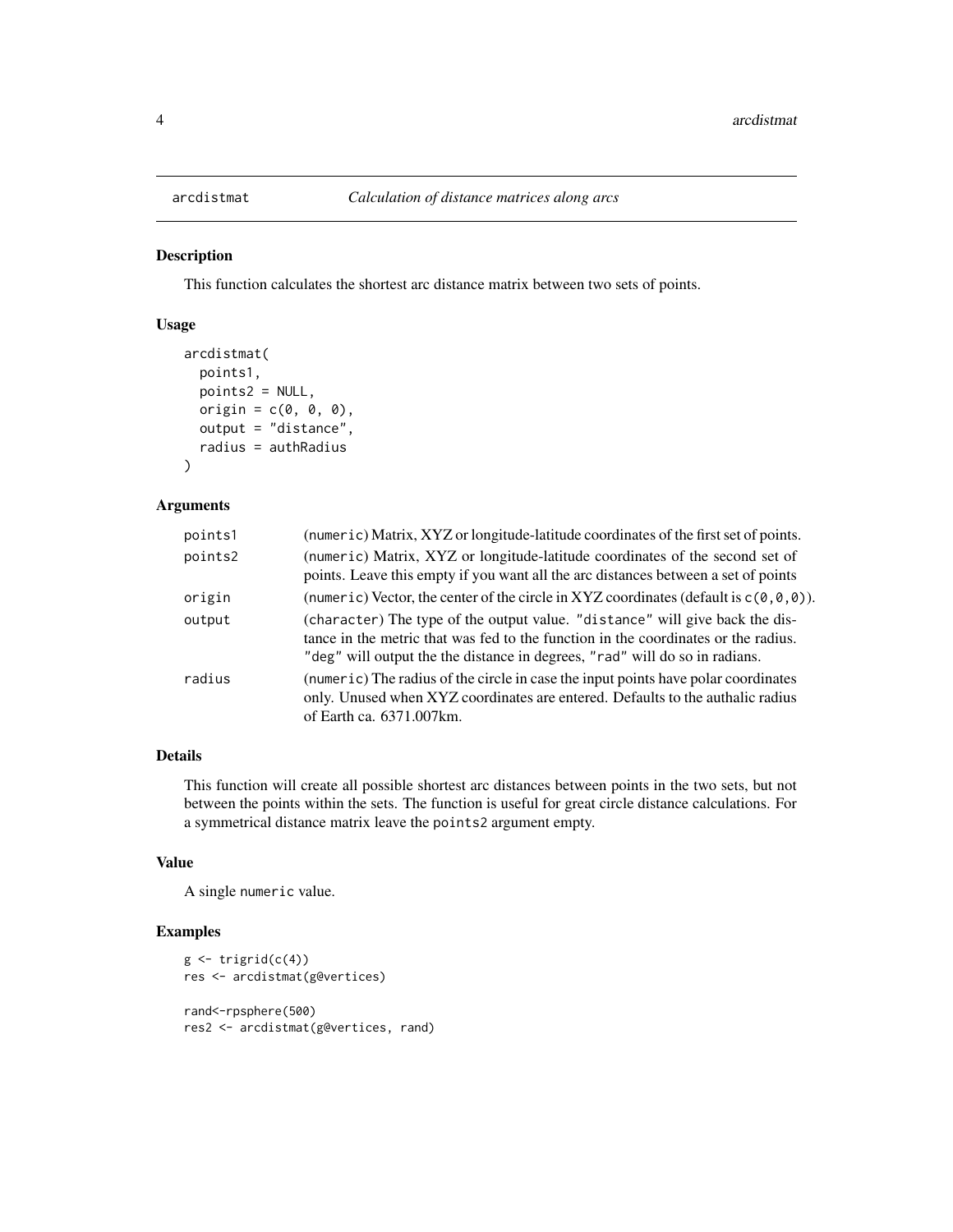<span id="page-4-0"></span>

This function calculates points along an arc between two points and a circle center.

## Usage

```
arcpoints(
  p1,
  p2,
  breaks = 2,
  origin = c(\emptyset, \emptyset, \emptyset),
  onlyNew = FALSE,
  output = "cartesian",
  radius = authRadius
)
```
## Arguments

| p1             | (numeric) Vector, XYZ or longitude-latitude coordinates of the first point along<br>the arc.                                                                                                                   |
|----------------|----------------------------------------------------------------------------------------------------------------------------------------------------------------------------------------------------------------|
| p <sub>2</sub> | (numeric) Vector, XYZ or longitude-latitude coordinates of the last point along<br>the arc.                                                                                                                    |
| breaks         | (integer) The number of points inserted between p1 and p2. Has to be positive.                                                                                                                                 |
| origin         | (numeric) vector, The center of the circle in XYZ coordinates (default is $c(\theta, \theta, \theta)$ ).                                                                                                       |
| onlyNew        | (logical) Should p1 and p2 be omitted from the result?                                                                                                                                                         |
| output         | (character) The coordinate system of the output points. Can either be "polar"<br>for longitude-latitude or "cartesian" for XYZ data.                                                                           |
| radius         | (numeric) Single value, the radius of the circle in case the input points have<br>only polar coordinates. Unused when XYZ coordinates are entered. Defaults to<br>the authalic radius of Earth ca. 6371.007km. |

## Details

The function always returns the smaller arc, with angle alpha < pi.

#### Value

Either an XYZ or a long-lat numeric matrix.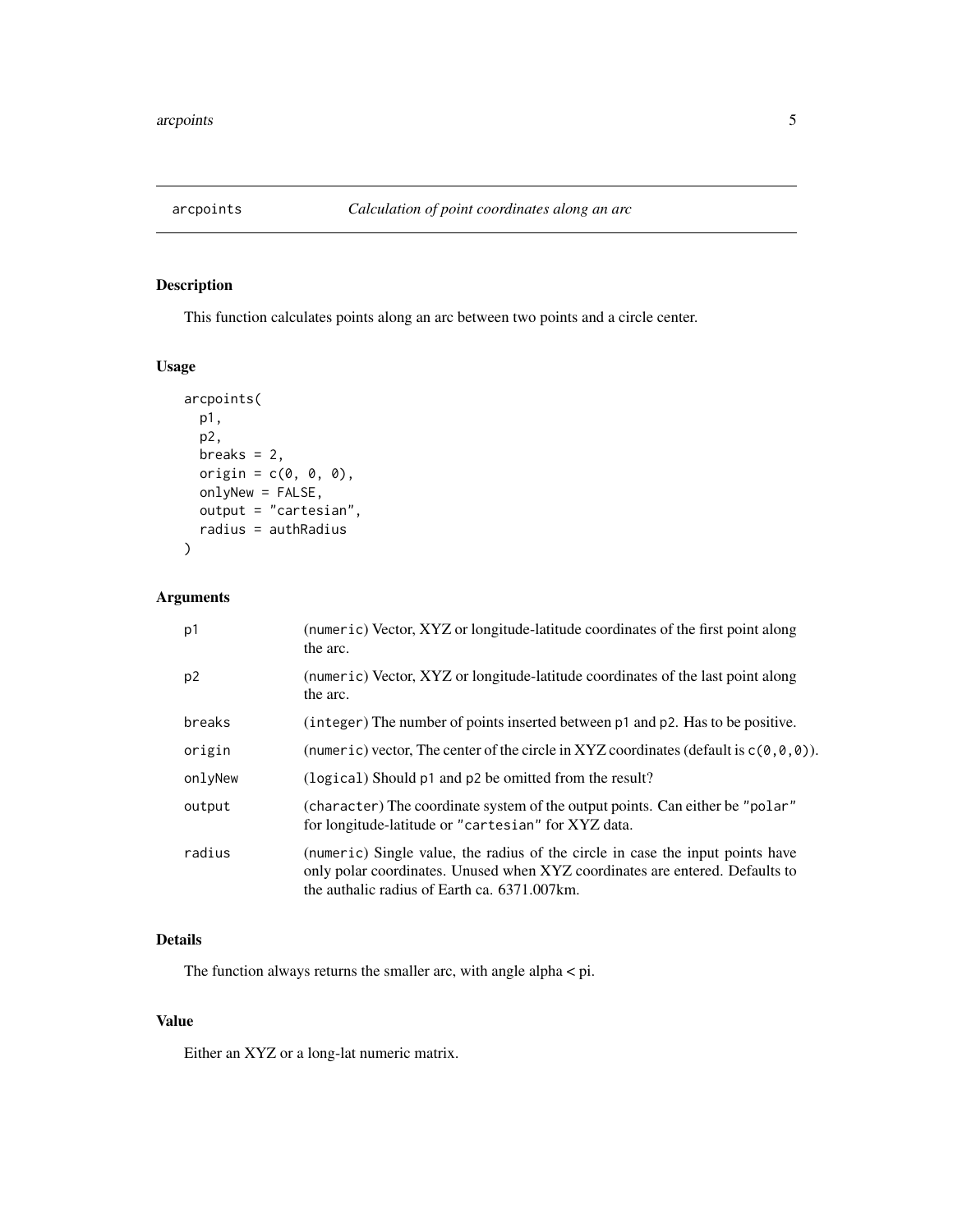#### Examples

```
# empty plot
plot(NULL, NULL, xlim=c(-180, 180), ylim=c(-90,90))
# then endpoints of the arc
point1<-c(-45,-70)
point2<-c(130,65)
points(arcpoints(point1, point2, breaks=70, output="polar"))
```
CarToPol *Conversion of 3d Cartesian coordinates to polar coordinates*

## Description

The function uses basic trigonometric relationships to transform XYZ coordinates to polar coordinates

### Usage

 $CarToPol(x, \ldots)$ 

## S4 method for signature 'matrix'  $CarToPol(x, nord = FALSE, origin = c(0, 0, 0))$ 

## S4 method for signature 'numeric'  $CarToPol(x, nord = FALSE, origin = c(0, 0, 0))$ 

## S4 method for signature 'data.frame'  $CarToPol(x, nord = FALSE, origin = c(0, 0, 0))$ 

#### Arguments

| $\mathsf{x}$ | (matrix, data. frame, numeric) A 3 column data matrix with XYZ coordinates<br>in Cartesian space.          |
|--------------|------------------------------------------------------------------------------------------------------------|
| .            | Arguments passed to class-specific methods.                                                                |
| norad        | (logical). Toggles whether the rho coordinate (distance from origin) should be<br>omitted from the output. |
| origin       | (numeric) Vector with length 3, the XYZ coordinates of the sphere center.                                  |

## Value

A 3-column or 2-column numeric, matrix or data.frame with longitude, latitude and, if set accordingly, radius data.

<span id="page-5-0"></span>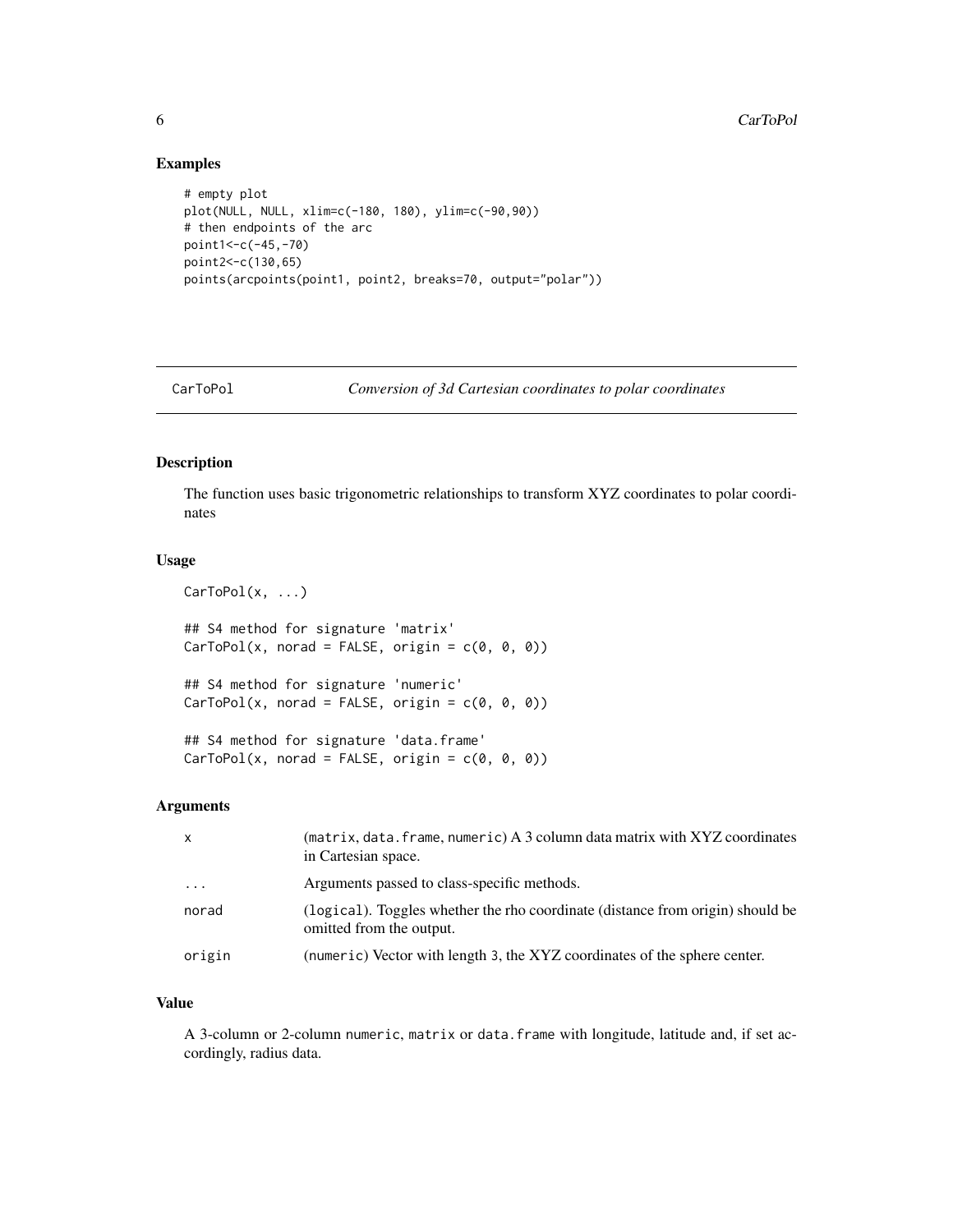#### <span id="page-6-0"></span>cellocator 7

## Examples

```
# some random points
xyz <- rbind(
  c(6371, 0,0),
  c(0, 6371,0),
  c(1000,1000,1000)
\lambda# conversions
  CarToPol(xyz)
```
cellocator *Locate grid faces based on their positions on a map*

## Description

The function returns which grid faces contain the points clicked in a plot.

## Usage

cellocator(gridObj, n, output = "faces", ...)

## Arguments

| gridObj                 | (trigrid or hexagrid) The grid object.                                                                                    |
|-------------------------|---------------------------------------------------------------------------------------------------------------------------|
| n                       | (integer) The number of points to be looked up.                                                                           |
| output                  | (character) Type of output: "faces" returns only the face names of the points,<br>"full" returns the coordinates as well. |
| $\cdot$ $\cdot$ $\cdot$ | Arguments passed to the locator function.                                                                                 |

## Value

A vector of character values, each corresponding to a face identifier.

centers *The face centers of an icosahedral grid object*

## Description

Shorthand function to return the @faceCenters slot of an icosahedral grid or a grid linked to a facelayer.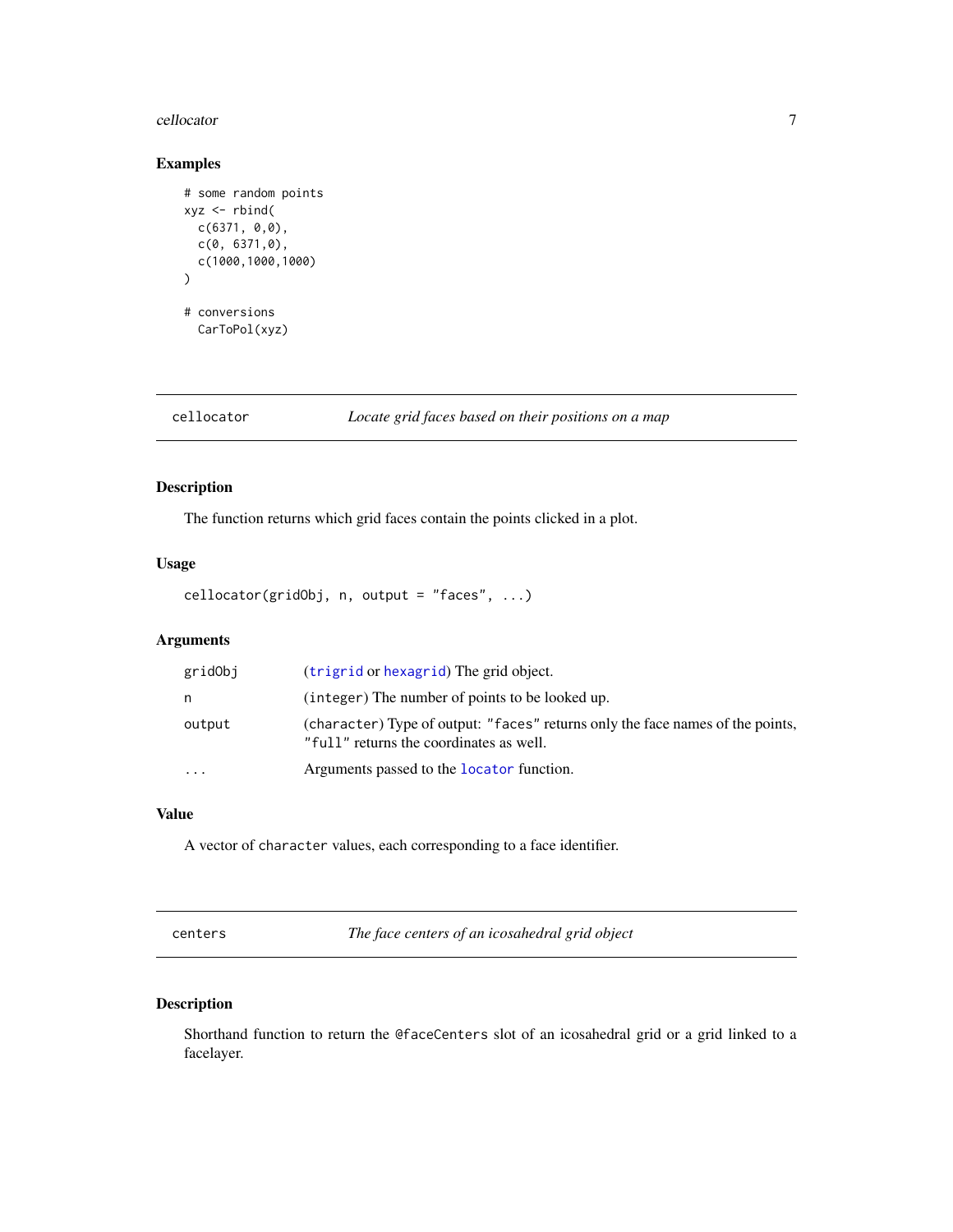#### Usage

```
centers(x, ...)
## S4 method for signature 'trigrid'
centers(x, output = "polar")## S4 method for signature 'facelayer'
centers(x, output = "polar")
```
## Arguments

| X        | (trigrid, hexagrid or facelayer). The grid or linked data layer object.         |
|----------|---------------------------------------------------------------------------------|
| $\cdots$ | Arguments passed to the class specific methods.                                 |
| output   | (character) The coordinate system of the output. Either "polar" or "cartesian". |

## Value

The coordinates of the face centers as a numeric matrix.

## Examples

```
a <- trigrid()
centers(a)
```
chullsphere *Spherical convex hull.*

## Description

This function calculates a possible implementation of the spherical convex hull.

#### Usage

```
chullsphere(
  data,
  center = c(\emptyset, \emptyset, \emptyset),
  radius = authRadius,
  param = 200,
  strict = TRUE
\mathcal{L}
```
<span id="page-7-0"></span>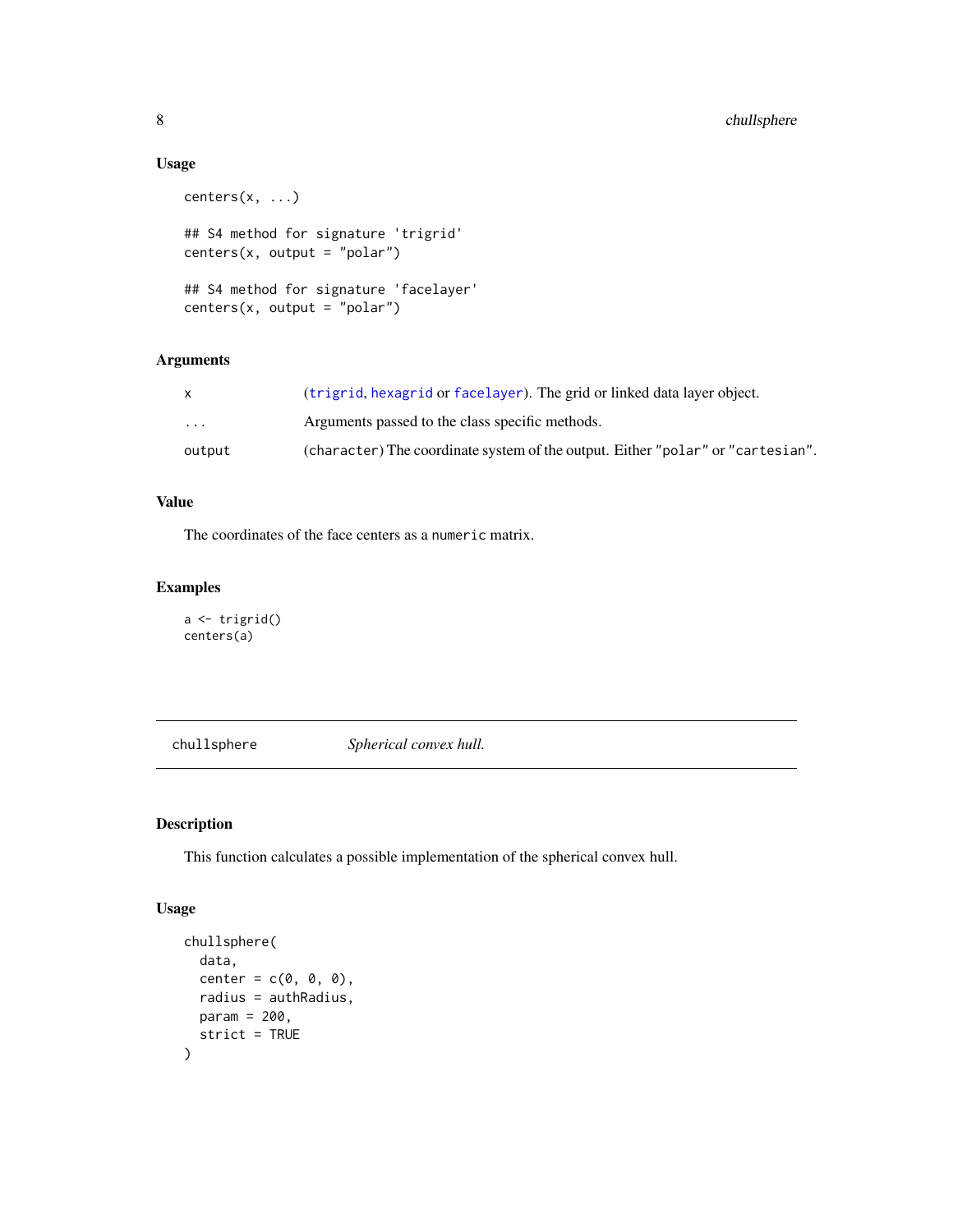## <span id="page-8-0"></span>edgelength 9

#### Arguments

| data   | (numeric) Matrix, XYZ or longitude-latitude coordinates of the set of points.                                                                                                                 |
|--------|-----------------------------------------------------------------------------------------------------------------------------------------------------------------------------------------------|
| center | (numeric) Vector, The center of the sphere in $XYZ$ coordinates (default is $0,0,0$ ).                                                                                                        |
| radius | (numeric) Single value, indicating the radius of the sphere. Defaults to the R2<br>radius of Earth $(6371.007 \text{km})$ .                                                                   |
| param  | (numeric) Single positive integer, indicates the number of divisions in the cen-<br>troid projection method. The higher the number, the closer the replacement<br>points are to the centroid. |
| strict | (logical) Strictly convex output is required.                                                                                                                                                 |

## Details

With the method centroidprojection the function calls the [surfacecentroid](#page-37-1) function to get the a reference point from the shape. Then all the points are 'projected' close to this point using the great circles linking them to the reference point. Each such great circle will be devided to an equal number of points and the closest will replace the original point coordinates in the convex hull algorithm implemented in [chull](#page-0-0).

## Value

The indices of the data points forming the convex hull as a (numeric) vector.

#### Examples

```
# generate some random points
allData <- rpsphere(1000)
# select only a subset
points<-allData[allData[,1]>3000,]
chullsphere(points)
```
edgelength *Lengths of grid edges*

#### Description

This function will return the length of all edges in the specified grid object.

#### Usage

```
edgelength(gridObj, ...)
## S4 method for signature 'trigrid'
edgelength(gridObj, output = "distance")
```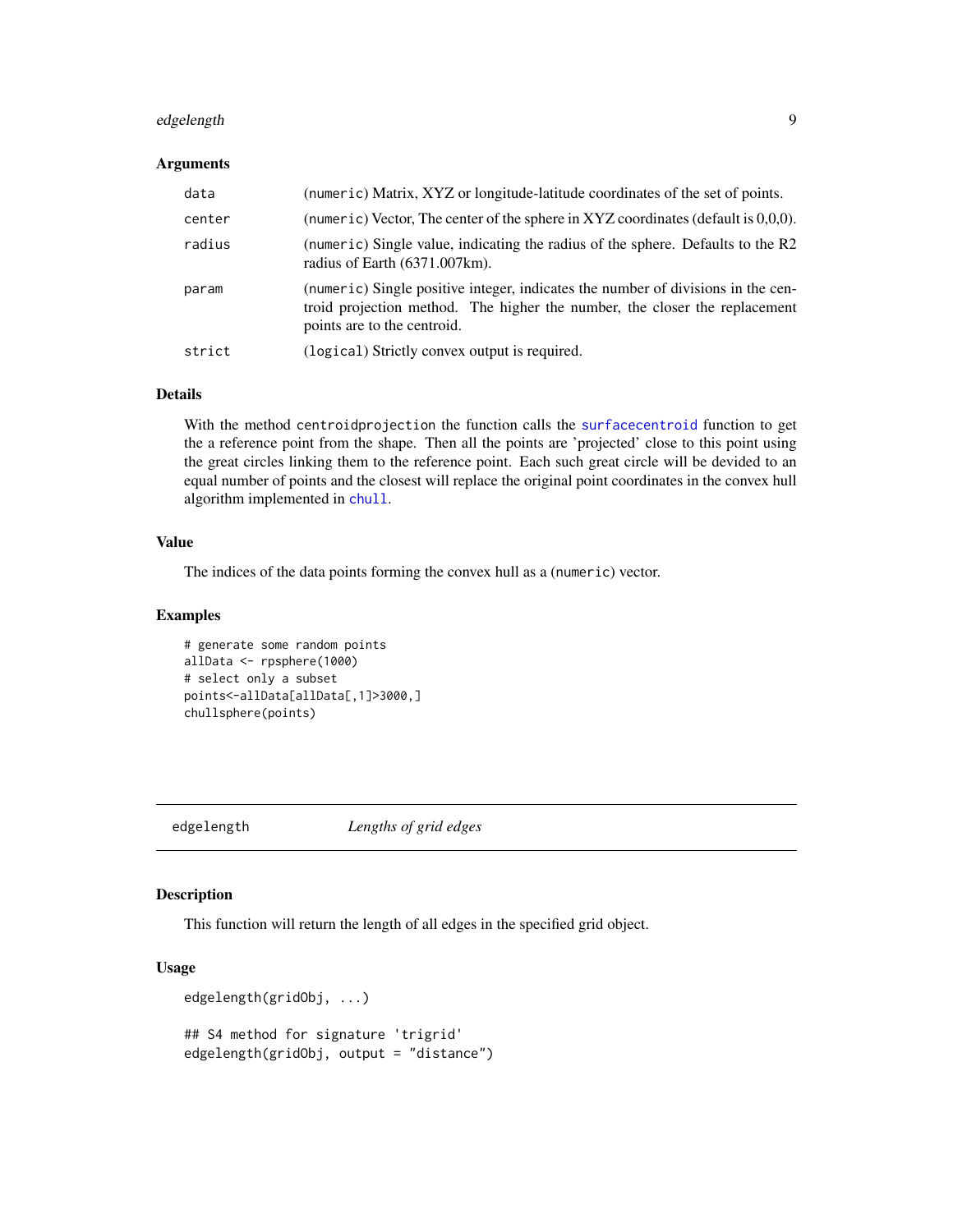## <span id="page-9-0"></span>Arguments

| gridObj | $(trigrid or \{hexagrid\})$ A grid object.                                                                                                                                                                                                |
|---------|-------------------------------------------------------------------------------------------------------------------------------------------------------------------------------------------------------------------------------------------|
| .       | Arguments passed to the class specific methods.                                                                                                                                                                                           |
| output  | (character) The type of the output. "distance" will give back the distance in<br>the metric that was fed to the function in the coordinates or the radius. "deg"<br>will output the the distance in degrees, "rad" will do so in radians. |

## Value

A named numeric vector.

## Examples

```
g <- trigrid(3)
edges <- edgelength(g, output="deg")
edges
```
edges *The edges of a 3d object*

## Description

Shorthand function to get the edges slot of an icosahedral grid or a grid linked to a facelayer.

#### Usage

```
edges(x)
## S4 method for signature 'obj3d'
edges(x)
## S4 method for signature 'facelayer'
```
edges(x)

## Arguments

x ([trigrid](#page-40-1), [hexagrid](#page-17-1) or [facelayer](#page-10-1)) The grid or linked data object.

## Value

The edges of the grid, as a character matrix.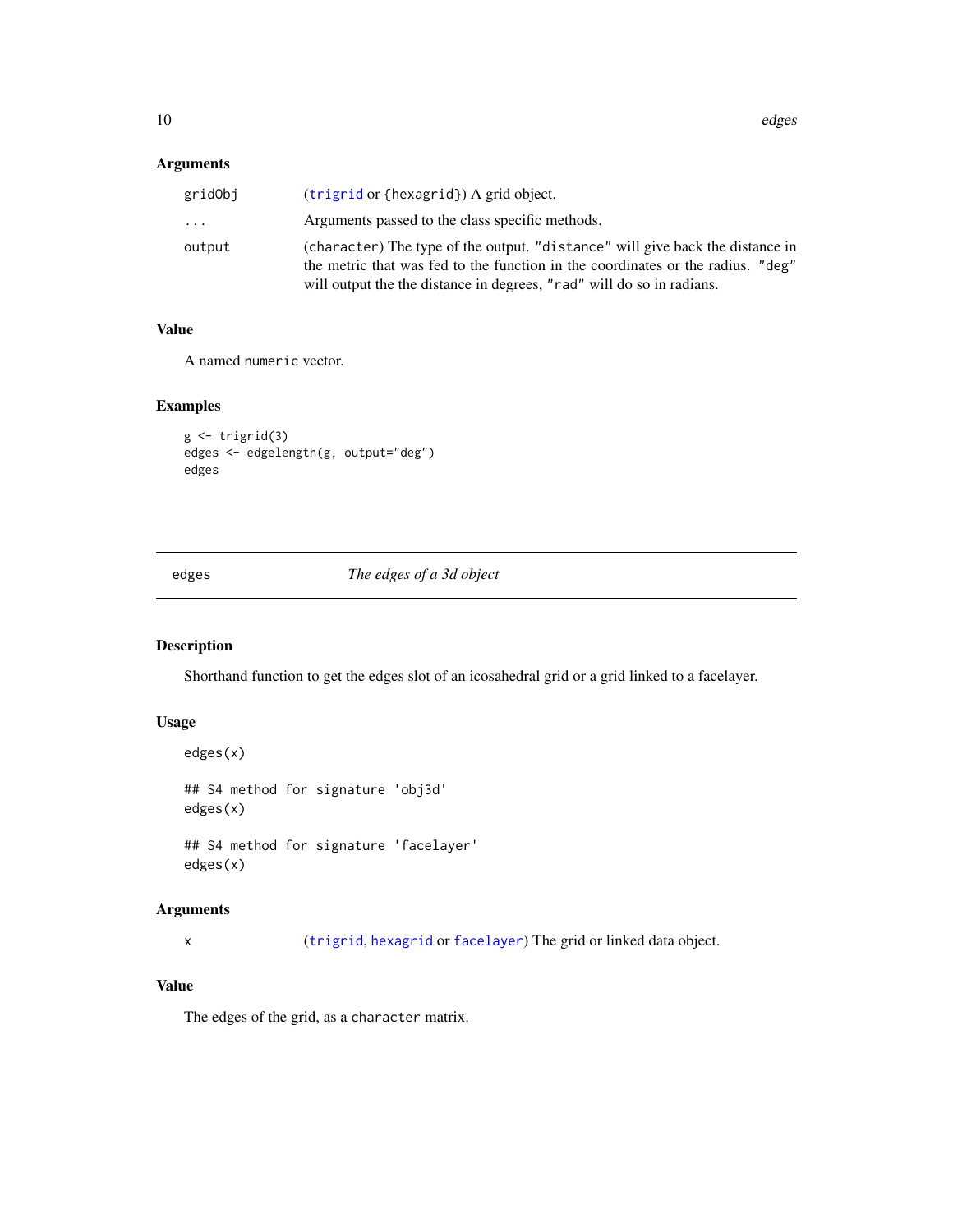<span id="page-10-0"></span>facelayer-class *A* facelayer *linked to a* trigrid *or* hexagrid *object*

#### <span id="page-10-1"></span>Description

The grids themselves are scaffolds for the assigned data. The data are stored in containers which are linked to the grids.

## Arguments

| gridObj | (hexagrid or trigrid) The linked grid object.                                |
|---------|------------------------------------------------------------------------------|
| value   | (logical, numeric or character) The facelayer will be initialized with these |
|         | values/this value                                                            |

#### Value

A facelayer class object.

### Examples

```
g \leftarrow \text{triprid}(c(4,4))fl <- facelayer(g, 1:length(g))
# faces3d(fl)
```
faces *The faces of a 3d object*

#### Description

Shorthand function to get the faces slot of an icosahedral grid or a grid linked to a [facelayer](#page-10-1).

## Usage

```
faces(x)
```
## S4 method for signature 'trigrid' faces(x)

## S4 method for signature 'gridlayer' faces(x)

#### Arguments

x ([trigrid](#page-40-1), [hexagrid](#page-17-1) or [facelayer](#page-10-1)) The grid or facelayer object.

## Value

The faces of the grid as a character matrix.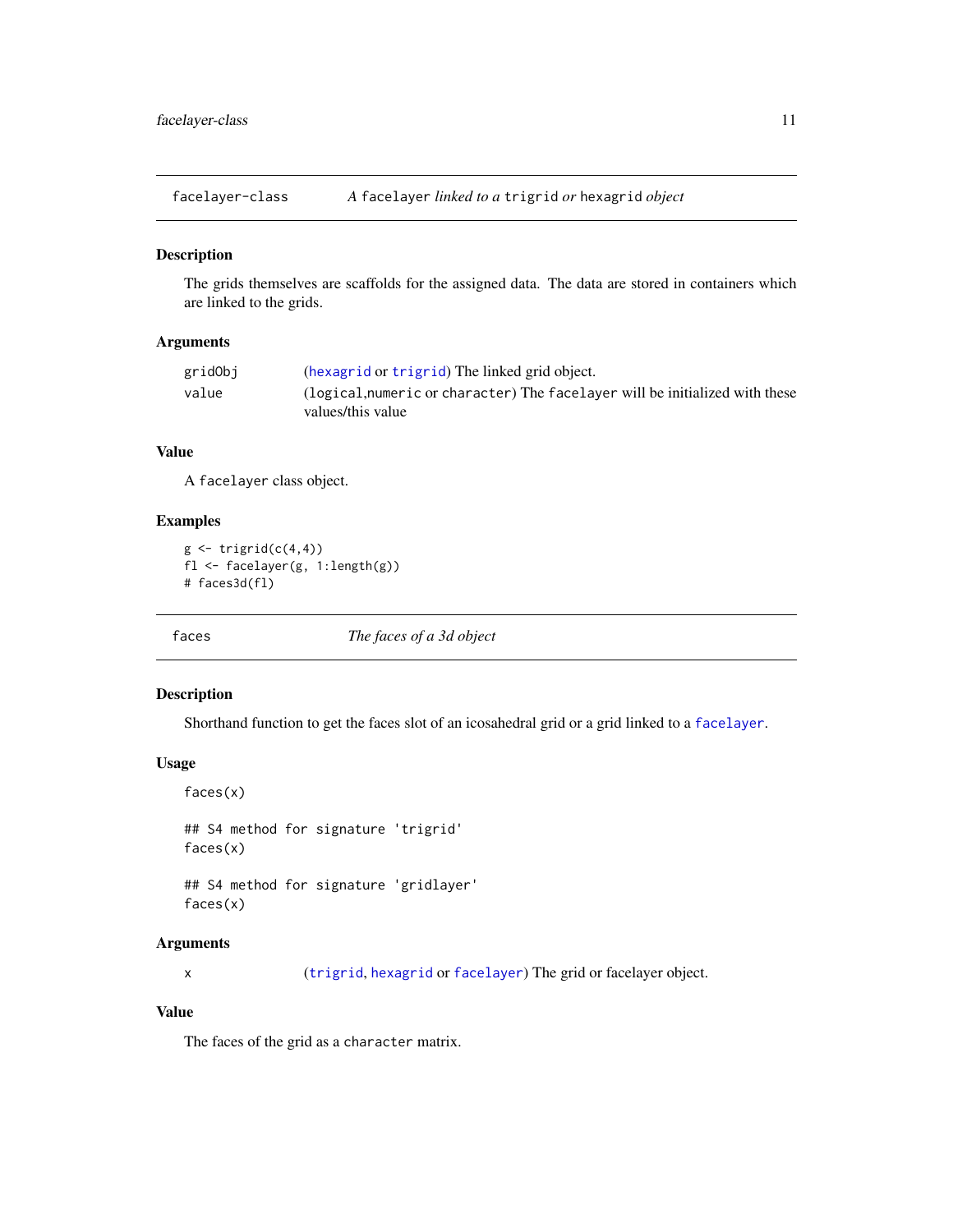<span id="page-11-1"></span><span id="page-11-0"></span>

This function is used to plot the faces of either a [trigrid](#page-40-1), [hexagrid](#page-17-1) or [facelayer](#page-10-1) object in 3D space.

## Usage

```
faces3d(x, ...)## S4 method for signature 'trigrid'
faces3d(x, ...)## S4 method for signature 'hexagrid'
faces3d(x, ...)## S4 method for signature 'facelayer'
faces3d(x, col = "heat", breaks = NULL, inclusive = TRUE, legend = TRUE, ...)
```
#### Arguments

| $\mathsf{x}$ | The trigrid, hexagrid or facelayer object to be plotted.                                                                                                                                                                                                                                                                                                                            |
|--------------|-------------------------------------------------------------------------------------------------------------------------------------------------------------------------------------------------------------------------------------------------------------------------------------------------------------------------------------------------------------------------------------|
| .            | Further graphical parameters passed to (see plot3d) and the heatMapLegend<br>function.                                                                                                                                                                                                                                                                                              |
| col          | (character) Graphical parameter indicating the colours of the faces. A sin-<br>gle value is accepted for logical values. Multiple colors will be passed to<br>colorRampPalette, to create palettes for heat maps in case of numeric values.<br>The default plotting method in this case is the reversed heat, colors. In case of<br>categorical data, random colors will be chosen. |
| breaks       | (numeric) Vector stating the breakpoints between the plotted levels. The argu-<br>ment is passed to the cut function.                                                                                                                                                                                                                                                               |
| inclusive    | (logical): If there are values beyond the limits of breaks, should these be rep-<br>resented in the plot (TRUE) or left out completely FALSE?                                                                                                                                                                                                                                       |
| legend       | (logical) Should the heatmap legend be plotted?                                                                                                                                                                                                                                                                                                                                     |
|              |                                                                                                                                                                                                                                                                                                                                                                                     |

## Details

The function is built on the openGL renderer of the R package rgl.

#### Value

The function does not return any value.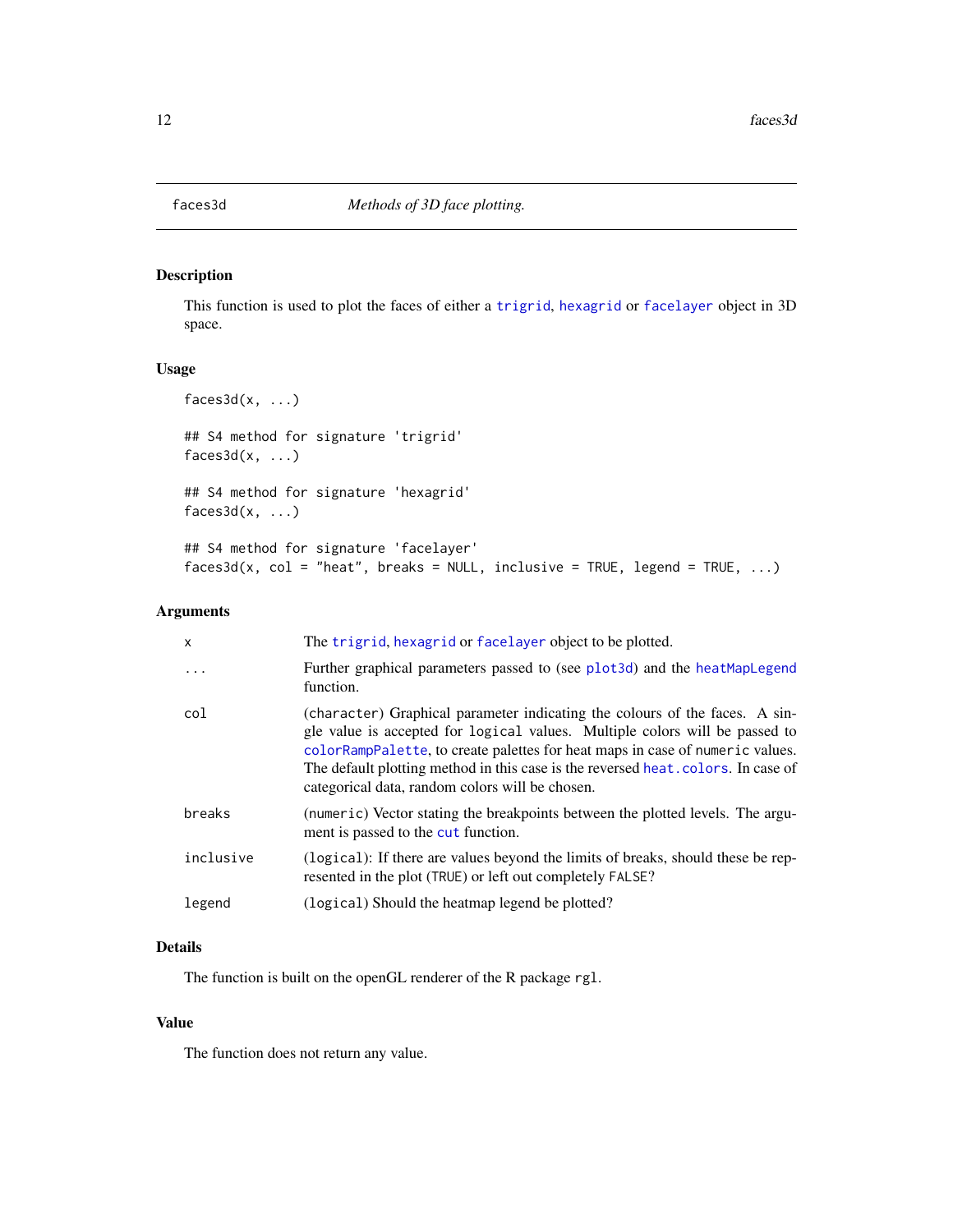#### <span id="page-12-0"></span>gridgraph the control of the control of the control of the control of the control of the control of the control of the control of the control of the control of the control of the control of the control of the control of th

## Examples

```
# create a hexagonal grid
    g \leftarrow hexagrid(c(2,2))
# plot the grid in 3d space
# faces3d(g)
h \leftarrow hexagrid(8)
b <- facelayer(h)
values(b)<- rnorm(length(b))
```
<span id="page-12-1"></span>gridgraph *Create or instantiate an* [graph](#page-0-0) *class graph from the faces of an icosahedral grid*

### Description

The function can be applied to both grids and to [facelayer](#page-10-1)-class object of logical values. The resulting graph will have the characteristics of the original grid (directed/undirected etc.).

#### Usage

```
gridgraph(x, ...)
## S4 method for signature 'trigrid'
gridgraph(x, directed = FALSE, distances = FALSE)
## S4 method for signature 'hexagrid'
gridgraph(x, directed = FALSE, distances = FALSE)
## S4 method for signature 'facelayer'
gridgraph(x)
```
#### Arguments

| $\mathsf{x}$ | (trigrid, hexagrid or facelayer) The icosahedral grid or facelayer.                                                                                |
|--------------|----------------------------------------------------------------------------------------------------------------------------------------------------|
| $\cdots$     | Arguments passed to the class specific methods.                                                                                                    |
| directed     | logical Defaults to FALSE, creating an undirected graph. If TRUE, then the<br>graph will be directed.                                              |
| distances    | logical Defaults to FALSE. If TRUE, then the distances between the linked faces<br>will be calculated and will be rendered to the edges as "dist". |

#### Value

The function returns an undirected igraph graph.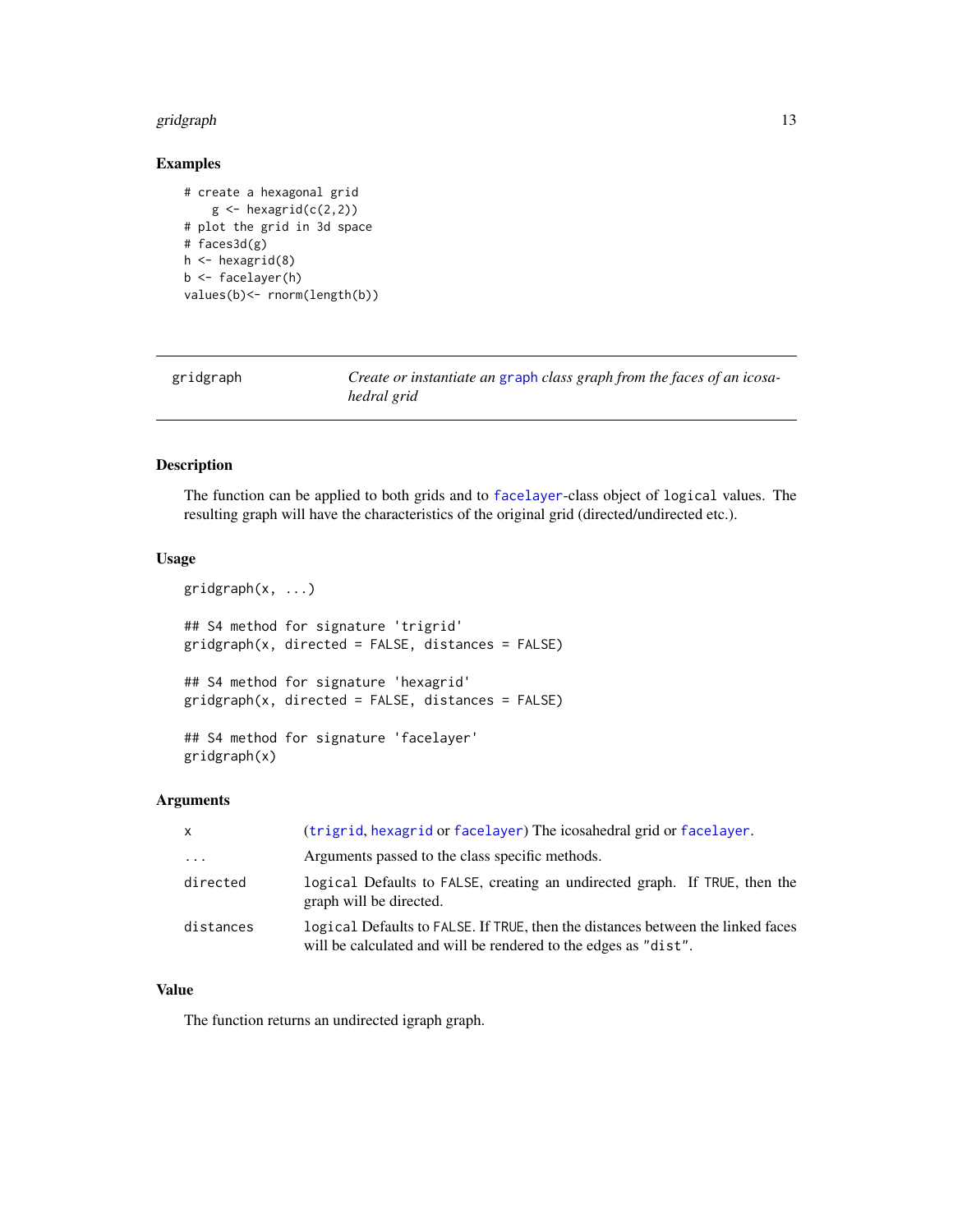<span id="page-13-0"></span>

This function will show where the grid elements are located.

### Usage

```
gridlabs(gridObj, type = "f", projargs = NULL, ...)
```
## Arguments

| gridObj  | (trigrid, hexagrid) An icosahedral grid.                                                                 |
|----------|----------------------------------------------------------------------------------------------------------|
| type     | (character) The type of element to be plotted: either "f" (faces), "y" (vertices)<br>or " $e$ " (edges). |
| projargs | (character or CRS) A projection string for the transformation fo coordinates.                            |
| $\cdots$ | Arguments passed to the text function.                                                                   |
|          |                                                                                                          |

## Value

The function has no return value.

## Examples

```
gr <- hexagrid(sp=TRUE)
plot(gr)
gridlabs(gr)
```
gridlabs3d *Display the names of the grid elements in 3d plots.*

#### Description

This function will display the names of vertices, faces and edges on 3d plots.

#### Usage

```
gridlabs3d(gridObj, ...)
## S4 method for signature 'trigrid'
gridlabs3d(gridObj, type = "f", ...)## S4 method for signature 'hexagrid'
gridlabs3d(gridObj, type = "f", ...)
```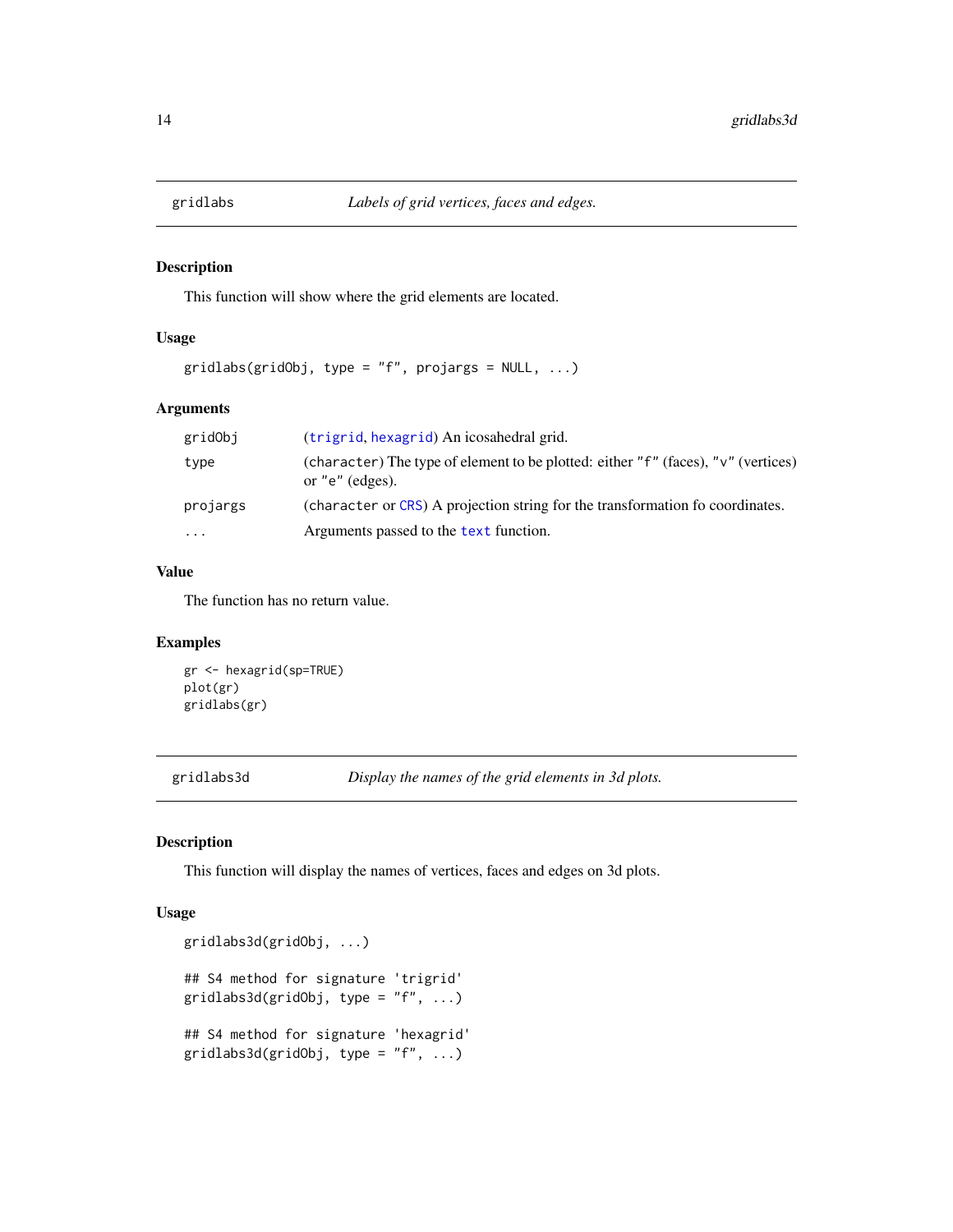#### <span id="page-14-0"></span>guides3d 15

## Arguments

| gridObj  | (trigrid, hexagrid) An icosahedral grid.                                                                                          |
|----------|-----------------------------------------------------------------------------------------------------------------------------------|
| $\cdots$ | Additional arguments passed to text3d function of the rg1 package.                                                                |
| type     | (character) Vector containing either "f", "e" or "y", rendering the names of<br>either the faces, edges or vertives respectively. |

## Value

The function does not return any value.

#### Examples

```
# create a hexagonal grid
g \leftarrow hexagrid(c(2,2))
# plot the grid in 3d space
# lines3d(g, guides=FALSE)
# labels
# gridlabs3d(g)
```
guides3d *Guides for 3d spherical plotting.*

## Description

This function plots 3d guidelines for navigation on the surface of the sphere, includings the rotational axis and a polar coordinate system.

#### Usage

```
guides3d(
  axis = 1.5,
  polgrid = c(30, 30),
  textPG = FALSE,res = 1,origin = c(\emptyset, \emptyset, \emptyset),
  radius = authRadius,
  drad = 1.1,
  ...
)
```

| axis    | (numeric) Draws the -90(lat. deg. $) +90$ (lat. deg.) axis. The plotted radius will                                                                                 |
|---------|---------------------------------------------------------------------------------------------------------------------------------------------------------------------|
|         | be axis times the authalic radius, ca. 6371 km.                                                                                                                     |
| polgrid | (numeric) with the length of 2, where the first argument specifies the size of<br>the longitudinal and the second the latitudinal divisions (degrees). Setting this |
|         | argument to NULL will turn this feature off.                                                                                                                        |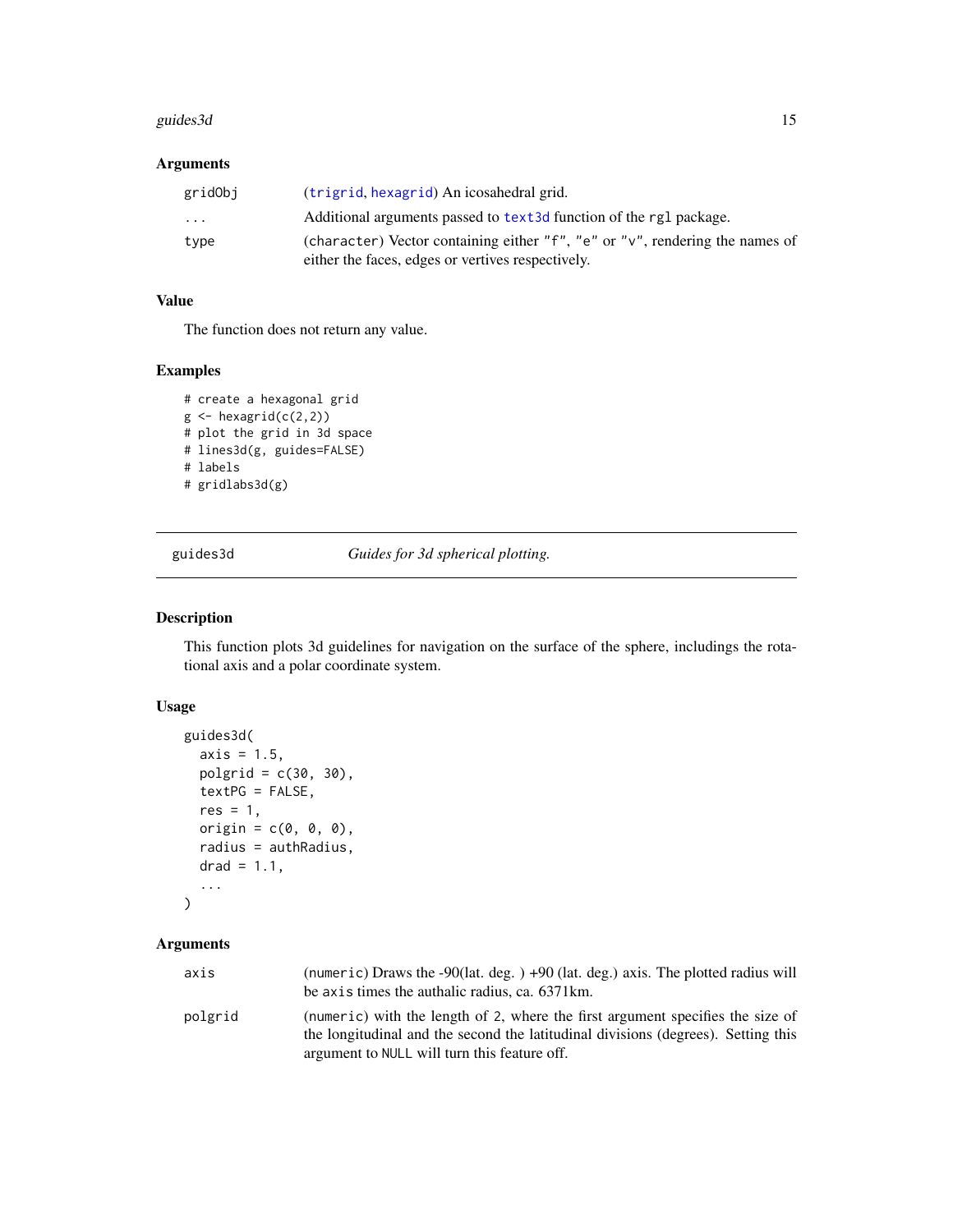<span id="page-15-0"></span>

| textPG | (logical) Flag indicating whether the coordinate values should be added to the<br>3d render.                        |
|--------|---------------------------------------------------------------------------------------------------------------------|
| res    | (numeric) Graphical resolution of the curves: the distance in degrees between<br>the points of the rendered guides. |
| origin | (numeric) Vector of length=3. Indicates the center of the guiding sphere.                                           |
| radius | (numeric) Values indicating the radius of the guiding sphere. Defaults to the R2<br>radius of Earth (6371.007km).   |
| drad   | (numeric) Value, indicates the position of coordinate 3d text relative to the guid-<br>ing sphere radius.           |
| .      | Additional arguments passed to segments3d, lines3d and text3d.                                                      |
|        |                                                                                                                     |

## Details

The function is built on the openGL renderer of the R package rgl.

#### Value

The function does not return any value.

## Examples

```
# create a hexagonal grid
 g \leftarrow hexagrid(c(2,2))
# plot the grid in 3d space
# plot3d(g, guides=FALSE)
# plot the rotational axis in blue
# guides3d(axis=2, polgrid=NULL, col="blue")
# plot the polar grid at 10 degree resolution
# guides3d(axis=NULL, polgrid=c(10,10), col="red")
# plot some coordinates
# guides3d(axis=NULL, polgrid=c(30,30), textPG=TRUE, col="orange", cex=1.4)
```
<span id="page-15-1"></span>heatMapLegend *Legend for a heatmap with predefined colors.*

## Description

This function will invoke the [plot](#page-26-1) function to draw a heatmap legend.

## Usage

```
heatMapLegend(
  cols,
  vals,
  varName,
  tick.text = NULL,
  tick.cex = 1.5,
```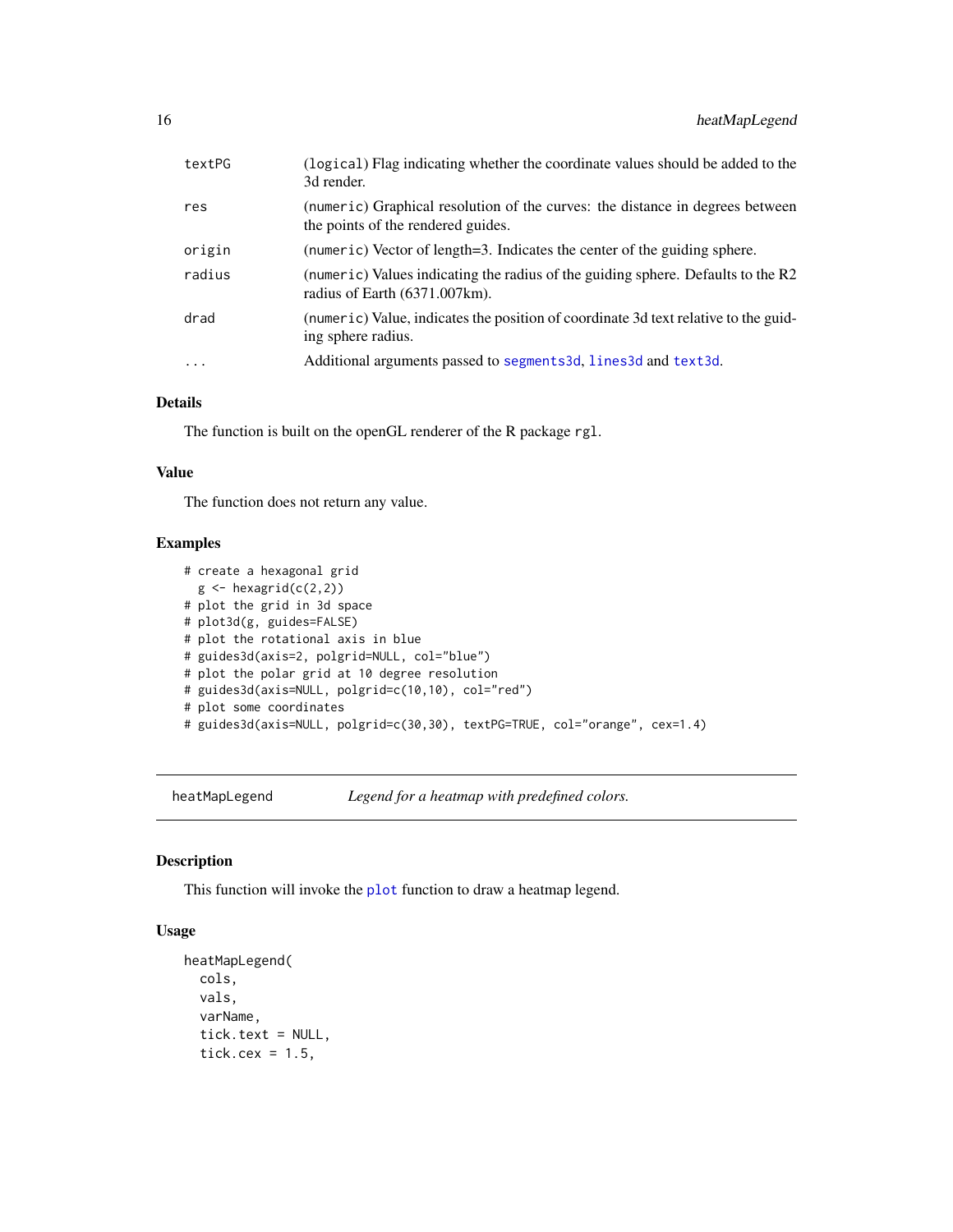## <span id="page-16-0"></span>heatMapLegend 17

```
barWidth = 3,
barHeight = 50,
tickLength = 1,
xLeft = 88,yBot = 25,
add = FALSE,
bounds = c(FALSE, FALSE),
...
```
## Arguments

)

| cols       | (character) Vector, containnig the ordered colors that are used for the heatmap.                       |
|------------|--------------------------------------------------------------------------------------------------------|
| vals       | (numeric) If tick. text is missing, the lowest value in the heatmap                                    |
| varName    | (character) The label of the variable name plotted to the heatmap.                                     |
| tick.text  | (numeric) The values on the heatmap legend. If missing, will be calculated with<br>minVal and maxVal.  |
| tick.cex   | (numeric) Letter size of the values on the legend.                                                     |
| barWidth   | (numeric) The width (percent) of the bar featuring the colors of the heatmap.                          |
| barHeight  | (numeric) The height (percent) of the bar featuring the colors of the heatmap.                         |
| tickLength | (numeric) The length (percent) of the ticks at the bars.                                               |
| xLeft      | (numeric) The x coordinate of the lower left hand corner of the bar.                                   |
| yBot       | (numeric) The y coordinate of the lower left hand corner of the bar.                                   |
| add        | (logical) Indicates wheter a new plot should be drawn or not. Defaults to<br>FALSE.                    |
| bounds     | (logical) Vector (length 2) indicating whether open intervals should be indi-<br>cated for the legend. |
| $\cdot$    | Arguments passed to the plot function.                                                                 |

#### Details

The 'percents' refer to the plotting area measured from the lower left corner.

## Value

The function does not return any value.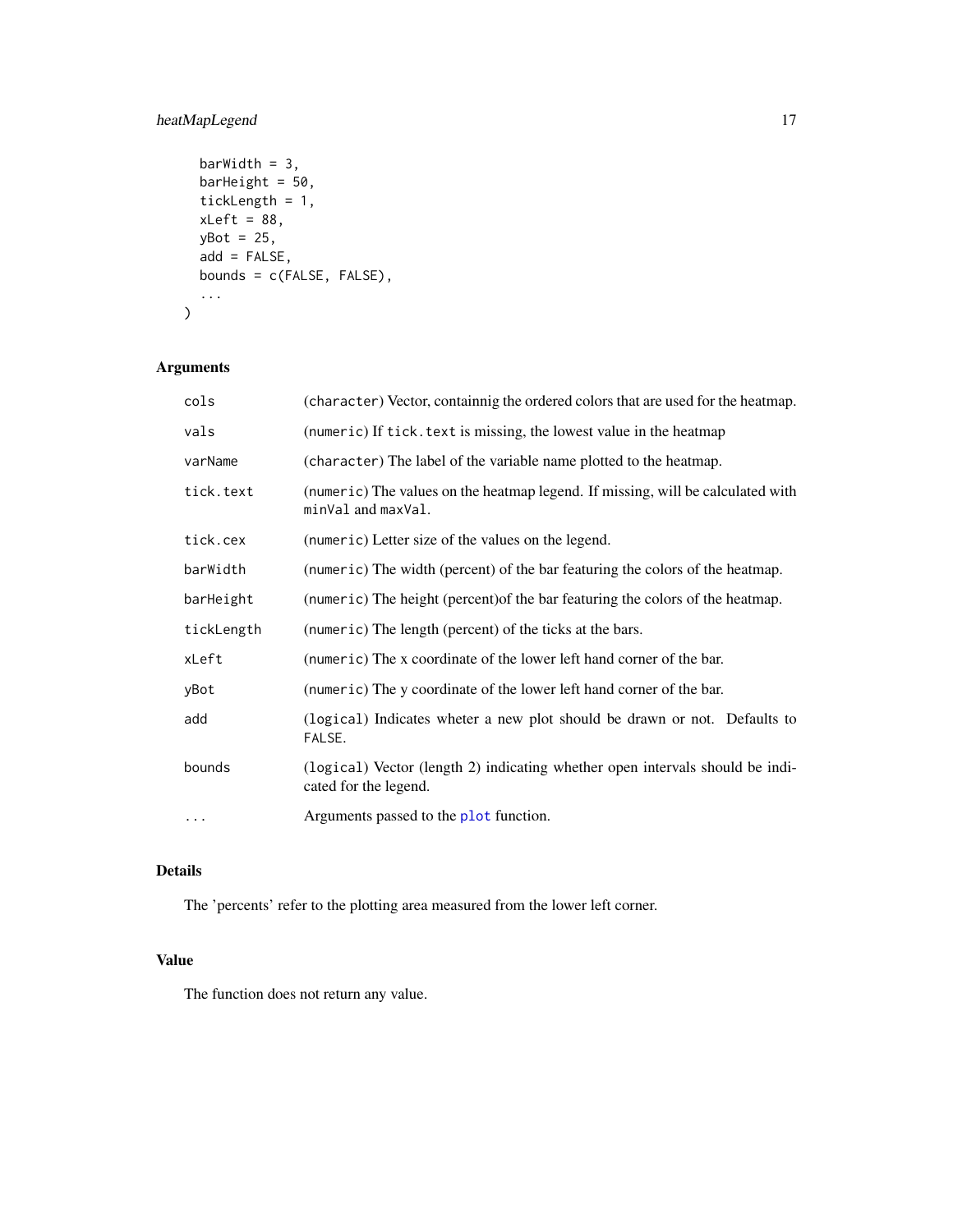<span id="page-17-1"></span><span id="page-17-0"></span>

The hexagrid function constrcucts a hexa-pentagonal grid based on the inversion of a tessellated icosahedron.

## Arguments

| tessellation | (numeric) An integer vector with the tessellation values. Each number describes<br>the number of new edges replacing one original edge. Multiple series of tessella-<br>tions are possible this way. The total tessellation is the product of the tessellation<br>vector. Higher values result in more uniform cell sizes, but the larger number of<br>tessellation series, increases the speed of lookup functions.                                                                                          |
|--------------|---------------------------------------------------------------------------------------------------------------------------------------------------------------------------------------------------------------------------------------------------------------------------------------------------------------------------------------------------------------------------------------------------------------------------------------------------------------------------------------------------------------|
| sp           | (logical) Flag indicating whether the SpatialPolygons class representation<br>of the grid should be added to the object when the grid is calculated. If set to<br>true the SpPolygons function will be run with with the resolution parameter set<br>to 25. The resulting object will be stored in slot @sp. As the calculation of this<br>object can increase the grid creation time substantially by default this argument<br>has a value FALSE. This can be added on demand by running the function newsp. |
| graph        | (logical) Flag indicating whether the igraph class representation of the grid<br>should be added to the object when the grid is calculated. This argument de-<br>faults to TRUE because this option has only minor performance load on the grid<br>constructor function. For familiarization with the object structure, however, set-<br>ting this parameter to FALSE might help, as invoking str on the 'igraph' class<br>slot of the class might flood the console.                                         |
| radius       | (numeric) The radius of the grid. Defaults to the authalic radius of Earth.                                                                                                                                                                                                                                                                                                                                                                                                                                   |
| center       | (numeric) The origin of the grid in the reference Cartesian coordinate system.<br>Defaults to $c(\theta, \theta, \theta)$ .                                                                                                                                                                                                                                                                                                                                                                                   |

#### Details

Inherits from the trigrid class.

The grid structure functions as a frame for data graining, plotting and calculations. Data can be stored in layers that are linked to the grid object. In the current version only the [facelayer](#page-10-1) class is implemented which allows the user to render data to the cells of the grid which are called faces. The grid 'user interface' is made up of four primary tables: the @vertices table for the coordinates of the vertices, the faceCenters for the coordinates of the centers of faces, the faces and the edges tables that contain which vertices form which faces and edges respectively. In these tables, the faces and vertices are sorted to form spirals that go from the north pole in a counter-clockwise direction. In case grid subsetting is performed these tables get truncated.

At finer resolutions, the large number of spatial elements render all calculations very resource demanding and slow, therefore the hierarchical structure created during the tessellation procedure is retained for efficient implementations. These data are stored in a list in the slot @skeleton and are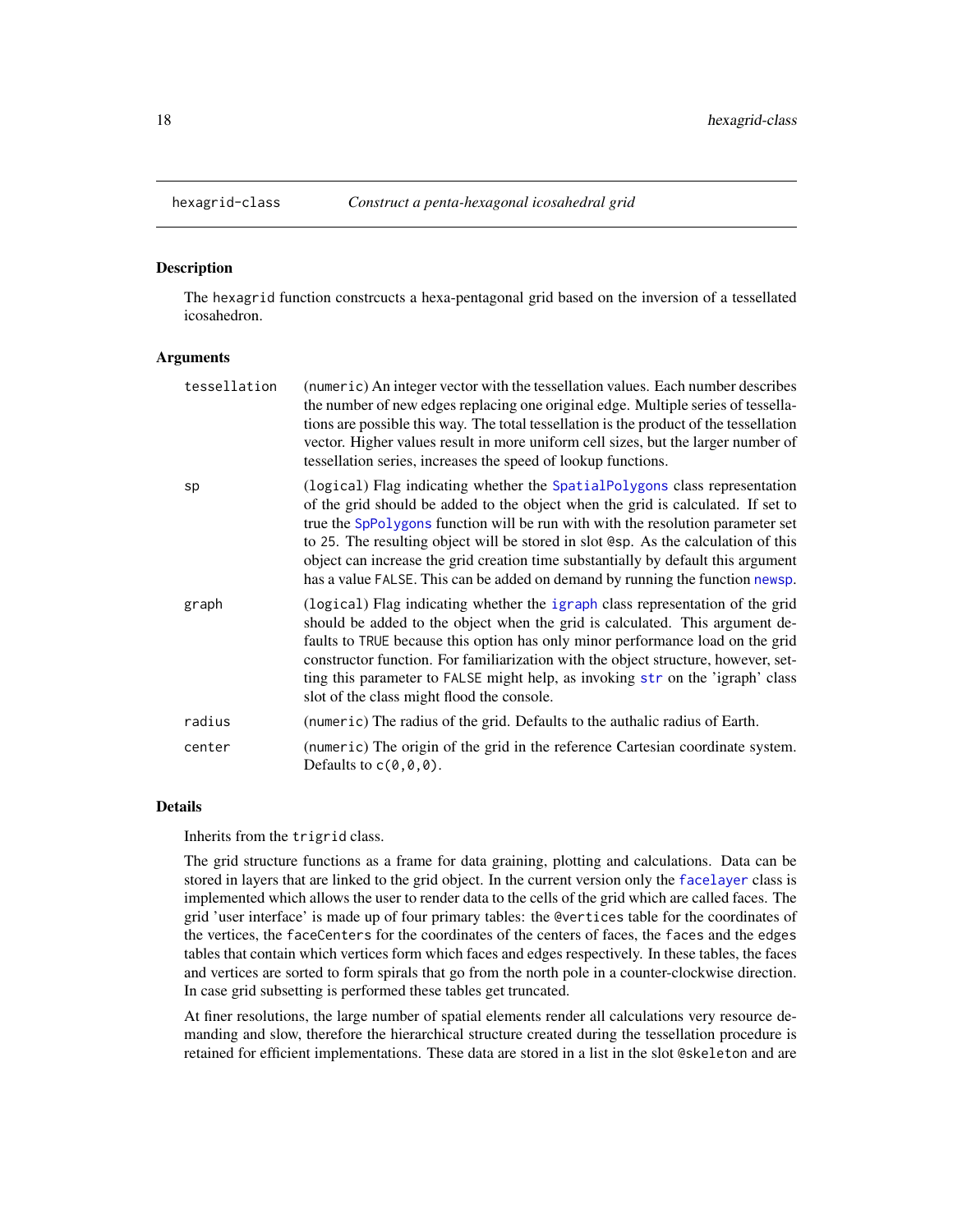#### <span id="page-18-0"></span>icosa 19

0-indexed integer tables for Rccp-based functions. \$v stores vertex, \$f the edge, and \$e contains the edge data for plotting and calculations. In these tables the original hierarchy based orderings of the units are retained, during subsetting, additional vectors are used to indicate deactivation of these units. Any sort of meddling with the @skeleton object will lead to unexpected behavior.

#### Value

A hexagonal grid object, with class hexagrid.

#### Slots

vertices Matrix of the vertex coordinates.

faces Matrix of the verticies forming the faces

edges Matrix of the vertices forming the edges.

tessellation Contains the tessellation vector.

orientation Contains the grid orientation in xyz 3d space, values in radian.

center The xyz coordinates of the grid's origin/center.

div Contains the number of faces that a single face of the previous tessellation level is decomposed to.

faceCenters Contains the xyz coordinates of the centers of the faces on the surface of the sphere.

#### Examples

 $g \leftarrow$  hexagrid( $c(8)$ , sp=TRUE)  $g1 \leftarrow$  hexagrid( $c(2,3,4)$ )

<span id="page-18-1"></span>

Global Triangular and Hexa-Pentagonal Grids Based on Tessellated *Icosahedra*

#### Description

The icosa package provides tools to aggregate and analyze geographic data using grids based on tessellated icosahedra. The procedures can be set to provide a grid with a custom resolution. Both the primary triangular and their inverted penta- hexagonal grids are available for implementation. Additional functions are provided to position points (latitude-longitude data) on the grids, to allow 2D and 3D plotting, use raster data and shapefiles.

#### Details

This is still the Beta version. Notes about found bugs and suggestions are more than welcome!

#### Author(s)

Adam T. Kocsis (adam.t.kocsis@gmail.com)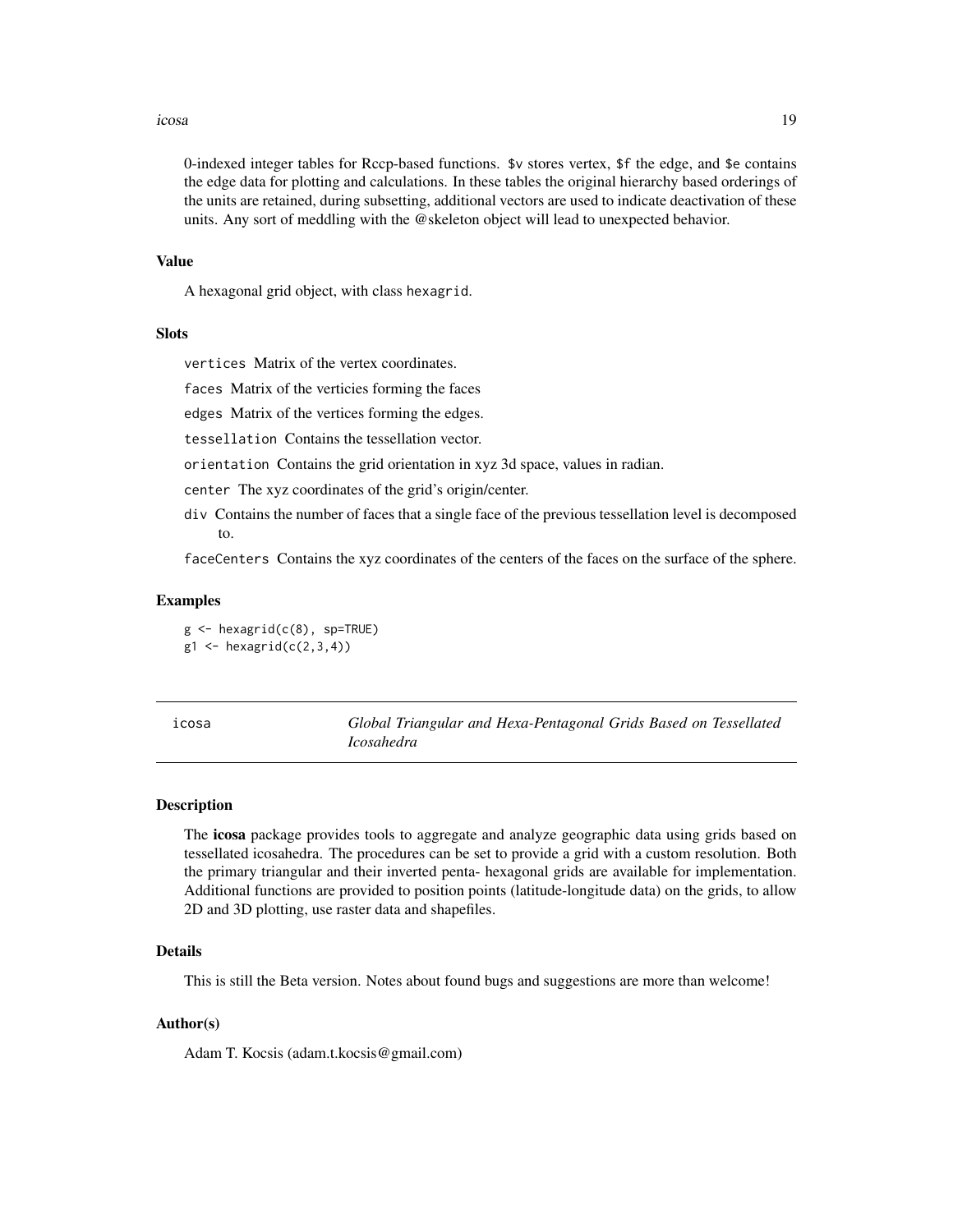## Examples

```
# Create a triangular grid
tri \leftarrow trigrid(c(2,2))
```
length,trigrid-method *The number of faces in a* trigrid *or* hexagrid *class object.*

## Description

The length of the object is interpreted as the number of faces it contains.

#### Usage

```
## S4 method for signature 'trigrid'
length(x)
```
## S4 method for signature 'gridlayer' length(x)

#### Arguments

x ([trigrid](#page-40-1), [hexagrid](#page-17-1) or [facelayer](#page-10-1)) The object.

## Value

An integer value.

lines,trigrid-method *Lines method for the* trigrid *and* hexagrid *classes*

## Description

This function will invoke the [sp.lines](#page-0-0) method of the [SpatialPolygons](#page-0-0) class.

## Usage

```
## S4 method for signature 'trigrid'
lines(x, projargs = NULL, ...)
```
## Arguments

|                         | (trigrid, hexagrid) Object.                                                   |
|-------------------------|-------------------------------------------------------------------------------|
| projargs                | (character or CRS) A projection string for the transformation fo coordinates. |
| $\cdot$ $\cdot$ $\cdot$ | Arguments passed to the sp. lines method.                                     |

## Value

The function has no return value.

<span id="page-19-0"></span>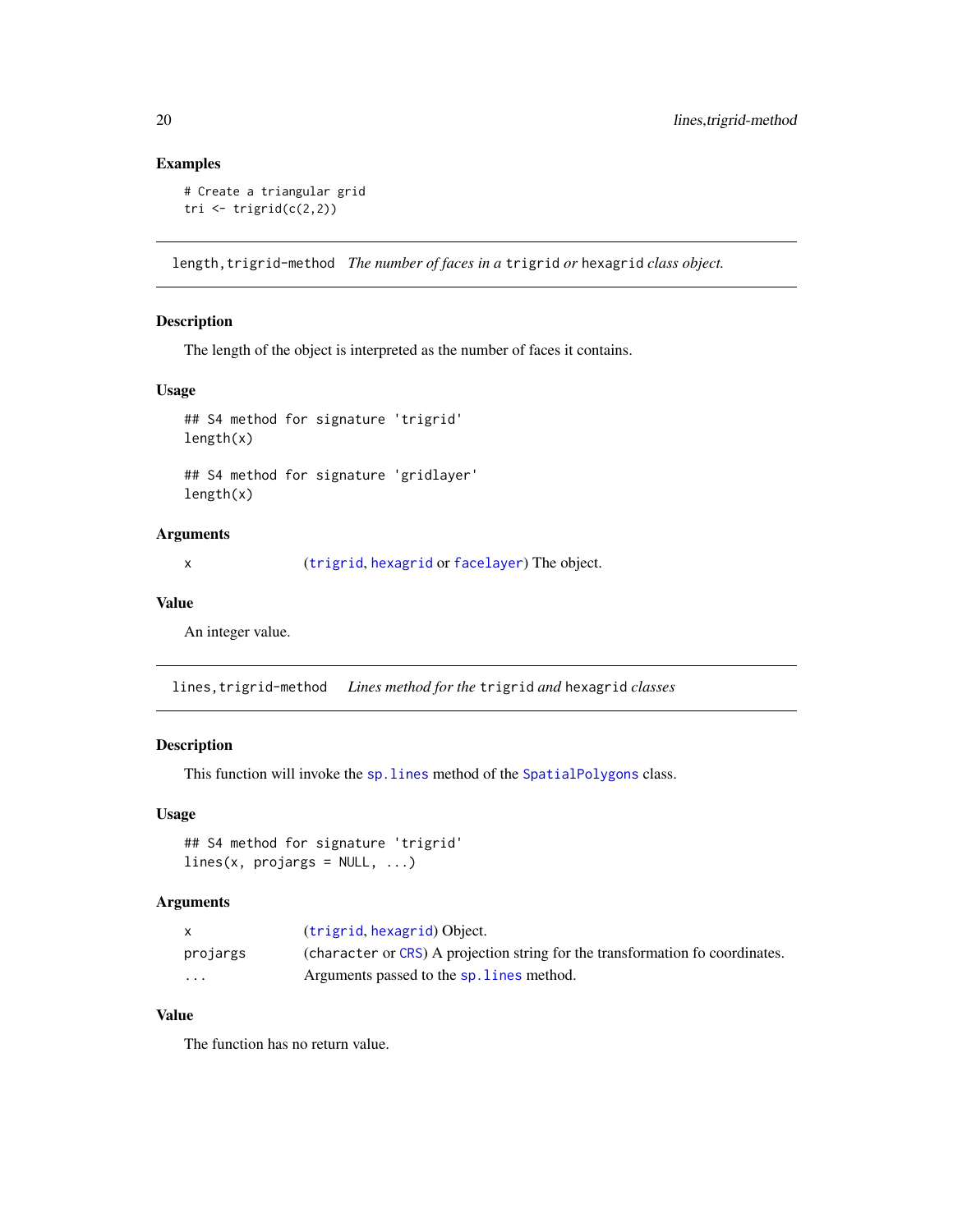<span id="page-20-1"></span><span id="page-20-0"></span>This is a generic function used to plot the edge lines of either a trigrid or a hexagrid object, a facelayer, or Spatial objects in 3d space. The method is also implemented for the object classes defined by the package 'sp'.

#### Usage

lines3d

```
## S4 method for signature 'trigrid'
lines3d(x, arcs = FALSE, ...)## S4 method for signature 'Line'
lines3d(x, radius = author, ...)## S4 method for signature 'Lines'
lines3d(x, radius = author, ...)## S4 method for signature 'SpatialLines'
lines3d(x, radius = author, ...)## S4 method for signature 'SpatialLinesDataFrame'
lines3d(x, radius = author, ...)## S4 method for signature 'Polygon'
lines3d(x, radius = author, ...)## S4 method for signature 'Polygons'
lines3d(x, radius = author, ...)## S4 method for signature 'SpatialPolygons'
lines3d(x, radius = author, ...)## S4 method for signature 'SpatialPolygonsDataFrame'
```

```
lines3d(x, radius = author, ...)
```

|                         | (trigrid, hexagrid, facelayer or sp) Object to be plotted.                                                      |
|-------------------------|-----------------------------------------------------------------------------------------------------------------|
| arcs                    | logical Value setting whether great circle arcs or segments shall be drawn be-<br>twenn the points of the grid. |
| $\cdot$ $\cdot$ $\cdot$ | Further graphical parameters passed to (see plot3d).                                                            |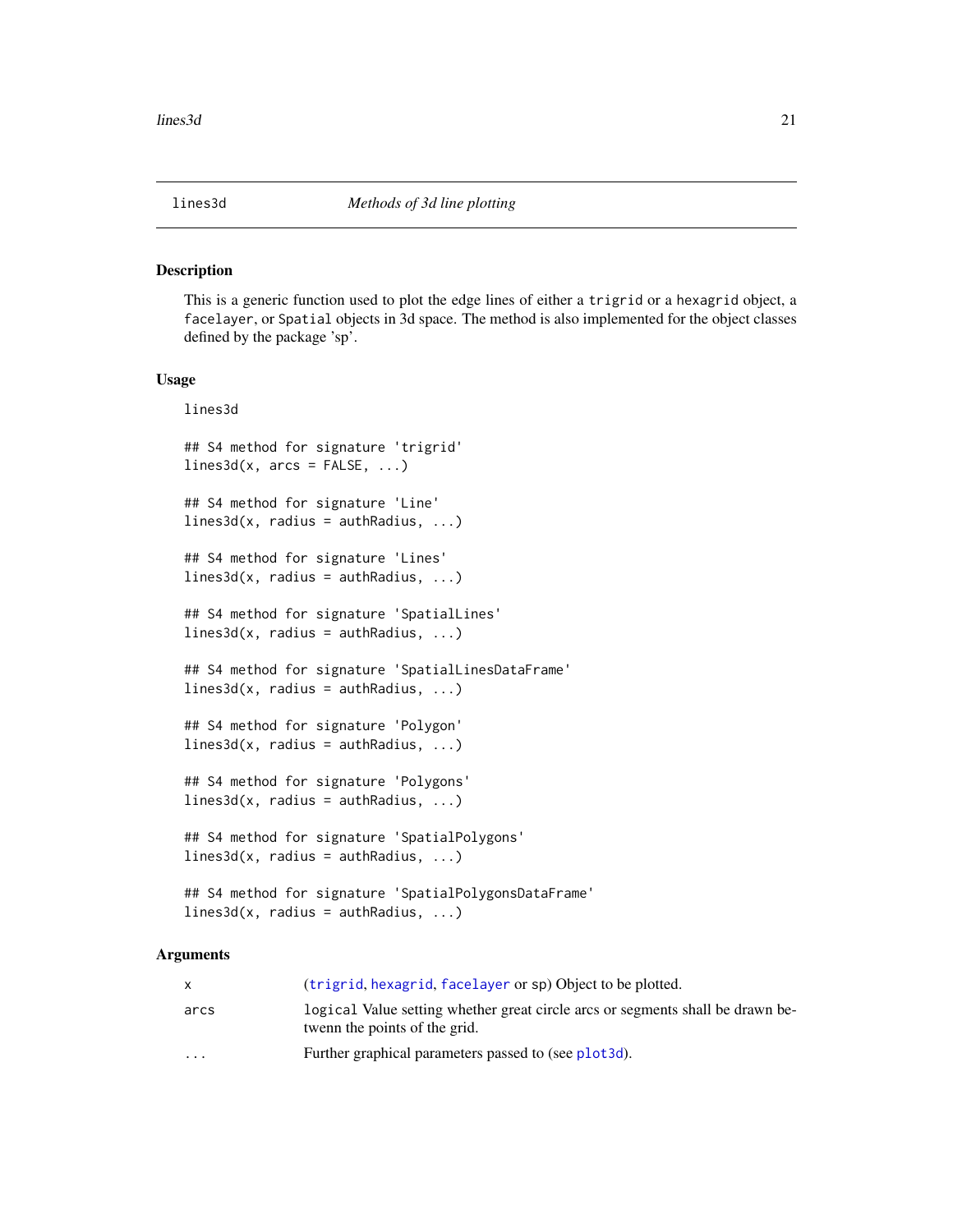<span id="page-21-0"></span>radius (numeric) Used for plotting objects that inherit from Spatial\*. The radius of the sphere the sp objects are plotted with. Default to the authalic (R2) radius of Earth.

#### Format

An object of class nonstandardGenericFunction of length 1.

#### Details

The function is built on the openGL renderer of the R package rgl, which needs to be installed for the function to run. Although the function is works without attaching rgl, note that if you want to attach both icosa and rgl,the rgl package has to be loaded ifrst otherwise the function will not be usable.

#### Value

The function does not return any value.

#### Examples

```
# create a hexagonal grid
  g \leftarrow hexagrid(c(2,2))
# plot the grid in 3d space
# lines3d(g, col="blue")
```
locate *Basic lookup function of coordinates on an icosahedral grid*

#### Description

Basic lookup function of coordinates on an icosahedral grid

#### Usage

```
locate(x, y, ...)## S4 method for signature 'trigrid,matrix'
locate(x, y, randomborder = FALSE, output = "ui")## S4 method for signature 'trigrid,numeric'
locate(x, y, ...)## S4 method for signature 'trigrid,data.frame'
locate(x, y, ...)## S4 method for signature 'trigrid,SpatialPoints'
locate(x, y, ...)
```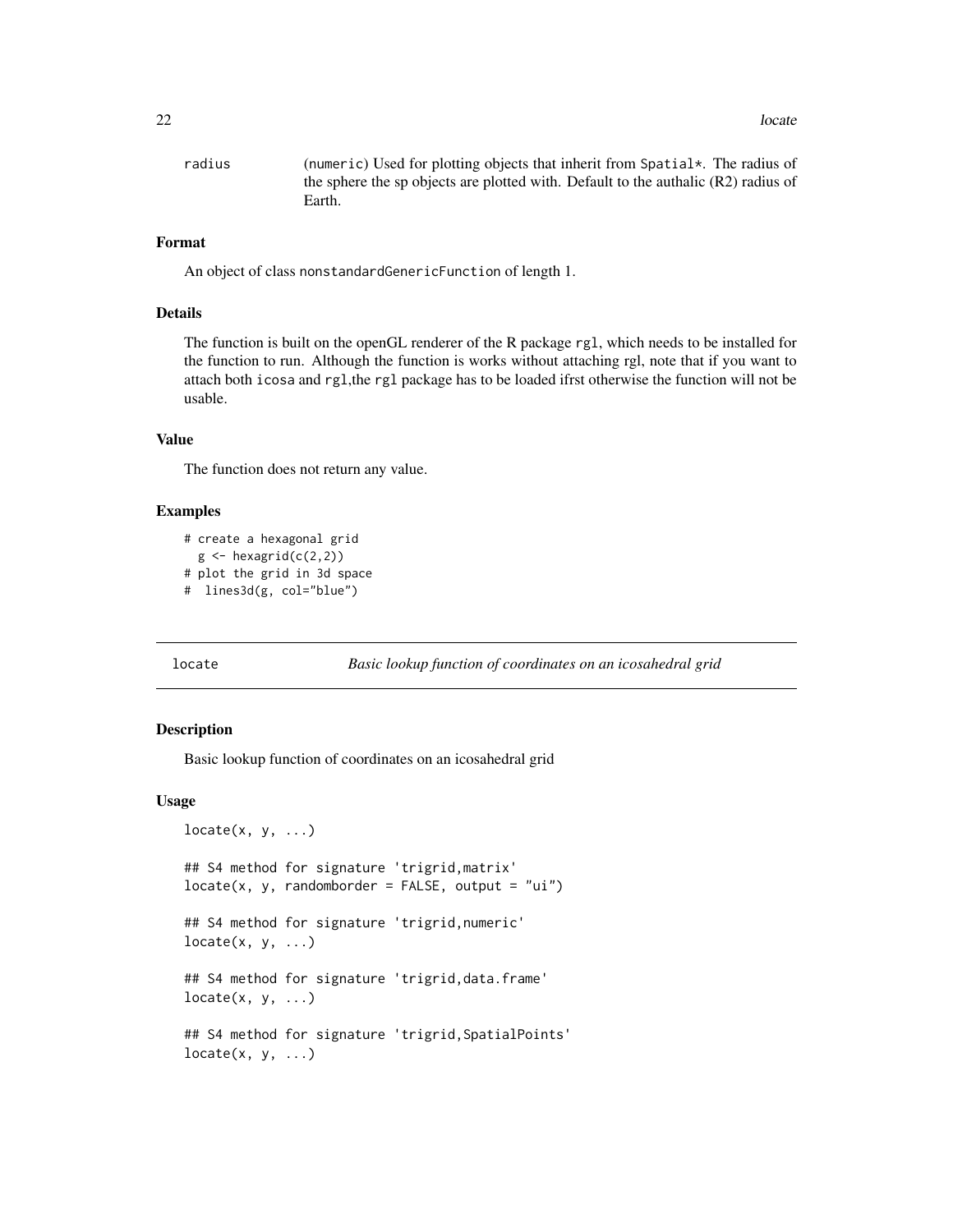<span id="page-22-0"></span>## S4 method for signature 'trigrid, SpatialPointsDataFrame'  $locate(x, y, ...)$ ## S4 method for signature 'hexagrid,matrix'  $locate(x, y, output = "ui", randomborder = FALSE, forceNA = FALSE)$ 

#### Arguments

| x            | (trigrid, hexagrid) Icosahedral grid object.                                                                                                                                                                                                                               |
|--------------|----------------------------------------------------------------------------------------------------------------------------------------------------------------------------------------------------------------------------------------------------------------------------|
| у            | (matrix, data. frame, numeric or Spatial) Coordinates of individual points.<br>Can be either a two-dimensional matrix of long-lat coordinates, a three-dimensional<br>matrix of XYZ coordinates, or a set of points with class SpatialPoints or<br>SpatialPointsDataFrame. |
| $\cdot$      | Arguments passed to class specific methods.                                                                                                                                                                                                                                |
| randomborder | (logical) Defaults to FALSE. If TRUE, then the points falling on vertices and<br>edges will be randomly assigned, otherwise they will be kept as NAs.                                                                                                                      |
| output       | (character) Either "ui" or "skeleton". "ui" returns the face names used<br>in the user interface, while "skeleton" returns their indices used in back-end<br>procedures.                                                                                                   |
| forceNA      | (logical) Suppressing the recursive lookup of points falling on subface bound-<br>aries.                                                                                                                                                                                   |

#### Value

The function returns the cell names (as character) where the input coordinates fall.

#### Examples

```
# create a grid
g \leftarrow \text{trigrid}(4)# some random points
randomPoints<-rpsphere(4, output="polar")
# cells
locate(g, randomPoints)
```
names,gridlayer-method

*The face names in a* [facelayer](#page-10-1) *class object*

### Description

Function to extract the registered face names to which the [facelayer](#page-10-1) renders information.

#### Usage

```
## S4 method for signature 'gridlayer'
names(x)
```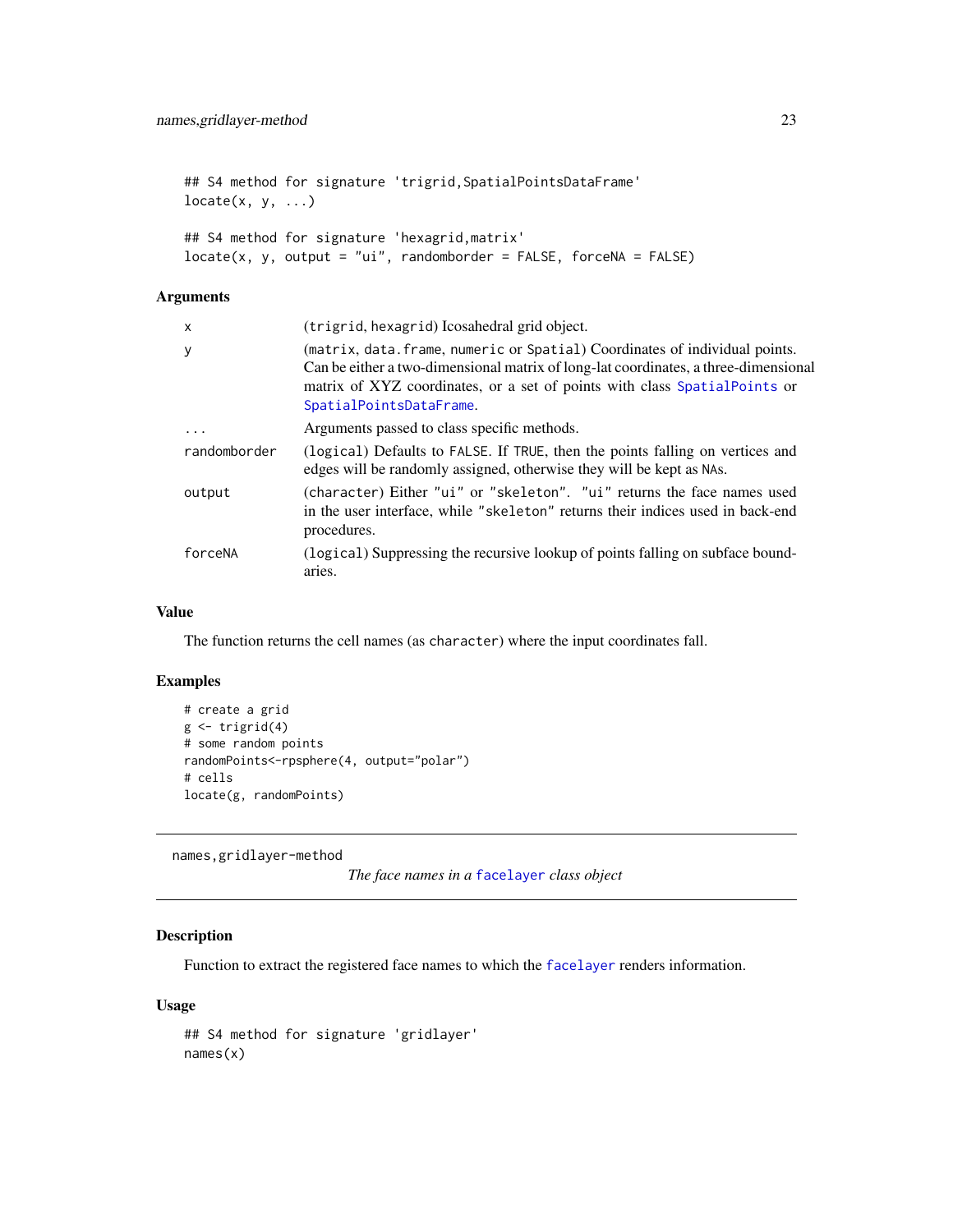#### Arguments

x ([facelayer](#page-10-1)) Object.

## Value

A vector of character values, the names of the faces.

newgraph *Add an igraph object to a predefined slot in an icosahedral grid*

## Description

Add an igraph object to a predefined slot in an icosahedral grid

## Usage

```
newgraph(gridObj, ...)
```
## S4 method for signature 'trigrid' newgraph(gridObj, ...)

## Arguments

| gridObj                 | (trigrid, hexagrid) An icosahedral grid.    |
|-------------------------|---------------------------------------------|
| $\cdot$ $\cdot$ $\cdot$ | Arguments passed to the gridgraph function. |

## Value

A new ([trigrid](#page-40-1) or [hexagrid](#page-17-1)) object with the recalculated graph.

## Examples

```
#create a grid
g<-trigrid(4, graph=FALSE)
g<-newgraph(g)
```
<span id="page-23-0"></span>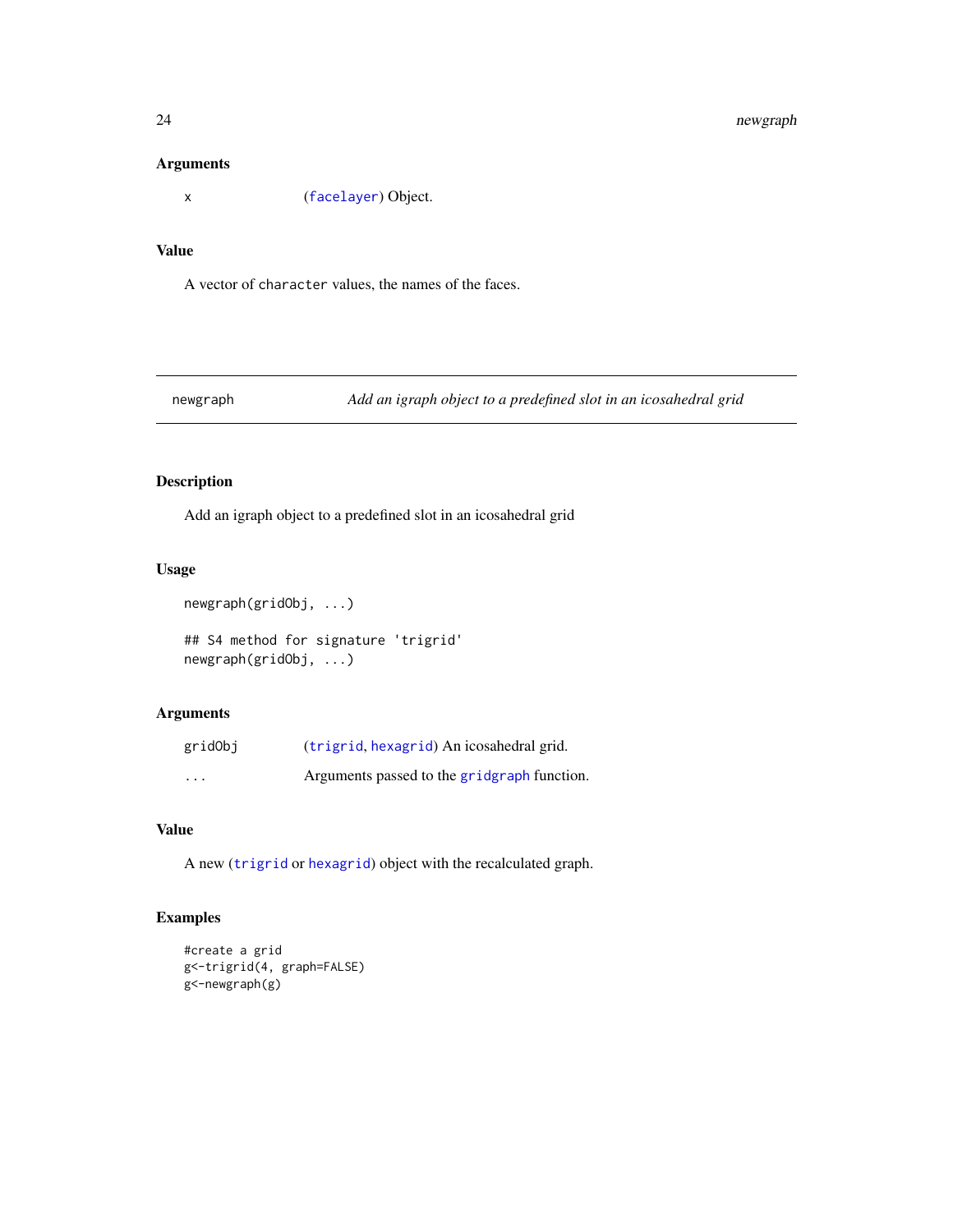<span id="page-24-1"></span><span id="page-24-0"></span>newsp *Add a* [SpatialPolygons](#page-0-0) *object to a predefined slot in a* [trigrid](#page-40-1) *or* [hexagrid](#page-17-1) *object*

## Description

Add a [SpatialPolygons](#page-0-0) object to a predefined slot in a [trigrid](#page-40-1) or [hexagrid](#page-17-1) object

#### Usage

```
newsp(gridObj, res = NULL)
## S4 method for signature 'trigrid'
```
newsp(gridObj, res = NULL)

## Arguments

| gridObj | (trigrid or hexagrid) An icosahedral grid.                                          |
|---------|-------------------------------------------------------------------------------------|
| res     | (numeric) The number of points inserted between two vertices, passed to SpPolygons. |

## Value

A [trigrid](#page-40-1) or [hexagrid](#page-17-1) object with the new @sp slot.

## Examples

a<-trigrid(4) a<-newsp(a) plot(a)

occupied *Faces occupied by the specified object*

## Description

This function will return a [facelayer](#page-10-1) class object showing which faces are occupied by the input object.

## Usage

occupied(gridObj, data, ...)

| gridObi  | (trigrid or hexagrid) An icoshedral grid.          |
|----------|----------------------------------------------------|
| data     | (matrix, data. frame or Spatial) The queried data. |
| $\cdots$ | Arguments passed to the class specific methods     |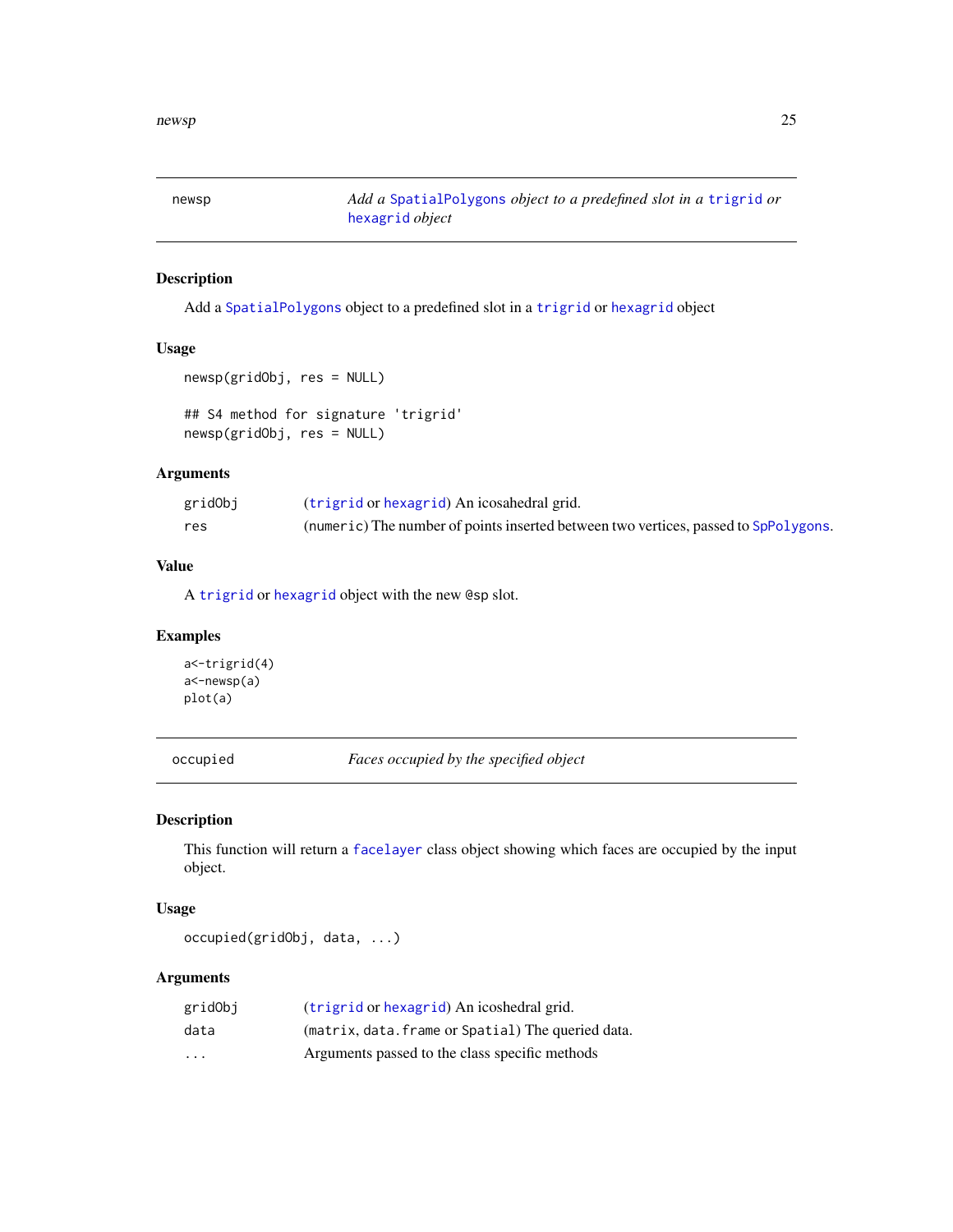## Details

This is a wrapper function on the OccupiedFaces methods that are specific to grid class and input data.

#### Value

The function Returns a [facelayer](#page-10-1)-class object.

#### Examples

```
# create a grid
g <- trigrid(8, sp=TRUE)
# create random points
randPoints <- rpsphere(100,output="polar")
# the facelayer occupied by these points
randomLayer <- occupied(g, randPoints)
plot(randomLayer)
points(randPoints, col="blue", pch="+")
```
orientation *Extracting and setting the grid orientation*

## Description

Extracting and setting the grid orientation

## Usage

```
orientation(x, ...)
## S4 method for signature 'trigrid'
orientation(x, display = "deg", \dots)
orientation(x) <- value
## S4 replacement method for signature 'trigrid'
orientation(x) <- value
```

| X        | (trigrid or hexagrid): Input grid.                                                                                           |
|----------|------------------------------------------------------------------------------------------------------------------------------|
| $\cdots$ | Values passed on to the rotate function.                                                                                     |
| display  | (character) The output unit. In case it is set to "deg" the output will be in<br>degrees, in case it is "rad", then radians. |
| value    | (numeric) The vector of rotation. Passed as the angles argument of rotate.                                                   |

<span id="page-25-0"></span>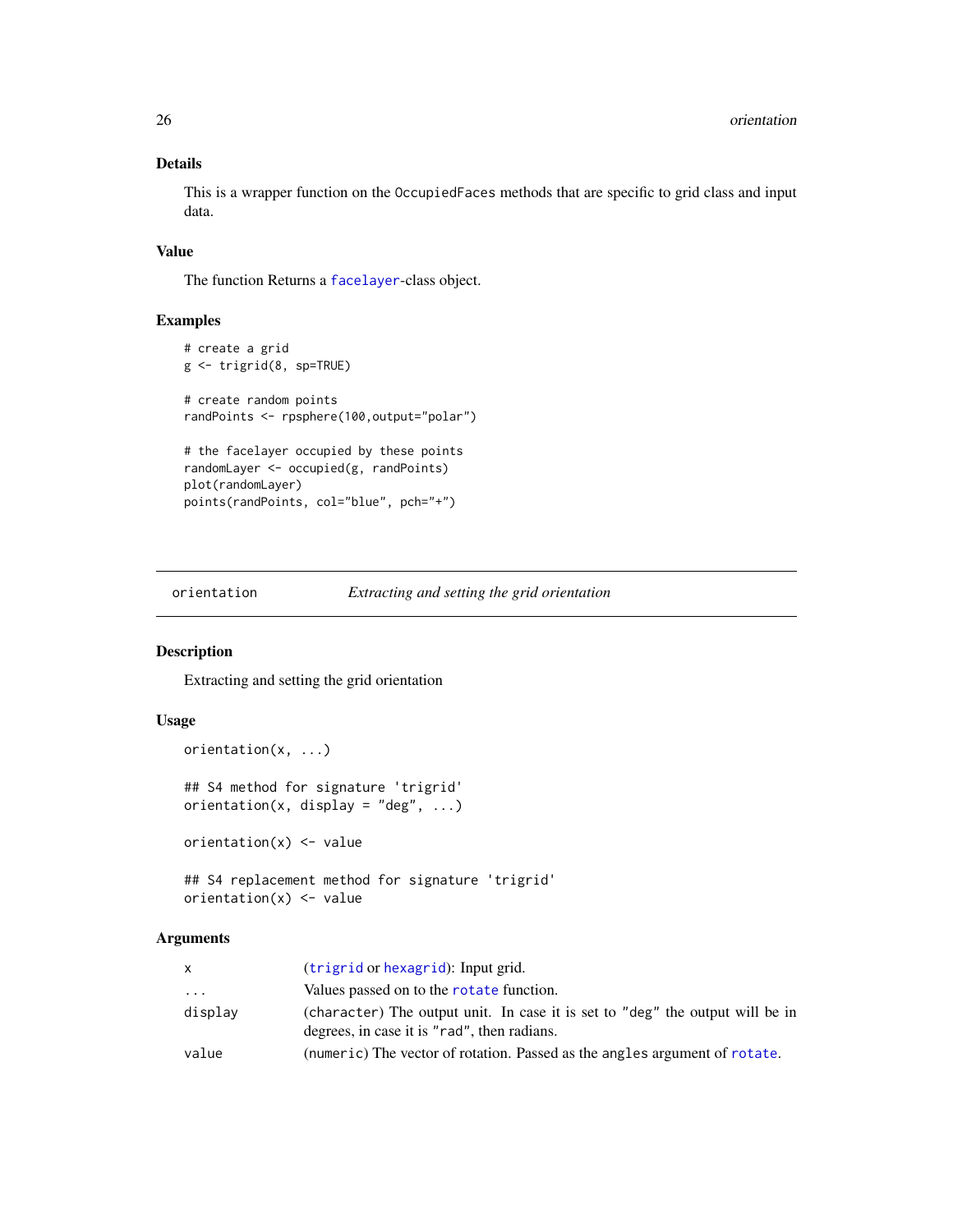<span id="page-26-0"></span>plot the contract of the contract of the contract of the contract of the contract of the contract of the contract of the contract of the contract of the contract of the contract of the contract of the contract of the contr

## Value

In case the function returns does, it returns the orientation angles of the grid (as numeric).

<span id="page-26-1"></span>plot *Plot method for the* [trigrid](#page-40-1)*,* [hexagrid](#page-17-1) *or* [facelayer](#page-10-1) *classes*

#### Description

This function will invoke the plot method of the [SpatialPolygons](#page-0-0) class.

The function passes arguments to the plot method of the [SpatialPolygons](#page-0-0) class. In case a heatmap is plotted and the plotting device gets resized, some misalignments can happen. If you want to use a differently sized window, use [x11](#page-0-0) to set the height and width before running the function.

#### Usage

```
plot
## S4 method for signature 'trigrid,ANY'
plot(x, projargs = NULL, ...)## S4 method for signature 'facelayer,ANY'
plot(
  x,
 projargs = NULL,
  col = "heat",border = NA,
  alpha = NULL,
  frame = FALSE,
  legend = TRUE,
  breaks = NULL,
  inclusive = TRUE,
  discrete = FALSE,
  ...
\mathcal{L}
```

| $\mathsf{x}$ | (trigrid, hexagrid or facelayer) The object to be plotted.                                                                                     |
|--------------|------------------------------------------------------------------------------------------------------------------------------------------------|
| projargs     | (character or CRS) A projection string for the transformation fo coordinates.                                                                  |
| $\cdots$     | Arguments passed to the plot function.                                                                                                         |
| col          | (character) Colors passed to a color Ramp in case of the facelayer contains<br>logical values, a single value is required (defaults to "red"). |
| border       | (character) Specifyies the color of the borders of the cells.                                                                                  |
| alpha        | (character) Two digits for the fill colors, in hexadecimal value between 0 and<br>255.                                                         |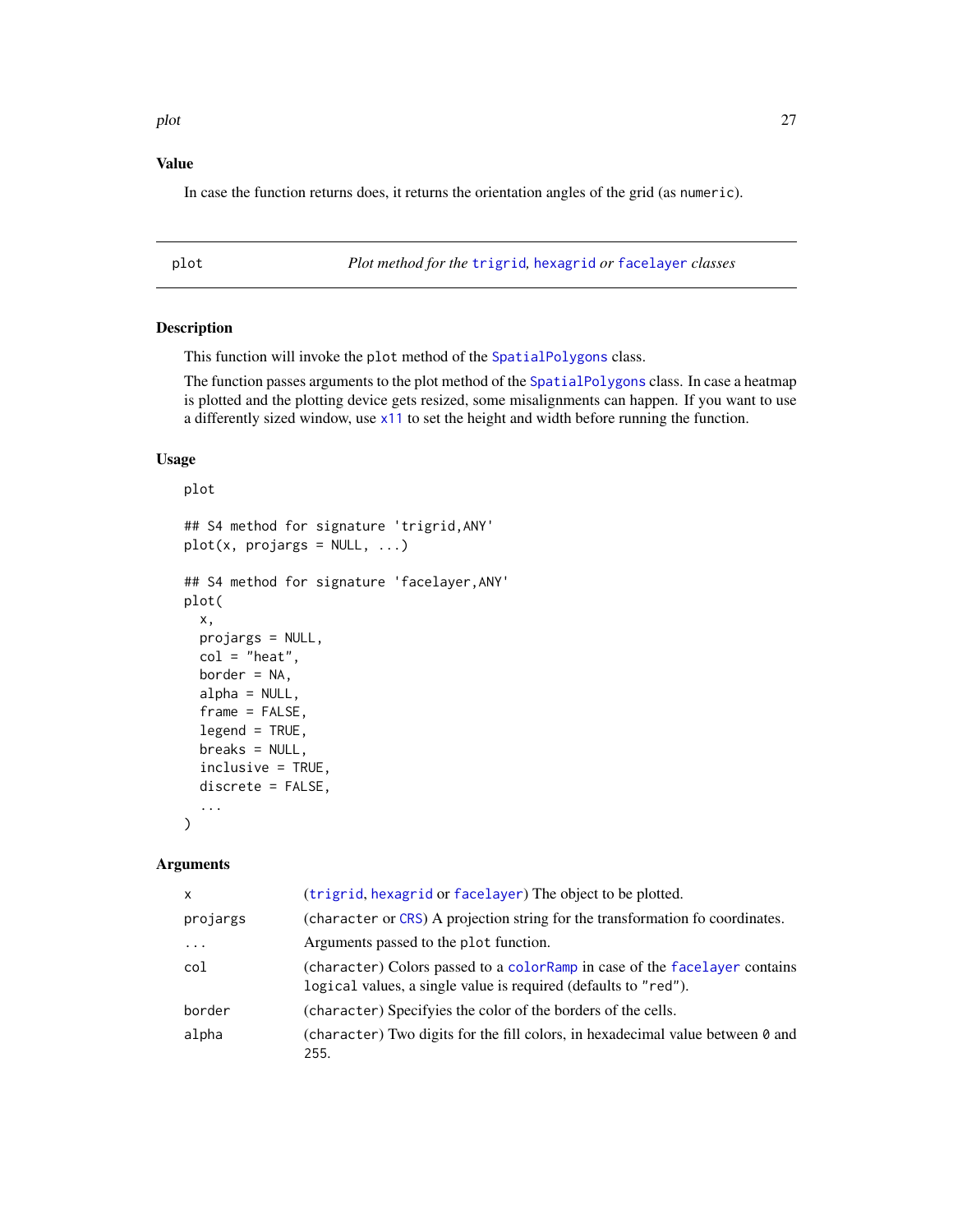<span id="page-27-0"></span>

| frame     | (logical) If TRUE the grid boundaries will be drawn with black.                                                                               |
|-----------|-----------------------------------------------------------------------------------------------------------------------------------------------|
| legend    | (logical): Should the legend be plotted?                                                                                                      |
| breaks    | (numeric) The number of breakpoints between the plotted levels. The argument<br>is passed to the cut function.                                |
| inclusive | (logical): If there are values beyond the limits of breaks, should these be rep-<br>resented in the plot (TRUE) or left out completely FALSE? |
| discrete  | (logical): Do the heatmaps symbolize a discrete or a continuous variable? This<br>argument only affects the legend of the heatmap.            |

#### Format

An object of class standardGeneric of length 1.

#### Value

The function has no return value.

<span id="page-27-1"></span>plot3d *3d plotting of an icosahedral grid, its subset or a data layer*

## Description

The function is built on the openGL renderer of the R package rgl. The default plotting window size is 800x800 pixels. In case you want to override this, please use the function with defaultPar3d=FALSE after running [par3d\(](#page-0-0)windowRect=<>).

#### Usage

```
plot3d(x,...)## S3 method for class 'trigrid'
plot3d(x, type = c("l"), sphere = NULL, add = FALSE, guides = TRUE, ...)## S3 method for class 'hexagrid'
plot3d(
 x,
  type = c("l"),
  sphere = NULL,
 color = "gray70",add = FALSE,
  guides = TRUE,
  ...
)
## S3 method for class 'facelayer'
plot3d(x, type = "f", frame = TRUE, guides = TRUE, define1D.
```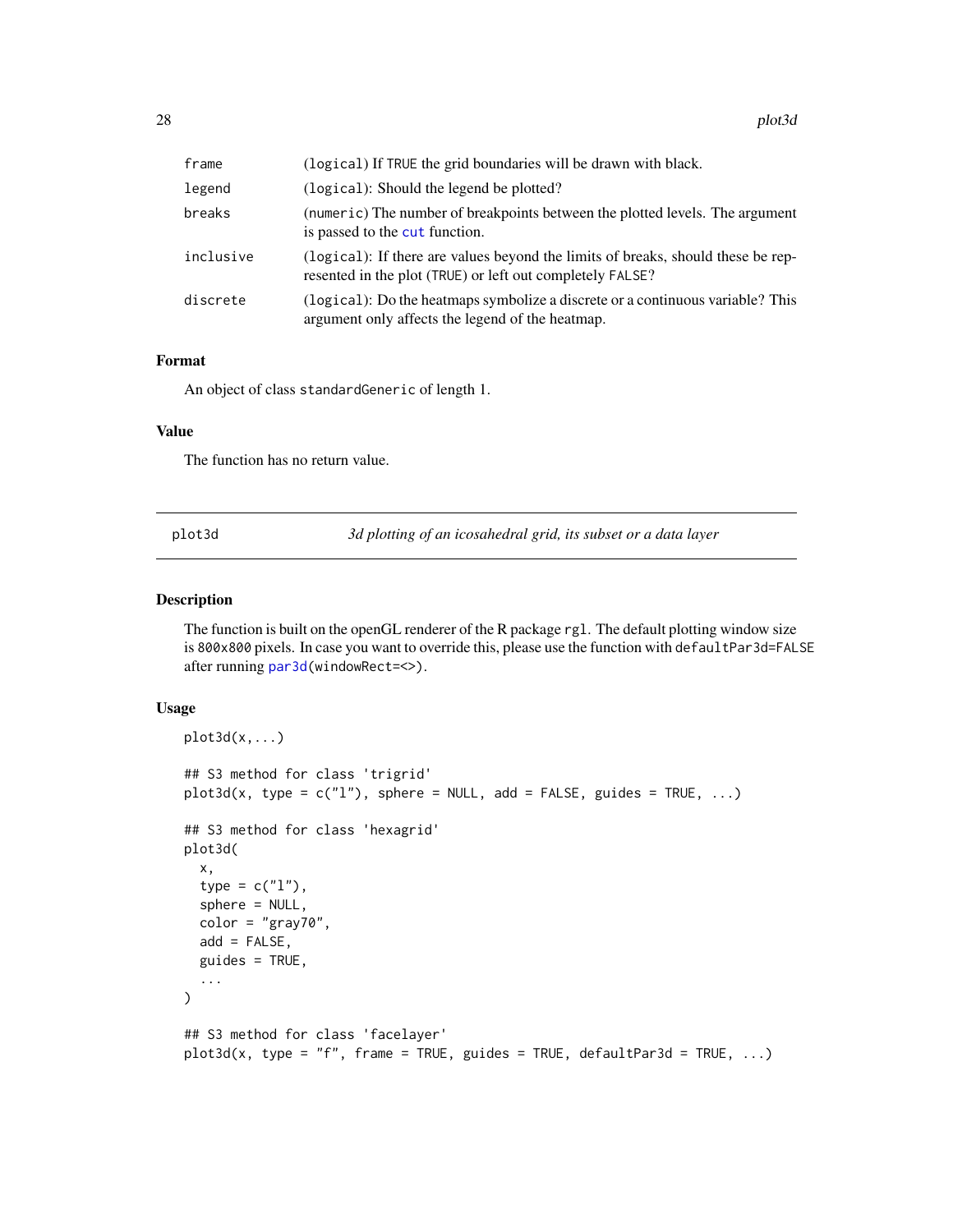#### <span id="page-28-0"></span>PolToCar 29

## Arguments

| $\mathsf{x}$ | (trigrid, hexagrid or facelayer) Object to be plotted.                                                                                                                                                                           |
|--------------|----------------------------------------------------------------------------------------------------------------------------------------------------------------------------------------------------------------------------------|
| type         | (character) Value specifying the part of the grid to be plotted by the call of the<br>function. "v" plots the grid vertex points. "e" draws the grid edges. "f" draws<br>the grid faces. "c" draws the face centers of the grid. |
| sphere       | (numeric) Defaults to NULL, adding a central white sphere to the plot. Assigning<br>a numeric value will draw a new sphere with the given radius, FALSE does not<br>plot the sphere.                                             |
| add          | (logical) Value indicating whether a new plot shall be drawn, or the currently<br>plotted information should be added to the active rgl device.                                                                                  |
| guides       | (logical) Value indicating whether the guidelines of the polar coordinate sys-<br>tem shall be plotted.                                                                                                                          |
| $\cdots$     | Further graphical parameters passed to (see plot3d).                                                                                                                                                                             |
| color        | (character) Only for the hexagrid plotting: value/values passed to the faces3d<br>function instead of col.                                                                                                                       |
| frame        | (logical) If set to TRUE the grid line structure will be plotted.                                                                                                                                                                |
| defaultPar3d | (logical) Flag indicating whether the default settings for par3d are to be used<br>$(windowRect = c(50, 60, 800, 800)$ , zoom=0.8).                                                                                              |

## Format

An object of class function of length 1.

## Value

The function does not return any value.

#### Examples

```
# create a hexagonal grid
   g \leftarrow hexagrid(c(2,2))
# plot the grid in 3d space
# plot3d(g, col="blue")
# make a subset to select faces
  subG <- subset(g, c("F5", "F2"))
# plot the subset defined above
# plot3d(subG, type="f", col=c("orange"), add=TRUE, lwd=1)
```
PolToCar *Conversion of polar coordinates to 3d Cartesian coordinates*

## Description

The function uses basic trigonometric relationships to transform longitude/latitude coordinates on a sphere to xyz Cartesian coordinates.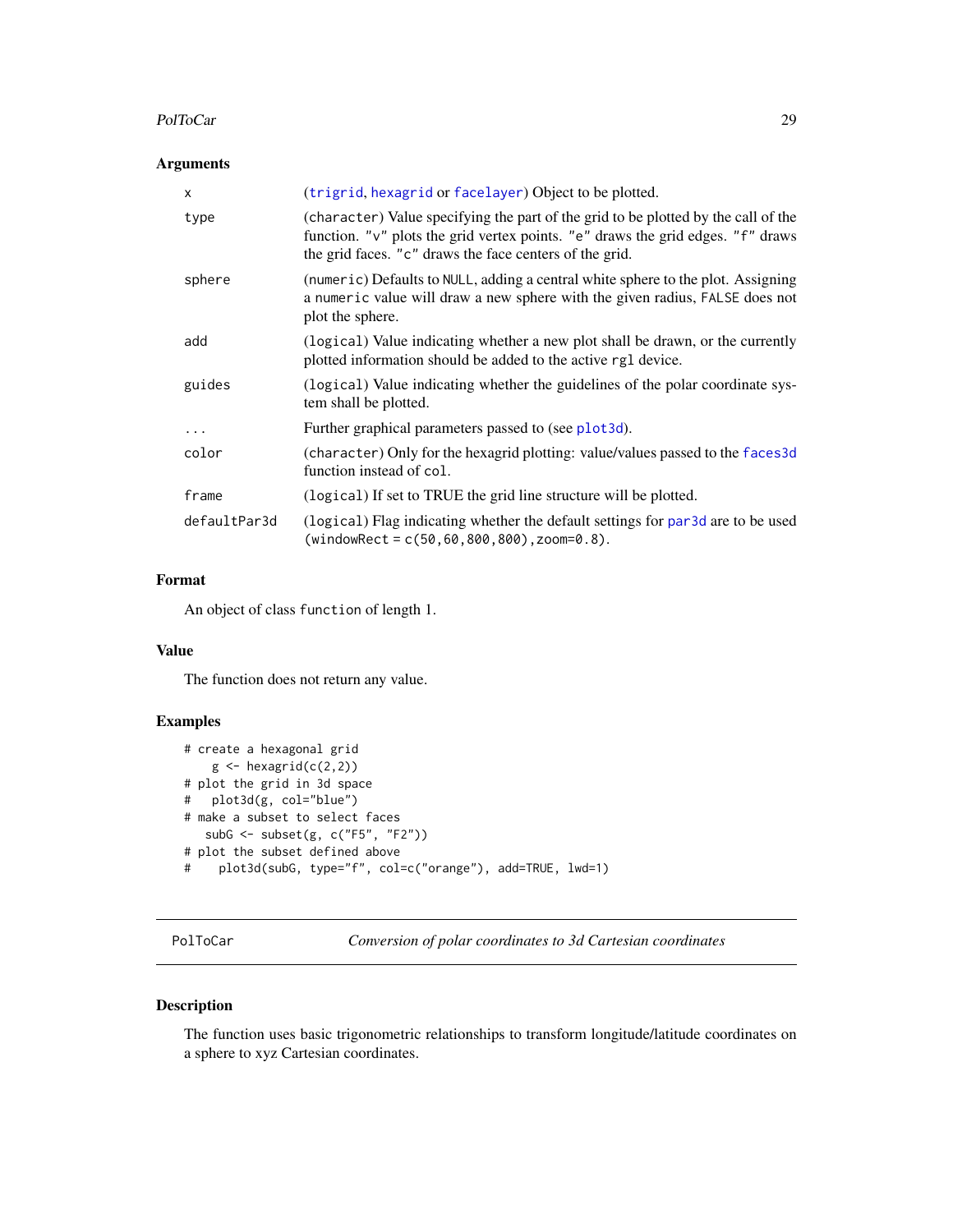#### Usage

```
PolToCar(x, ...)
## S4 method for signature 'matrix'
PolToCar(x, radius = authRadius, origin = c(0, 0, 0))
## S4 method for signature 'numeric'
PolToCar(x, radius = authRadius, origin = c(\theta, \theta, \theta))
## S4 method for signature 'data.frame'
PolToCar(x, radius = authRadius, origin = c(\emptyset, \emptyset, \emptyset), long = NULL, lat = NULL)
```
#### Arguments

| $\times$ | (matrix, numeric, data.frame) A 2-column numeric matrix with the longi-<br>tude/latitude data. |
|----------|------------------------------------------------------------------------------------------------|
| $\cdots$ | Arguments passed to class-specific methods.                                                    |
| radius   | (numeric) The radius of the sphere. Defaults to the R2 radius of Earth (6371.007km).           |
| origin   | (numeric) Vector with length 3, the XYZ coordinates of the sphere center.                      |
| long     | (character) If x is a data. frame, then the column used as longitudes.                         |
| lat      | (character) If x is a data. frame, then the column used as latitudes.                          |

#### Details

The authalic mean radius of Earth (6371.007 km) is used by this function as a default. The origin is  $c(\emptyset, \emptyset, \emptyset)$ . The precision of these conversions is not exact (see example  $c(\emptyset, 90)$  below), but should be considered acceptable when applied at a reasonable scale (e.g. for global analyses using data above 10e-6 meters of resolution).

#### Value

An xyz 3-column numeric matrix, data.frame or numeric, depending on the class of x.

#### Examples

```
longLat <- rbind(
  c(\theta,\theta),
  #note the precision here!
  c(0, 90),
  c(-45,12)
)
# matrix-method
xyz <- PolToCar(longLat)
# numeric-method
xyz2 <- PolToCar(longLat[1,])
# data.frame method
xyz3 <- PolToCar(as.data.frame(longLat))
```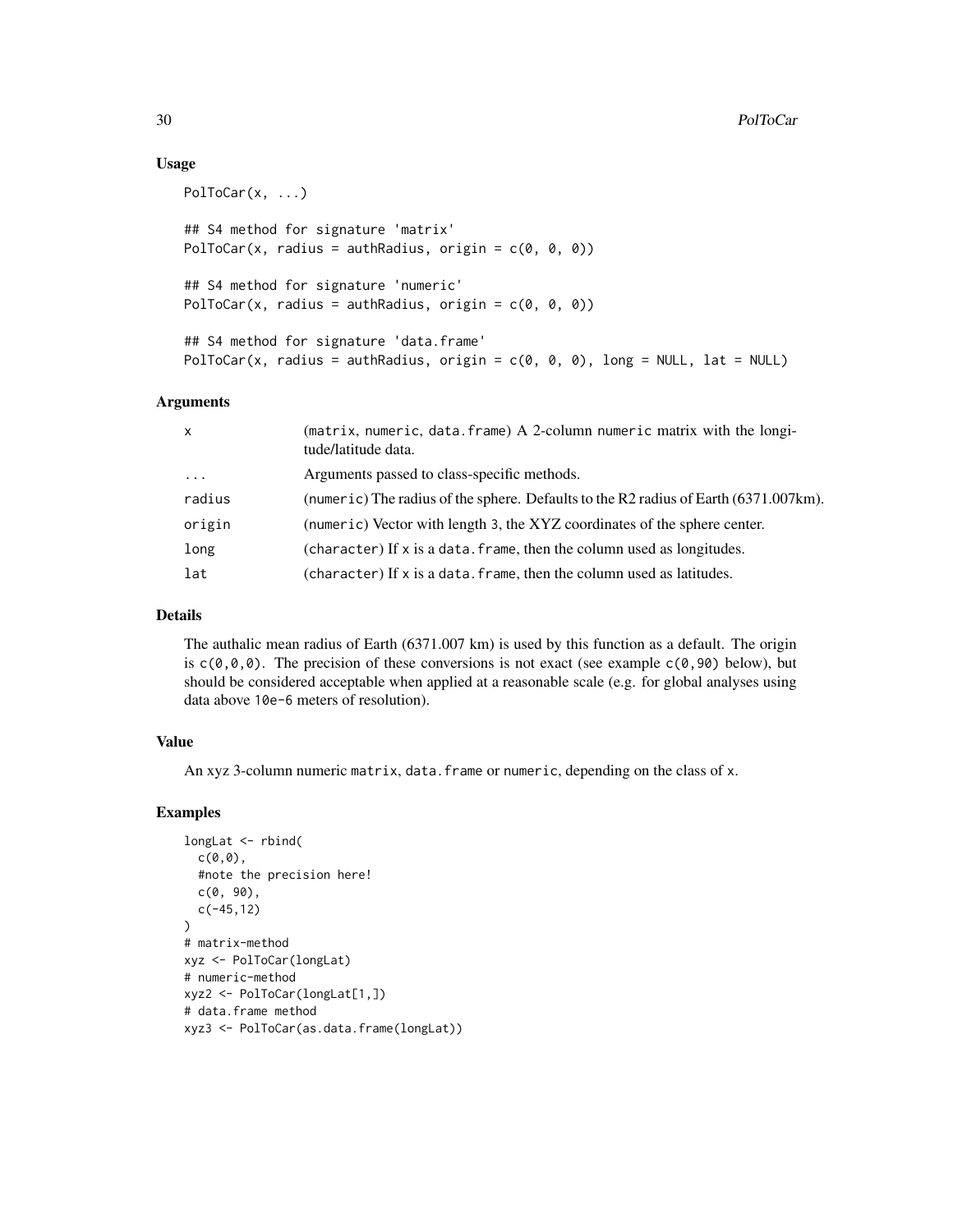This function will retrieve the position of a vertex or a face on a [hexagrid](#page-17-1) or [trigrid](#page-40-1) object.

#### Usage

```
pos(gridObj, names, output = "polar")
```
## Arguments

| gridObj | a (hexagrid or trigrid) I cosahedral grid object.                                                                                           |
|---------|---------------------------------------------------------------------------------------------------------------------------------------------|
| names   | (character) Vector of the names that are to be looked up.                                                                                   |
| output  | (character) The coordinate system in which the names are to be shown: use<br>"polar" for longitude-latitude and "cartesian" for XYZ output. |

## Details

Vertex and face names can be mixed in a single names argument.

#### Value

A numeric matrix.

#### Examples

 $g \leftarrow \text{triprid}(c(4,4))$ pos(g, c("F2", "P6", "dummyname"))

<span id="page-30-1"></span>

resample *Resampling of data involving a* [trigrid](#page-40-1) *or a* [hexagrid](#page-17-1) *object.*

## Description

The function is used to resolve and resample data stored in RasterLayers and [facelayer](#page-10-1)s so they can be fitted to and can be plotted by using [trigrid](#page-40-1) or [hexagrid](#page-17-1) objects.

The function applies different resampling algorithms. Currently there are only two implemented methods, one for upscaling and one for downscaling. The downscaling method "average" will tabluate all face centers from the high resolution grid that fall on a coarse resolution cell and average them. The upscaling method "ebaa" (edge breakpoint area approximation) will estimate the areas covered by the high resolution cells using the number of edge breakpoints.

<span id="page-30-0"></span>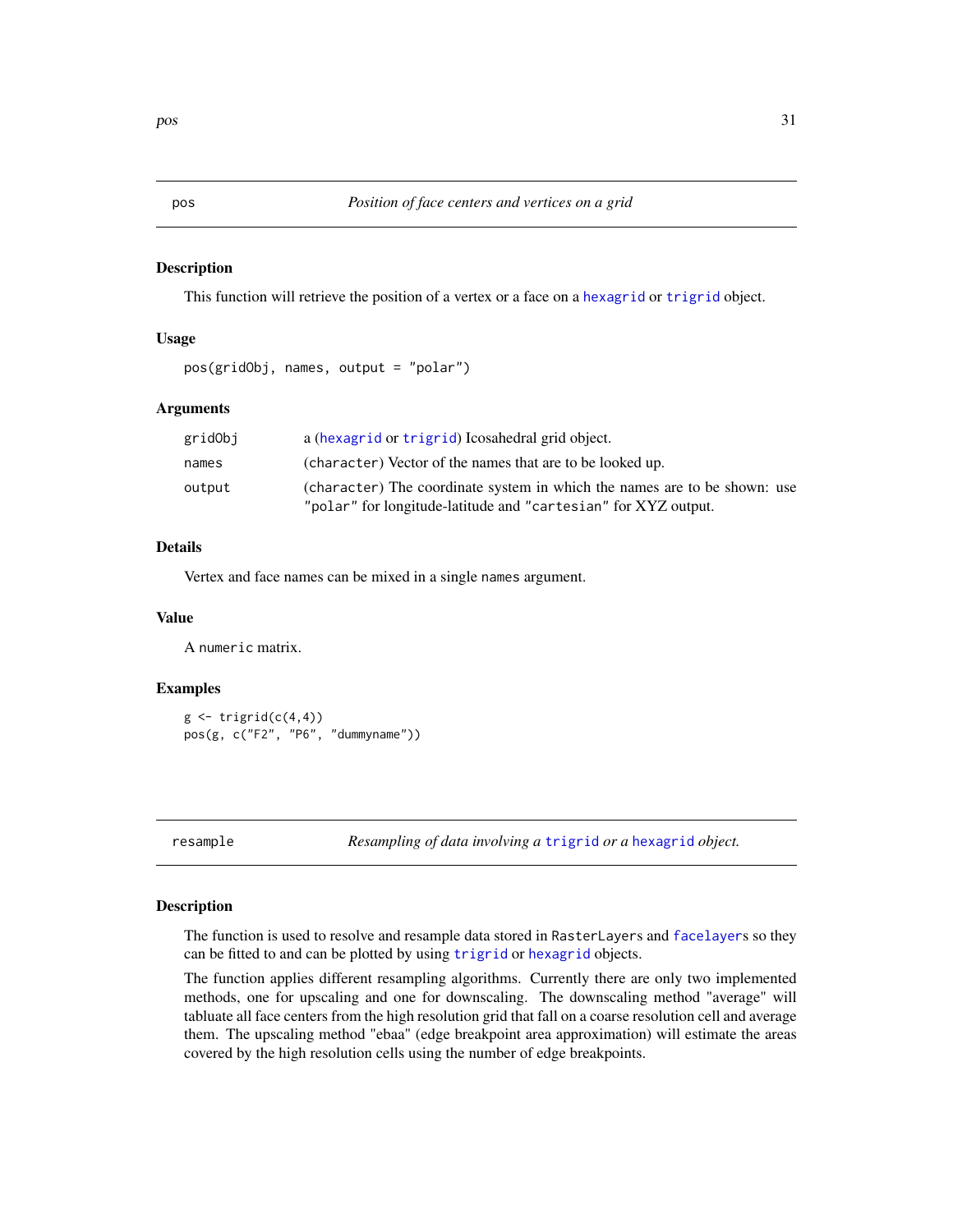## Usage

resample

```
## S4 method for signature 'Raster, trigrid'
resample(x, y, method = "ngb", na.rm = TRUE)
```

```
## S4 method for signature 'facelayer,trigrid'
resample(x, y, method = NULL, res = 5)
```
#### Arguments

| $\mathsf{x}$ | (RasterLayer, facelayer) Object to resample.                                                                                                                                                                      |
|--------------|-------------------------------------------------------------------------------------------------------------------------------------------------------------------------------------------------------------------|
| У            | (hexagrid or trigrid) Object describing the target structure.                                                                                                                                                     |
| method       | (character) The name of the algorithm used for resampling.                                                                                                                                                        |
| na.rm        | (logical) If a face contains a missing value, should its value be NA as well<br>(FALSE) or calculate the mean anyway (TRUE).                                                                                      |
| res          | (numeric) Value indicating the precision of area estimation during the upscal-<br>ing (facelayer-method). In case the "ebaa" method is chosen, the variable<br>indicate the number of breaking points on an edge. |

#### Format

An object of class standardGeneric of length 1.

#### Details

This method is necessary to utilize rasterized data in the [icosa](#page-18-1) package. The only method currently implemented upscales the raster data and then resolves the values to the [trigrid](#page-40-1) or [hexagrid](#page-17-1) values, using averages. In the case of resampling [RasterLayer](#page-0-0)s, the method argument will be passed to the [resample](#page-30-1) function.

#### Value

A named numeric vector.

## Examples

```
# create a grid
g \leftarrow \text{triprid}(c(4,4))# create a data layer
fl <- facelayer(g)
fl@values<-rnorm(length(fl))
# target structure
h \leftarrow \text{trigrid}(4)# resampling
res <- resample(fl, h)
fl2<-facelayer(h)
fl2@values[] <- res
```
<span id="page-31-0"></span>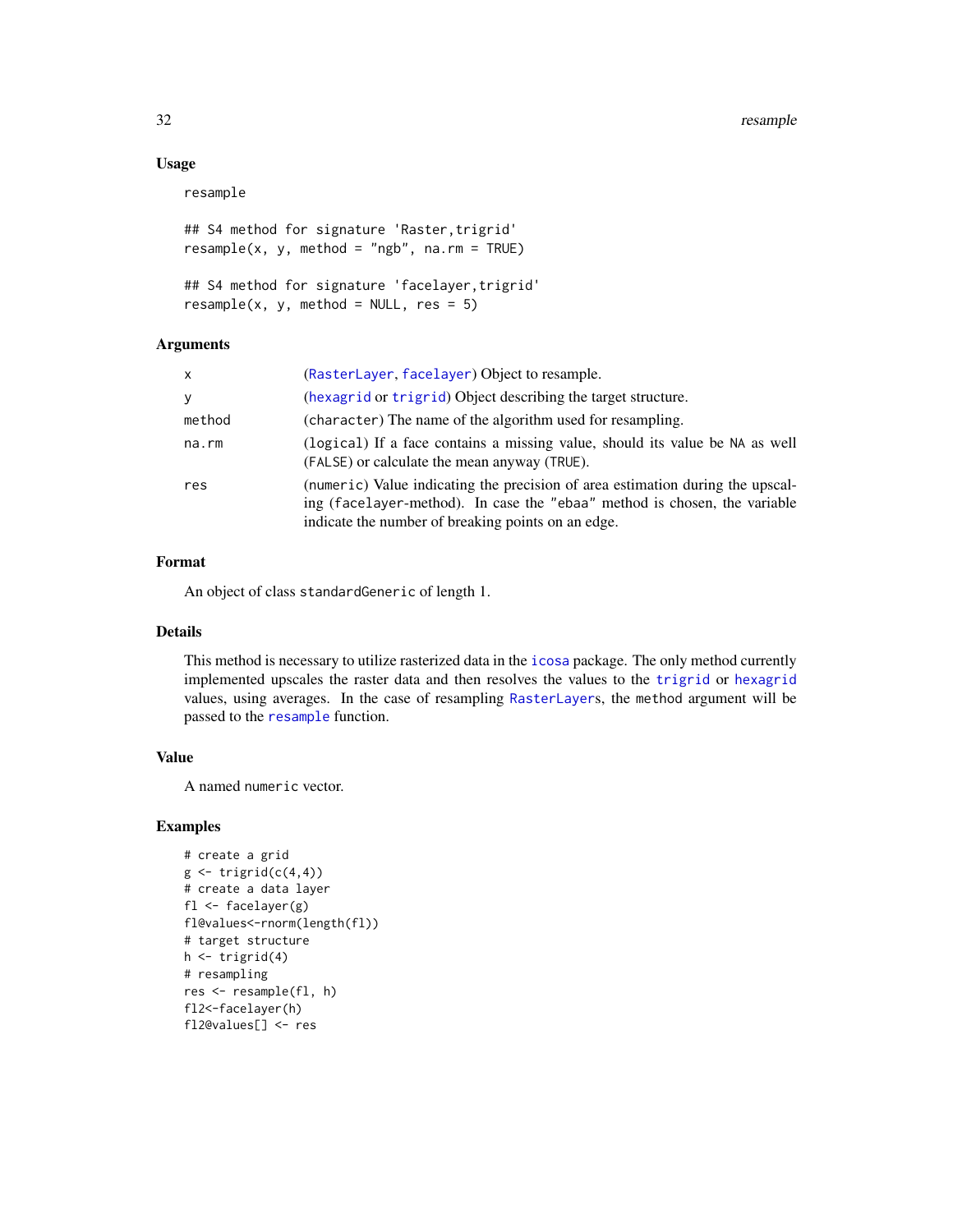<span id="page-32-1"></span><span id="page-32-0"></span>

Rotation of [trigrid](#page-40-1) and [hexagrid](#page-17-1) objects

#### Usage

rotate

```
## S4 method for signature 'trigrid'
rotate(x, angles = "random", pivot = NA)
```
## Arguments

| $\times$ | (trigrid or hexagrid) Input grid.                                                                                                                            |
|----------|--------------------------------------------------------------------------------------------------------------------------------------------------------------|
| angles   | (numeric): The vector of rotation in radians (three values in each dimension).<br>If set to "random", the rotation will be random (default).                 |
| pivot    | (numeric): The pivot point of the rotation, vector of xyz coordinates. Defaults<br>to NA indicating that the rotation will be around the center of the grid. |

#### Format

An object of class standardGeneric of length 1.

## Value

Another [trigrid](#page-40-1) or [hexagrid](#page-17-1) class object.

rpsphere *Random point generation on the surface of a sphere*

#### Description

This function will create a predefined number of points randomly distributed on the surface of a sphere with a given radius.

#### Usage

```
rpsphere(n = 1, output = "cartesian", radius = authRadius, origin = c(0, 0, 0))
```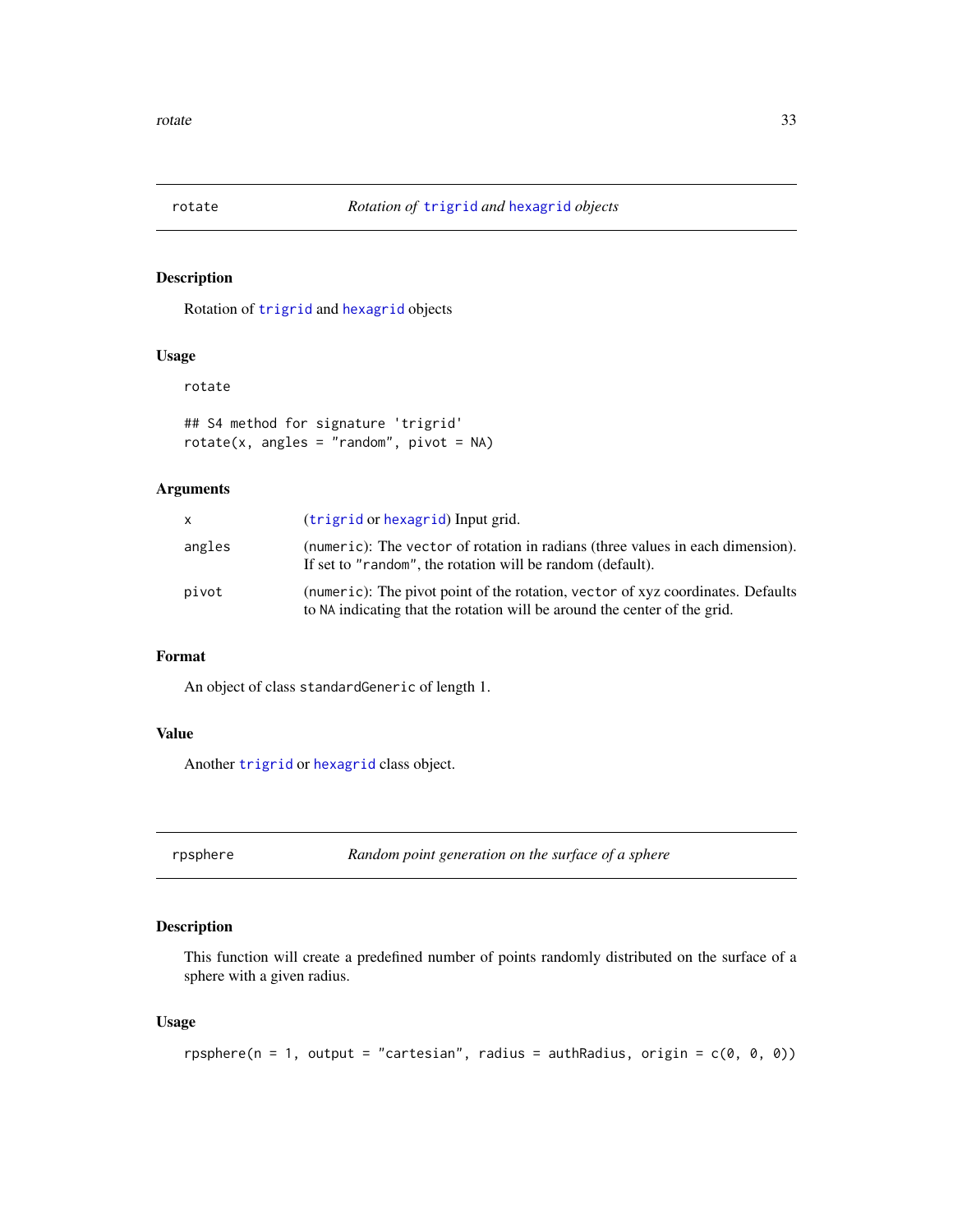## <span id="page-33-0"></span>Arguments

| n      | (numeric) The number of random points to be created.                                                                                                            |
|--------|-----------------------------------------------------------------------------------------------------------------------------------------------------------------|
| output | (character) The coordinate system of the new points. Can either be "cartesian"<br>for XYZ coordiates or "polar" for spherical, longitude-latitudes coordinates. |
| radius | (numeric) The radius of the sphere                                                                                                                              |
| origin | (numeric) The center of the sphere (XYZ coordinates).                                                                                                           |

## Details

The function uses a three dimension normal distribution to generate points, which are then projected to the surface of the sphere.

#### Value

A 3-column (XYZ) or a 2-column (long-lat) numeric matrix.

#### Examples

```
randomPoints <- rpsphere(2000, output="polar")
# observe latitudinal pattern
plot(randomPoints, xlim=c(-180, 180), ylim=c(-90, 90))
```

```
SpLines Create a SpatialLines class object from an icosahedral grid
```
## Description

Create a [SpatialLines](#page-0-0) class object from an icosahedral grid

## Usage

```
SpLines(gridObj, ...)
## S4 method for signature 'trigrid'
SpLines(gridObj, dateLine = "break", res = NULL)
```

| gridObj  | (trigrid or hexagrid) I cosahedral grid object.                                                                                                                                                                                        |
|----------|----------------------------------------------------------------------------------------------------------------------------------------------------------------------------------------------------------------------------------------|
| $\cdots$ | Specific details of the new SpatialLines object.                                                                                                                                                                                       |
| dateLine | (logical)Specifies whether NAs should be introduced at the dateline to break<br>the boundaries of the faces. Can be switched off by setting it to FALSE.                                                                               |
| res      | (numeric) The number of points inserted between two vertices, or NULL, if this<br>is to be set by the package. The default method increases resolution wiht lower<br>tessellation values, and is higher for higher absolute latitudes. |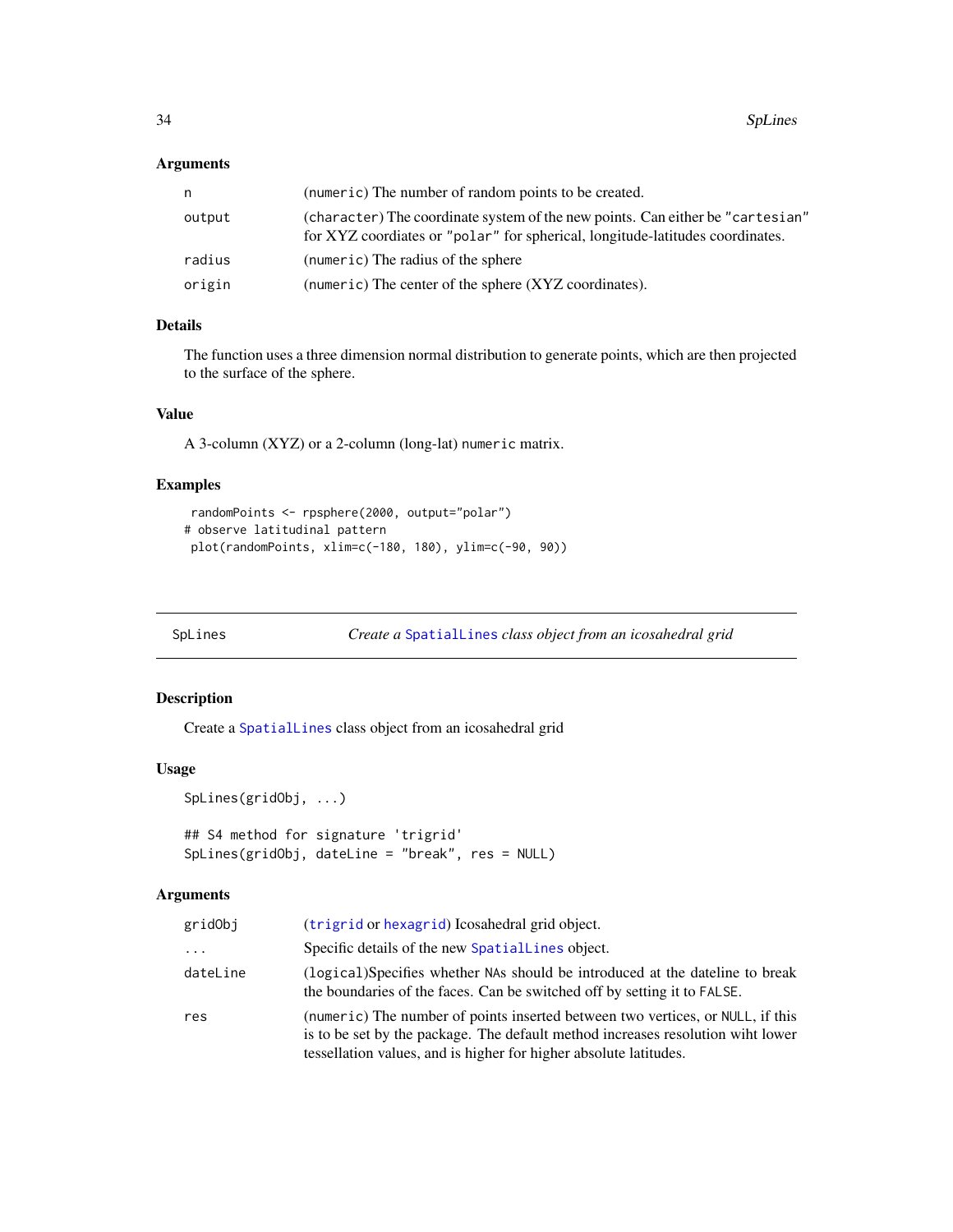## <span id="page-34-0"></span>SpPolygons 35

## Value

An object of class [SpatialLines](#page-0-0).

## <span id="page-34-1"></span>SpPolygons *Spatial polygons from an icosahedral grid*

## Description

The function will create a [SpatialPolygons](#page-0-0) class 2d representation of the icosahedral grid.

## Usage

```
SpPolygons(gridObj, ...)
## S4 method for signature 'trigrid'
SpPolygons(gridObj, res = NULL)
```
## S4 method for signature 'hexagrid' SpPolygons(gridObj, res = NULL)

## Arguments

| gridObj                 | (trigrid or hexagrid) An icosahedral grid.                                                                                                                                                                                             |
|-------------------------|----------------------------------------------------------------------------------------------------------------------------------------------------------------------------------------------------------------------------------------|
| $\cdot$ $\cdot$ $\cdot$ | Arguments passed to class-specific methods.                                                                                                                                                                                            |
| res                     | (numeric) The number of points inserted between two vertices, or NULL, if this<br>is to be set by the package. The default method increases resolution with lower<br>tessellation values, and is higher for higher absolute latitudes. |

## Value

A [SpatialPolygons](#page-0-0) class object.

## Examples

```
a <- trigrid()
sp <- SpPolygons(a)
```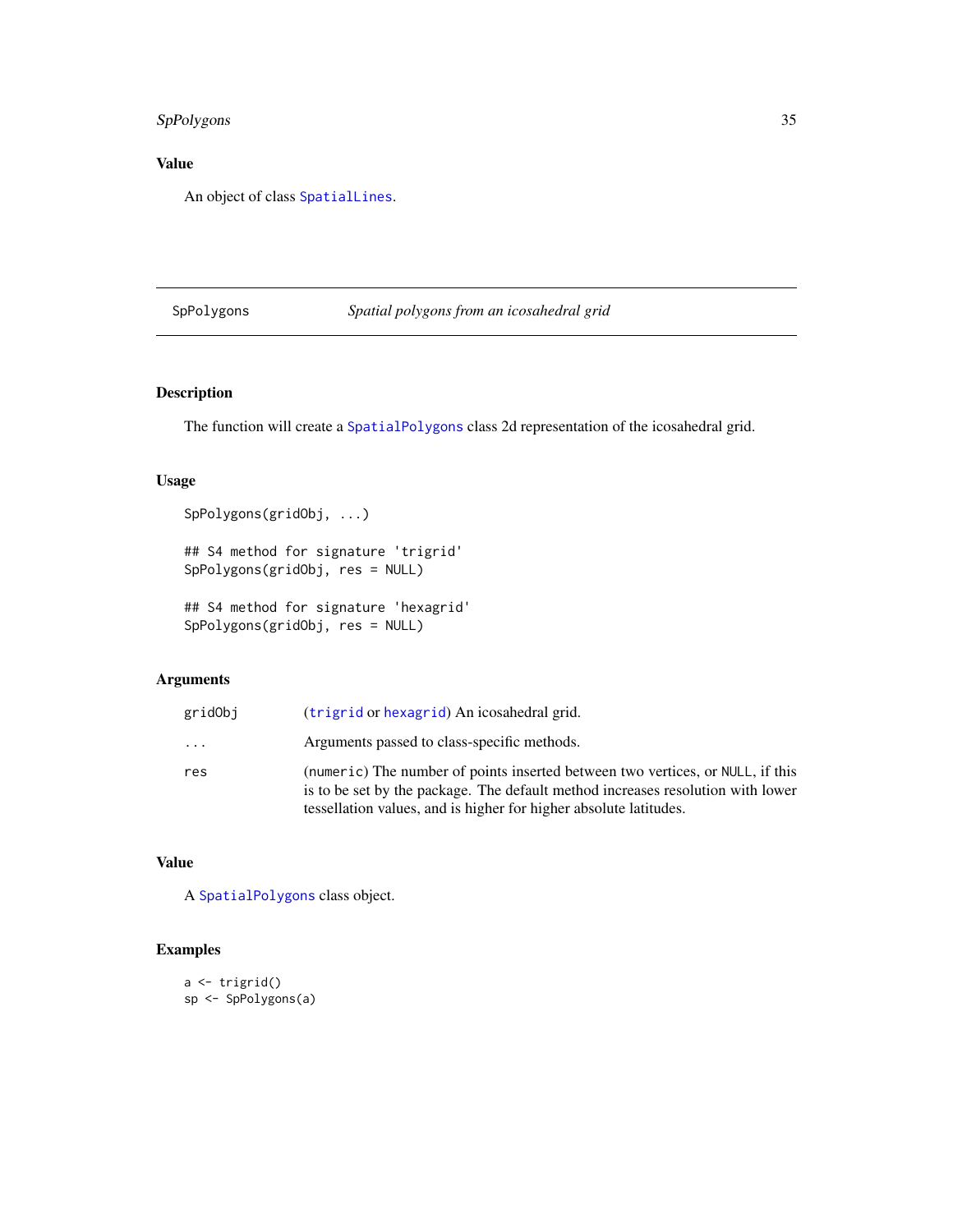<span id="page-35-1"></span><span id="page-35-0"></span>

This is a generic function used to access data from either a triangular or hexagonal grid using the names of the faces, integers or logical vectors.

The function extracts subsets of the gridlayer depending on different criteria.

#### Usage

subset

## S4 method for signature 'trigrid' subset(x, i) ## S4 method for signature 'hexagrid' subset(x, i) ## S4 method for signature 'trigrid,ANY,ANY' x[i] ## S4 method for signature 'gridlayer' subset(x, i)

#### Arguments

| (trigrid, hexagrid or facelayer) The object to be subsetted.               |
|----------------------------------------------------------------------------|
| (logical, numeric or character) The subscript vector, specifying the faces |
| that are used for subsetting. As in subset.                                |

#### Format

An object of class standardGeneric of length 1.

#### Details

The function returns subsets of the grid pertaining to the specified faces that can be used for additional operations (e.g. plotting). The subscript vector can be either a logical, character or numeric one. The character vector should contain the names of faces, the logical subscript should have the same length as the number of faces in the order in which the faces are present in the faces slot. The numeric vector can either refer to indices to the rownames of faces in the faces slot, or to surfaces bounded by longitude/latitude data. In the latter case, the the vector should contain an element with a names of at least one of the "lomax", "lamax", "lomin" or "lamin" strings (lo for longitude, la: latitude, min: minimum, max: maximum). In case a subset around the dateline is needed a larger longitude to a smaller longitude value is needed (e.g. between 150° to -150°).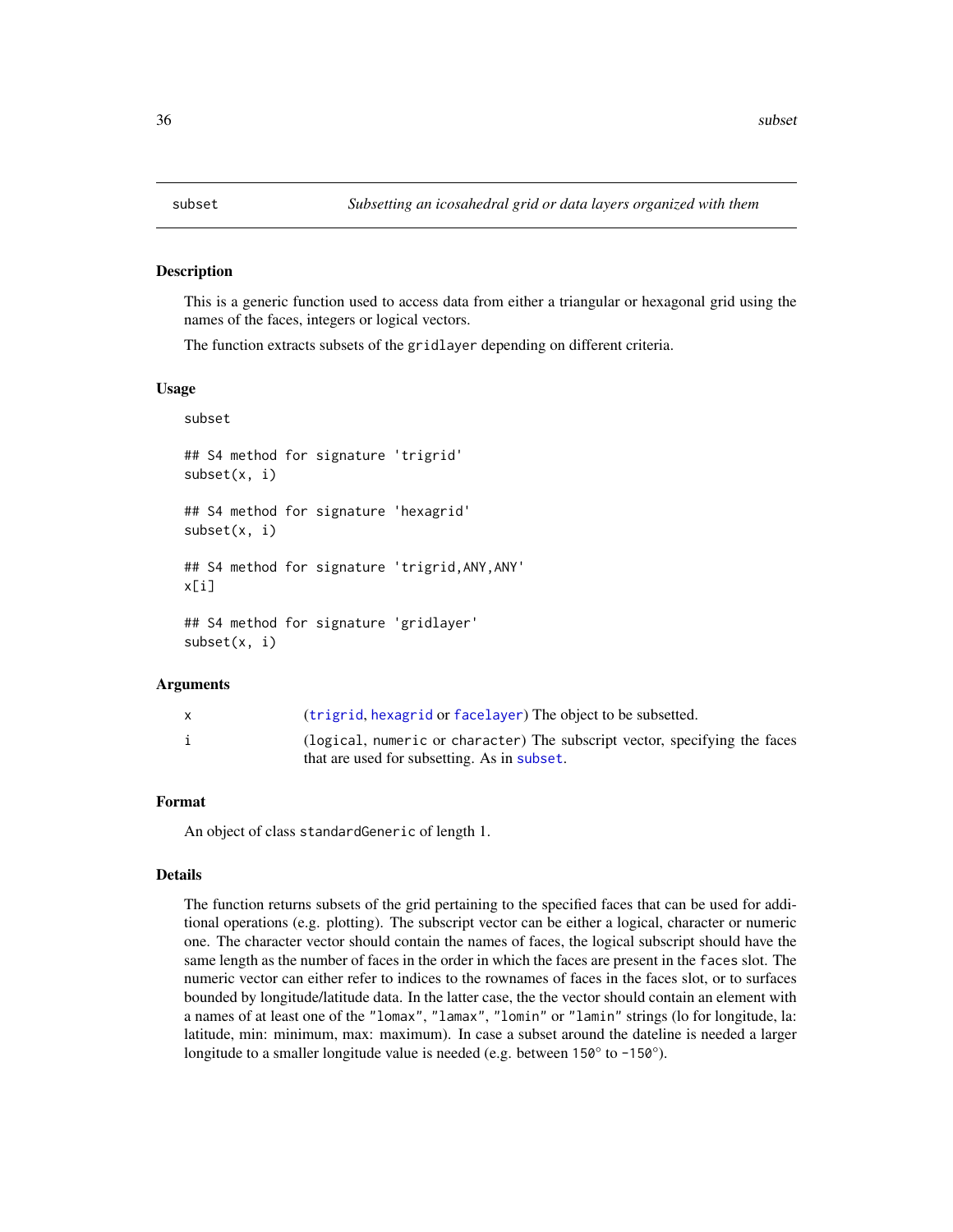#### <span id="page-36-0"></span>surfacearea  $37$

The following methods are incorporated into the function: If i argument is a vector of integers, they will be interpreted as indices. If the numeric i contains either the lamin, lamax, lomin or lomax names, the subsetting will be done using the latitude-longitude coordinates outlined by these 4 values. Logical subsetting and subsetting by face names are also possible.

#### Value

Subset of the input grid. The class of the original object is retained, the @skeleton slot contains all previous information.

#### Examples

```
#create a triangular grid
g \leftarrow \text{triprid}(c(2,2))#make a subset pertaining to the faces
subG1 <- subset(g, c("F1", "F33"))
#additional way of subsetting
subG2 <- g[1:15] # selects faces F1 through F15
logicalSub<-sample(c(TRUE,FALSE), nrow(g@faces), replace=TRUE)
subG3 <- g[logicalSub]
#plot the subset in 3d space
# plot3d(subG3)
# previously mentioned case around the dateline
gDateLine<-g[c(lomax=-150, lomin=150)]
# plot3d(gDateLine)
```
surfacearea *Areas of grid cell surfaces*

#### Description

This function will return the areas of all cells in the specified grid object.

#### Usage

```
surfacearea(gridObj)
```

```
## S4 method for signature 'trigrid'
surfacearea(gridObj)
```

```
## S4 method for signature 'hexagrid'
surfacearea(gridObj)
```
#### Arguments

gridObj ([trigrid](#page-40-1) or [hexagrid](#page-17-1)) Object.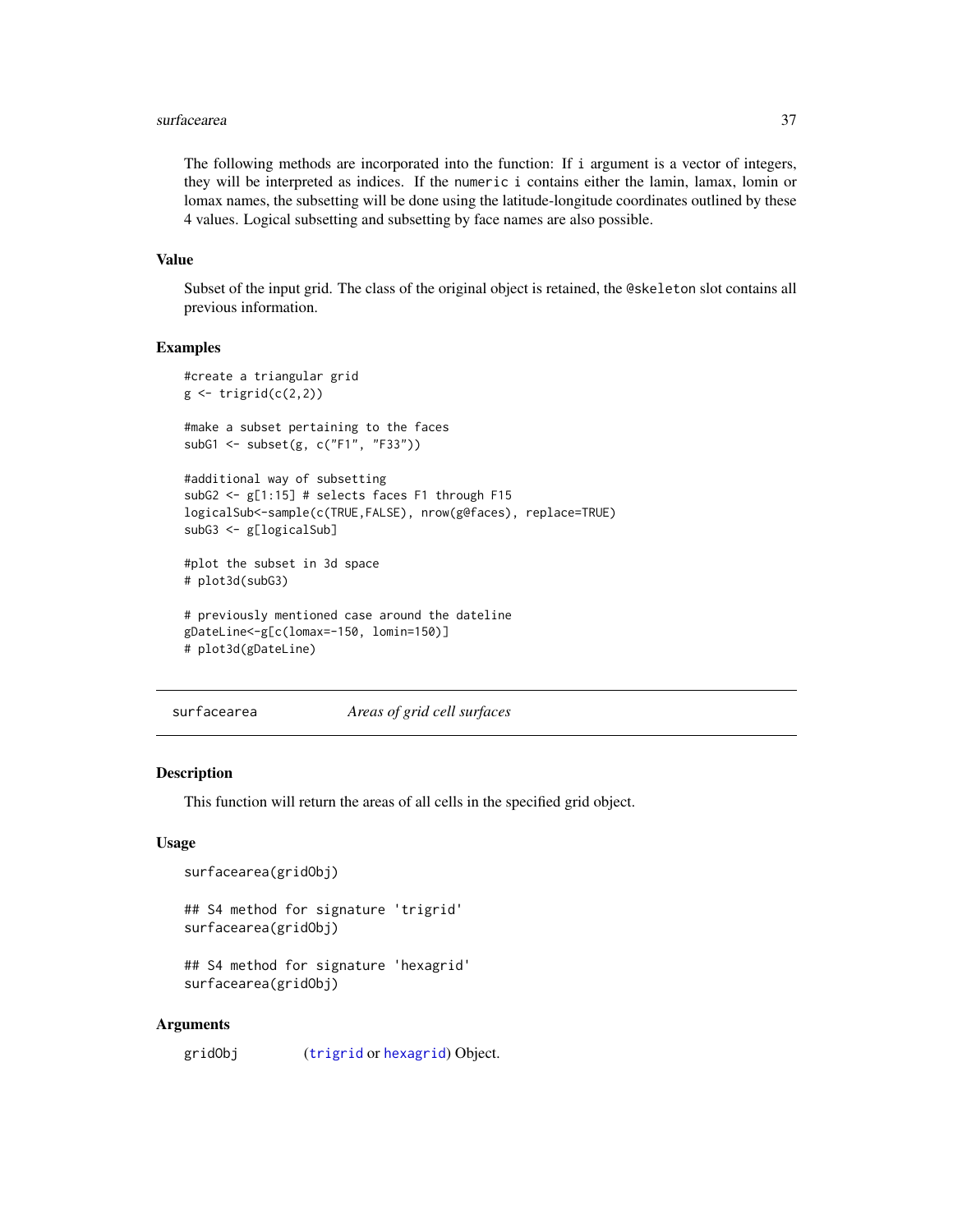#### <span id="page-37-0"></span>Value

A named numeric vector, in the metric that was given to the function in the coordinates or the radius. "deg" will output the the distance in degrees, "rad" will do so in radians.

#### Examples

```
g \leftarrow \text{trigrid}(3)surfaces <- surfacearea(g)
surfaces
```
<span id="page-37-1"></span>surfacecentroid *Surface centroid point of a spherical point cloud*

## Description

This function the projected place of the centroid from a pointset on the sphere.

#### Usage

```
surfacecentroid(x, ...)
## S4 method for signature 'matrix'
surfacecentroid(x, output = "polar", center = c(0, 0, 0), radius = authRadius)
## S4 method for signature 'data.frame'
surfacecentroid(x, ...)
## S4 method for signature 'SpatialPoints'
surfacecentroid(x, ...)
```

| X        | (matrix or data. frame) Numeric data, XYZ or longitude-latitude coordinates<br>of the set of points.                                                                                               |
|----------|----------------------------------------------------------------------------------------------------------------------------------------------------------------------------------------------------|
| $\cdots$ | Arguments passed to the matrix-method.                                                                                                                                                             |
| output   | (character) The coordinate system of the output points. Can either be "polar"<br>for longitude-latitude or "cartesian" for XYZ data.                                                               |
| center   | (numeric) The center of the sphere in XYZ coordinates (default is $0,0,0$ ).                                                                                                                       |
| radius   | (numeric) The radius of the circle in case the input points have only polar co-<br>ordinates. Unused when XYZ coordinates are entered. Defaults to the authalic<br>radius of Earth ca. 6371.007km. |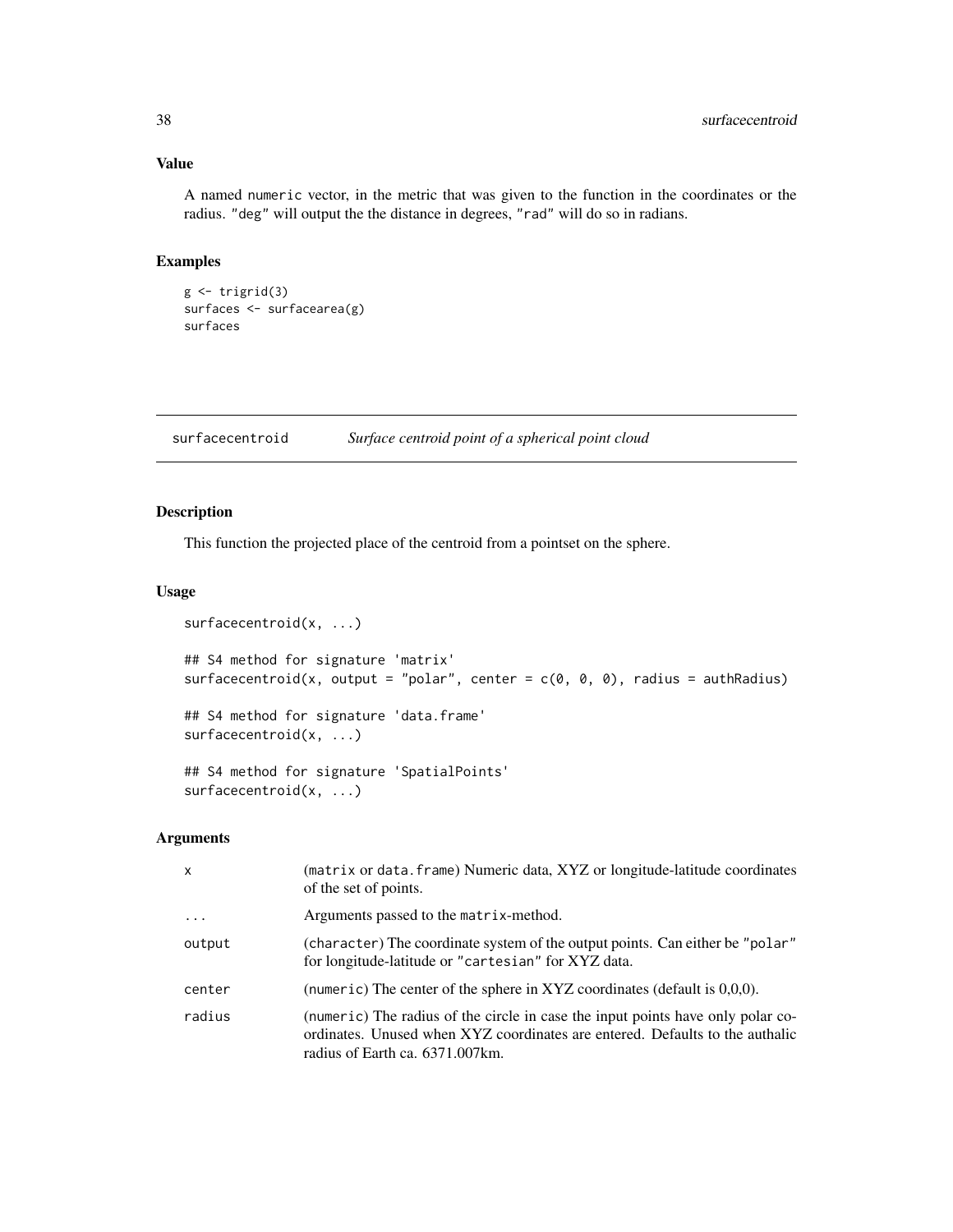#### <span id="page-38-0"></span>tessguide 39

## Details

The function implements great circle calculations to infer on the place of the centroid, which makes it resource demanding. This is necessary to avoid a particual error that frequently occurrs with other methods for centroid calculation, namely that the place of the centroid is right, but on the opposite hemisphere.

#### Value

Either an XYZ or a long-lat numeric vector.

#### Examples

```
# generate some random points
allData <- rpsphere(1000)
# select only a subset
points<-allData[allData[,2]>1500,]
# transform to 2d
points2 <- CarToPol(points, norad=TRUE)
# the spherical centroid
sc <- surfacecentroid(points2, output="polar")
sc
#3d plot
plot(points2, xlim=c(-180, 180), ylim=c(-90, 90))
points(sc[1], sc[2], col="red", cex=5)
```
tessguide *Tessellation guide to* [hexagrid](#page-17-1) *objects*

#### **Description**

The table includes basic properties of [hexagrid](#page-17-1)s described with specific tessellation parameters

#### Usage

tessguide

## Format

A data.frame with 129 observations and 18 variables:

total The total tessellation of the grid, the number of points inserted between icosahedron vertices along an edge.

level1 Level 1 tessellation.

level2 Level 2 tessellation - second value of the tessellation vector.

level3 Level 3 tessellation - third value of the tessellation vector.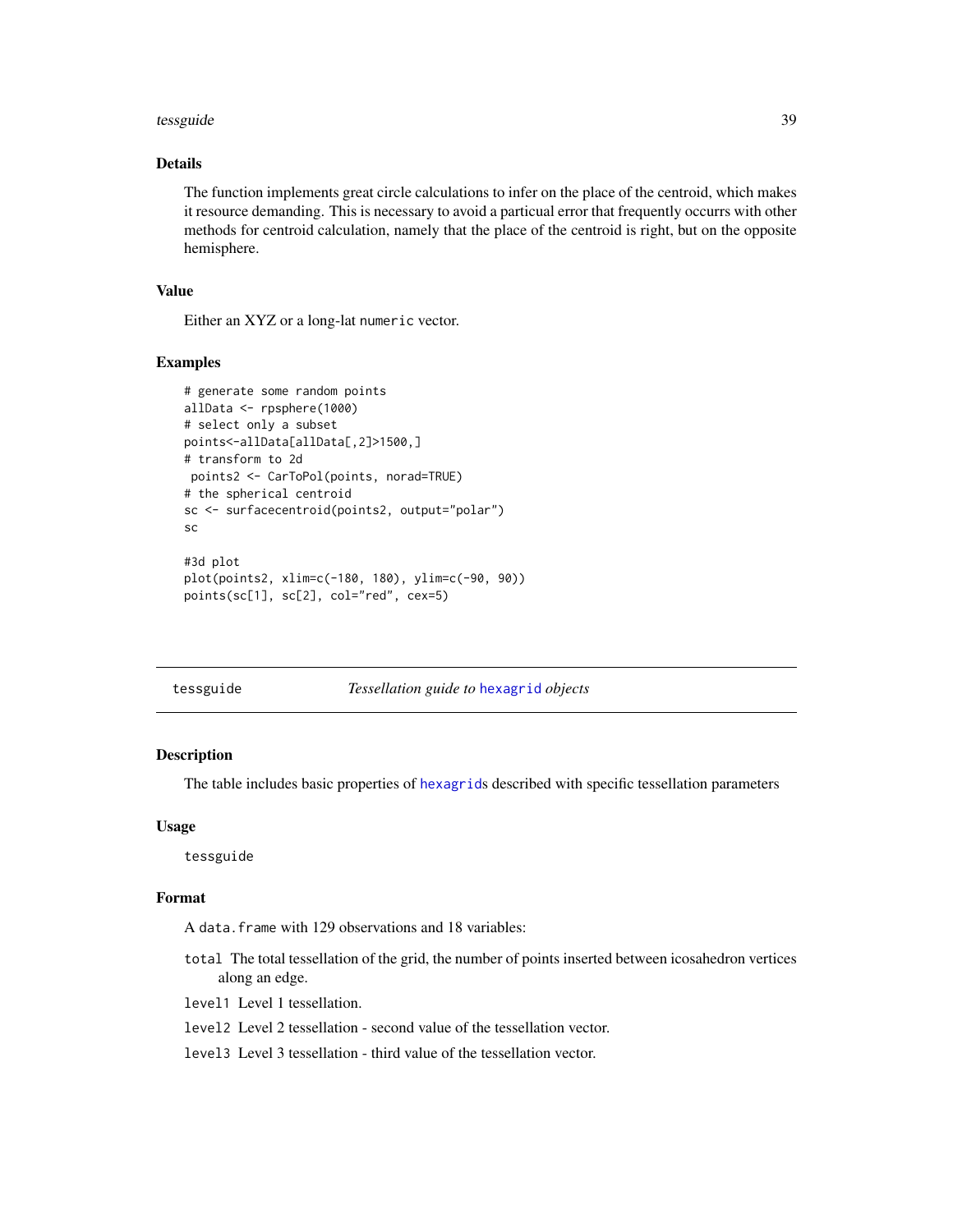<span id="page-39-0"></span>level4 Level 4 tessellation - four value of the tessellation vector. faces The number of faces in the grid. vertices The number of vertices in the grid. meanEdgeLength\_deg Mean edge length in degrees. sdEdgeLength\_deg Standard deviation of edge length in degrees. meanEdgeLength\_km Mean edge length in kilometers. sdEdgeLength\_km Standard devation of edge length in kilometers. meanArea\_km2 Mean face area in square-kilometers. sdArea\_km2 Standard deviation of face area in square-kilometers. time Time to compute grid with an Intel Xeon E-1650 prcessor. time\_sp Time to compute grid with an Intel Xeon E-1650 prcessor, with the 'sp' member. size The size of the grid in bytes. size\_sp The size of the grid object in bytes, with the 'sp' member. timeLocate\_5000 Time to locate 5000 points with an Intel Xeon E-1650 processor in seconds.

translate *Translating an icosahedral grid object in 3d Cartesian space*

## Description

The function translates the coordinates of a grid object with the specified 3d vector.

#### Usage

```
translate(gridObj, vec)
## S4 method for signature 'trigrid,numeric'
translate(gridObj, vec)
## S4 method for signature 'hexagrid,numeric'
translate(gridObj, vec)
```
#### Arguments

| gridObj | (trigrid or hexagrid) I cosahedral grid object.                 |
|---------|-----------------------------------------------------------------|
| vec     | (numeric) A vector of length 3. This is the translation vector. |

#### Value

The same grid structure as the input, but with translated coordinates.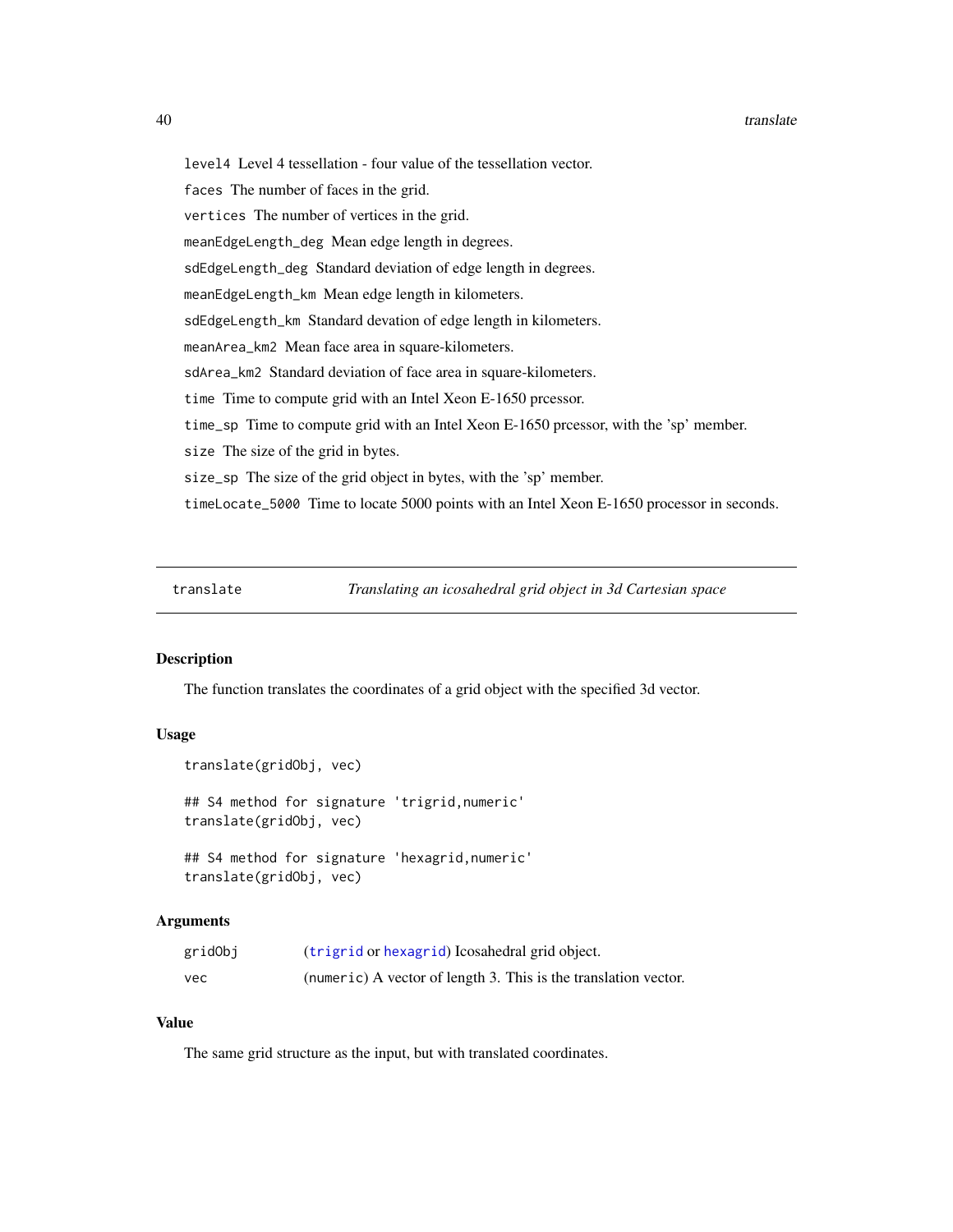## <span id="page-40-0"></span>trigrid-class 41

## Examples

```
# create a grid and plot it
g \leftarrow \text{trigrid}(3)# lines3d(g)
# translate the grid to (15000,15000,15000)
g2 <- translate(g, c(15000,15000,15000))
# lines3d(g2)
```
trigrid-class *A triangular icosahedral grid*

## <span id="page-40-1"></span>Description

trigrid() creates a triangular grid based on the tessellation of an icosahedron.

#### Arguments

| tessellation | (numeric) An integer vector with the tessellation values. Each number describes<br>the number of new edges replacing one original edge. Multiple series of tessella-<br>tions are possible this way. The total tessellation is the product of the tessellation<br>vector. Higher values result in more uniform cell sizes, but the larger number of<br>tessellation series increases the speed of lookup functions.                                                                                                                                         |
|--------------|-------------------------------------------------------------------------------------------------------------------------------------------------------------------------------------------------------------------------------------------------------------------------------------------------------------------------------------------------------------------------------------------------------------------------------------------------------------------------------------------------------------------------------------------------------------|
| sp           | (logical) Flag indicating whether the SpatialPolygons class representation<br>of the grid should be added to the object when the grid is calculated. If set to<br>TRUE the SpPolygons () function will be run with with the resolution parameter<br>set to 25. The resulting object will be stored in slot @sp. As the calculation<br>of this object can substantially increase the grid creation time, by default this<br>argument has a value of FALSE. The SpatialPolygons class representation can<br>be added on demand by running the function newsp. |
| graph        | (logical) Flag indicating whether the 'igraph' class representation of the grid<br>should be added to the object when the grid is calculated. This argument defaults<br>to TRUE because this option has only minor performance load on the grid con-<br>structor function. For familiarization with the object structure, however, setting<br>this parameter to FALSE might help, as invoking str on the 'igraph' class slot<br>of the class might flood the console.                                                                                       |
| radius       | (numeric) The radius of the grid. Defaults to the authalic radius of Earth.                                                                                                                                                                                                                                                                                                                                                                                                                                                                                 |
| center       | (numeric) The origin of the grid in the reference Cartesian coordinate system.<br>Defaults to $(0,0,0)$ .                                                                                                                                                                                                                                                                                                                                                                                                                                                   |

## Details

The grid structure functions as a frame for data graining, plotting and spatial calculations. Data can be stored in layers that are linked to the grid object. In the current version only the facelayer class is implemented, which allows the user to render data to the cells of the grid, which are usually referred to as faces. The grid 'user interface' is made up of four primary tables: the @vertices table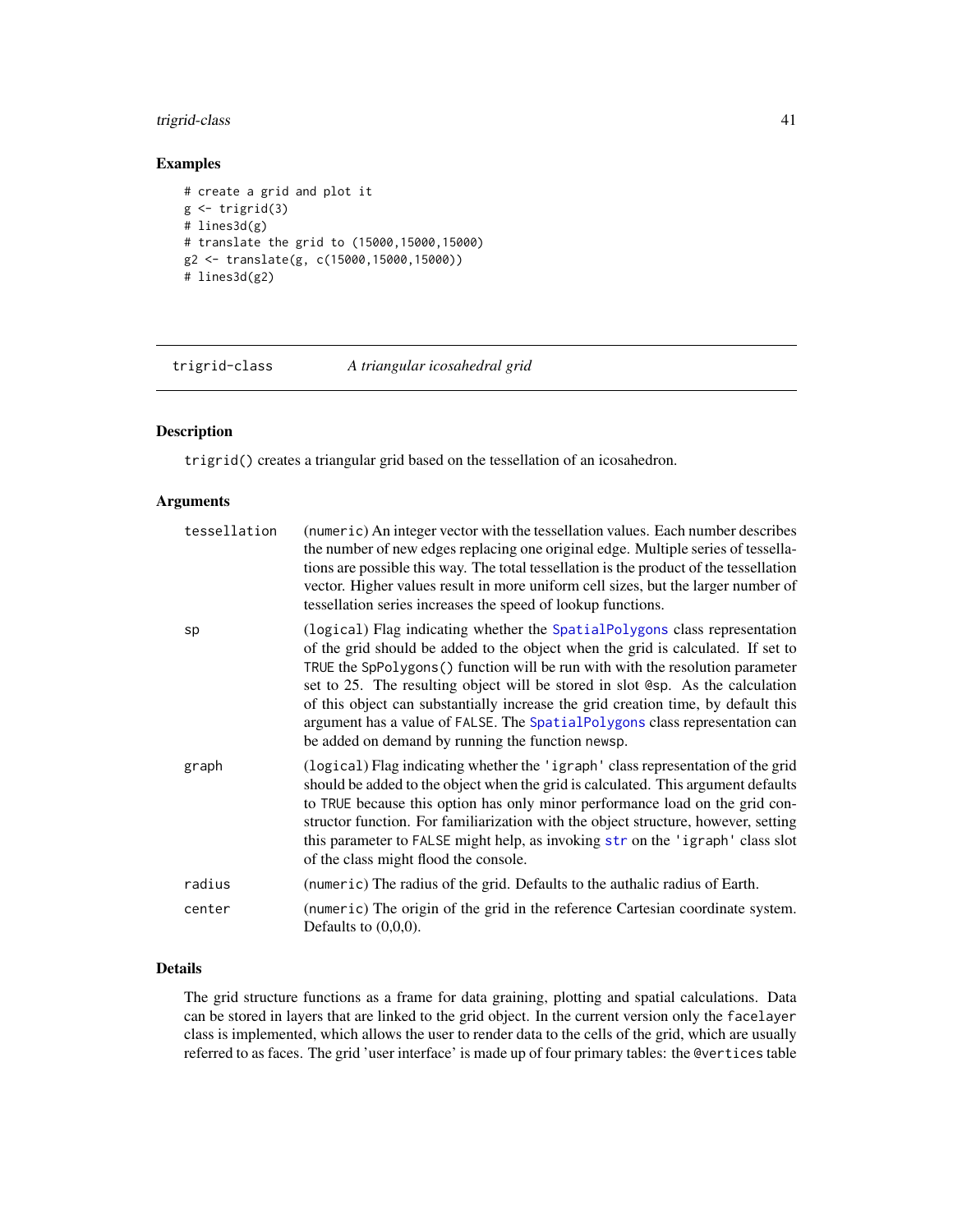for the coordinates of the vertices, the faceCenters for the coordinates of the centers of faces, the faces and the edges tables that contain which vertices form which faces and edges respectively. In these tables, the faces and vertices are sorted to form spirals that go from the north pole in a counter-clockwise direction. In case grid subsetting is performed these tables get truncated.

At finer resolutions, the large number of spatial elements render all calculations resource demanding and slow, therefore the hierarchical structure created during the tessellation procedure is retained for efficient implementation. These data are stored in a list in the slot @skeleton and are 0-indexed integer tables for Rccp-based functions. \$v stores vertex, \$f the edge, and \$e contains the edge data for plotting and calculations. In these tables the original hierarchy based orderings of the units are retained, during subsetting, additional vectors are used to indicate deactivation of these units. Any sort of meddling with the @skeleton object will lead to unexpected behavior.

### Value

A triangular grid object, with class trigrid.

#### **Slots**

vertices Matrix of the vertex XYZ coordinates.

faces Matrix of the verticies forming the faces.

edges Matrix of the vertices forming the edges.

tessellation Contains the tessellation vector.

orientation Contains the grid orientation in xyz 3d space, values in radian relative to the  $(0,1,0)$ direction.

center is the xyz coordinates of the grids origin/center.

div vector contains the number of faces that a single face of the previous tessellation level is decomposed to.

faceCenters contains the xyz coordinates of the centers of the faces on the surface of the sphere.

belts Vector of integers indicating the belt the face belongs to.

edgeLength the length of an average edge in km and degrees.

graph an 'igraph' class graph object.

length integer vector of length=3. The number of vertices, edges and faces in this order.

proj4string a CRS class object indicating the model in the PROJ.4 system

r the radius of the grid

sp The SpatialPolygons representation of the grid. If missing, it can be created with newsp(). skeleton data tables with sequential indexing for the C functions.

#### Examples

```
# single tessellation value
g \leftarrow \text{trigrid}(c(8))g
# series of tessellations
g1 \leftarrow \text{trigrid}(c(2,3,4))g1
```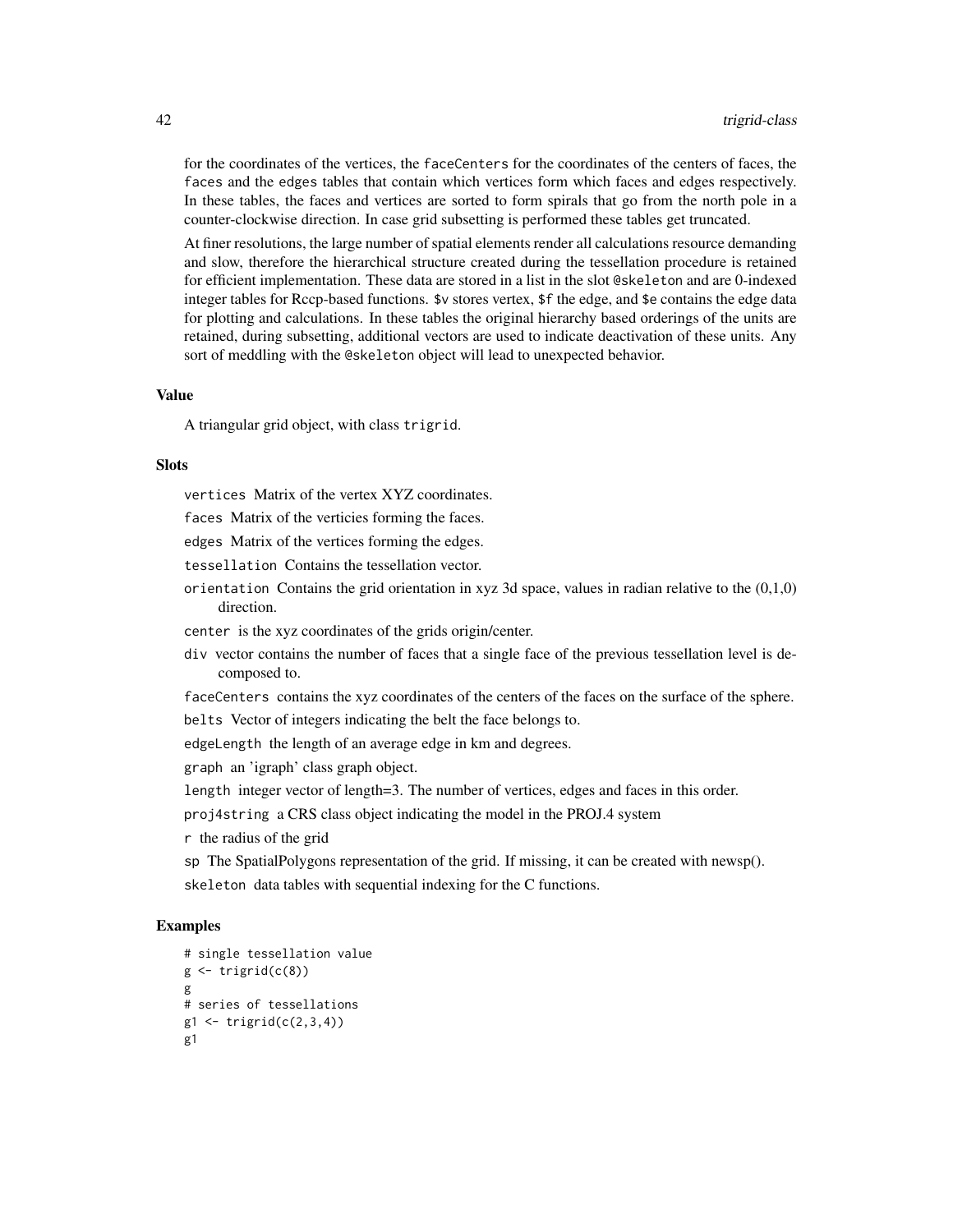<span id="page-42-0"></span>

This function will return a value that is proportional to the irregularity of a triangonal face or subface. The ratio of the lengths of the shortest and the longest edges.

#### Usage

trishape(gridObj) ## S4 method for signature 'trigrid' trishape(gridObj) ## S4 method for signature 'hexagrid' trishape(gridObj)

## Arguments

gridObj ([trigrid](#page-40-1), [hexagrid](#page-17-1)) Object.

## Details

The value is exactly 1 for an equilateral triangle, and becomes 0 as one of the edges approach 0.

#### Value

A named numeric vector, one value for every face of the grid.

#### Examples

```
g \leftarrow \text{trigrid}(3)shape <- trishape(g)
```

| values |                   |  |  | Extract and replace values from a gridlayer-derived object (e.g. |  |
|--------|-------------------|--|--|------------------------------------------------------------------|--|
|        | link{facelayer}). |  |  |                                                                  |  |

#### Description

The function will get the @values slot of a [facelayer](#page-10-1) object.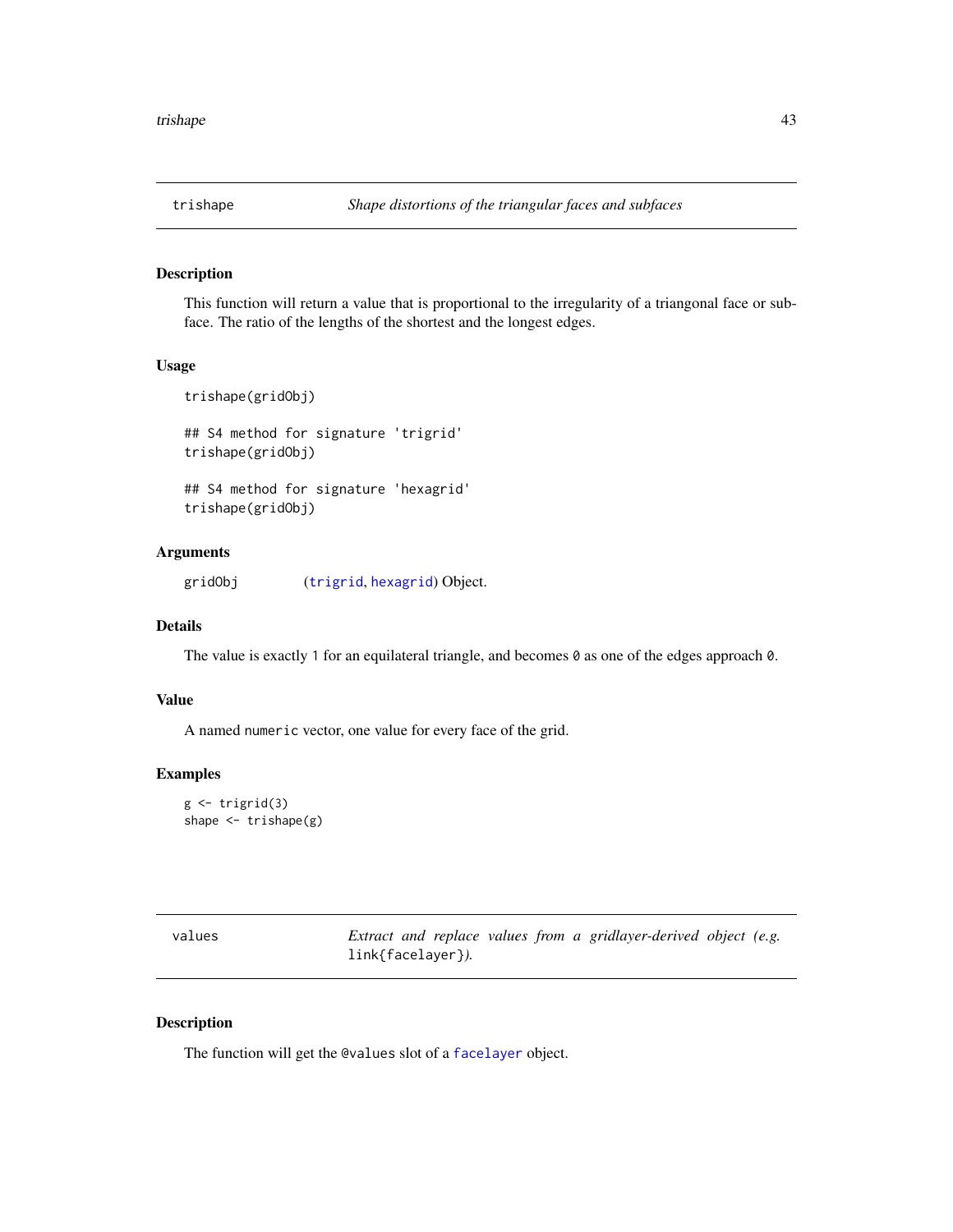#### 44 vertices

## Usage

```
values(x,...)
## S4 method for signature 'gridlayer'
values(x)
values(x) <- value
## S4 replacement method for signature 'gridlayer'
```
## values(x) <- value

## Arguments

| x       | (facelayer) Object.                                     |
|---------|---------------------------------------------------------|
| value   | (logical, character or numeric) Replacement values.     |
| $\cdot$ | Arguments passed to class-specific methods. (Not used.) |

## Format

An object of class standardGeneric of length 1. An object of class standardGeneric of length 1.

vertices *The vertices of an icosahedral grid object*

#### Description

Shorthand function to return the vertices slot of an icosahedral grid or a grid linked to a facelayer.

#### Usage

```
vertices(x, ...)
## S4 method for signature 'trigrid'
vertices(x, output = "polar")
## S4 method for signature 'facelayer'
```

```
vertices(x, output = "polar")
```

|                         | (trigrid, hexagrid or facelayer) The icosahedral grid, or linked data object. |
|-------------------------|-------------------------------------------------------------------------------|
| $\cdot$ $\cdot$ $\cdot$ | Additional arguments passed to class-specific methods.                        |
| output                  | (character) The coordinate system of output.                                  |

<span id="page-43-0"></span>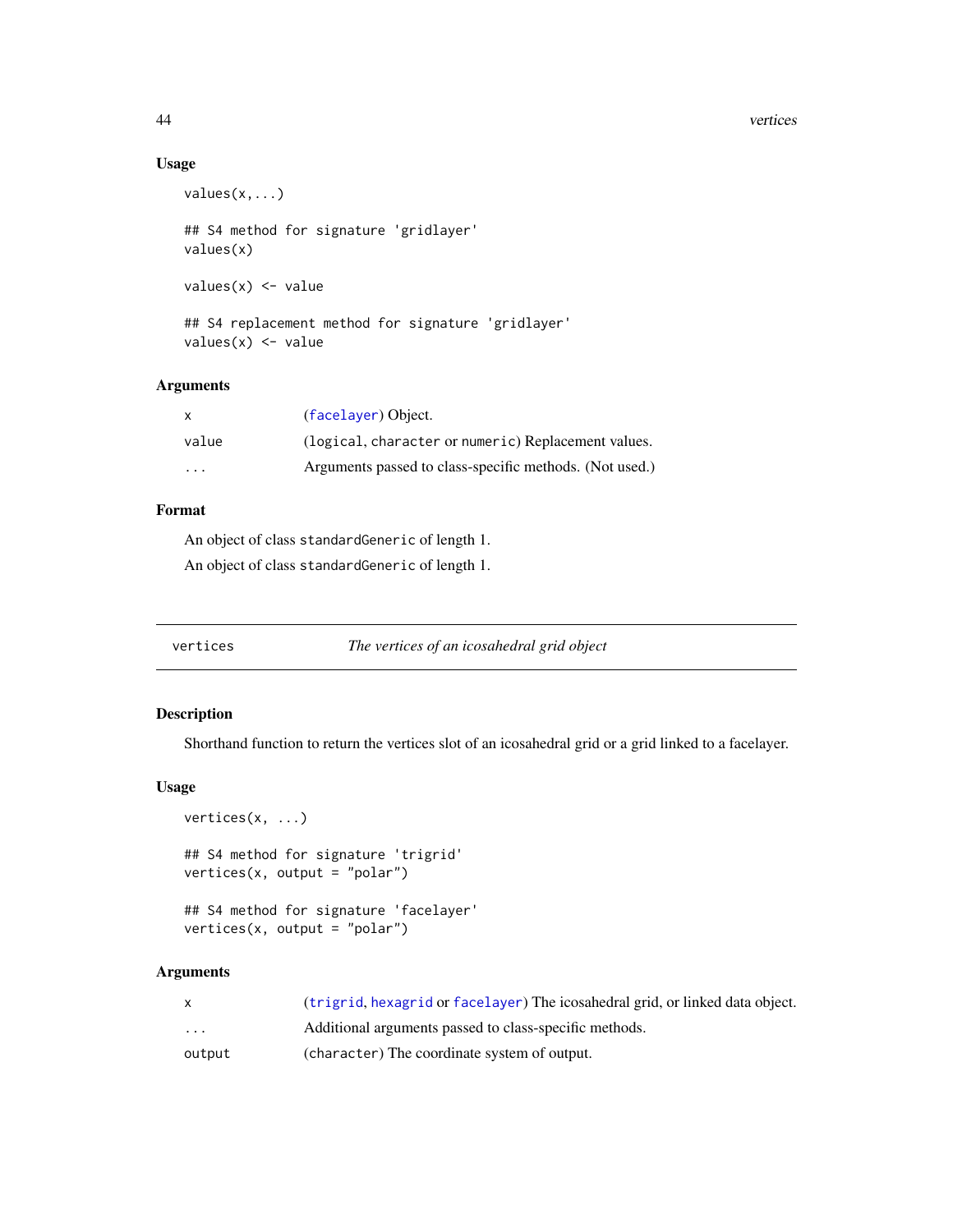#### <span id="page-44-0"></span>vicinity and the contract of the contract of the contract of the contract of the contract of the contract of the contract of the contract of the contract of the contract of the contract of the contract of the contract of t

## Examples

```
a \leftarrow \text{trigrid}(1)vertices(a)
```
vicinity *The neighbouring faces of faces in an icosahedral grid*

## Description

This function will return neighbouring faces of the input faces.

## Usage

```
vicinity(gridObj, faces, ...)
## S4 method for signature 'trigrid,character'
vicinity(
 gridObj,
 faces,
 order = 1,
 output = "vector",
 self = TRUE,namedorder = FALSE,
  ...
)
```
## Arguments

| gridObj    | (trigrid or hexagrid) I cosahedral grid object.                                                                                                                                                                                                         |
|------------|---------------------------------------------------------------------------------------------------------------------------------------------------------------------------------------------------------------------------------------------------------|
| faces      | (character) A vector specifying names of faces.                                                                                                                                                                                                         |
| $\ddots$   | Arguments passed to the ego function.                                                                                                                                                                                                                   |
| order      | (numeric) Passed to the ego function, an integer value specifying the size of the<br>neighborhood around a face.                                                                                                                                        |
| output     | (character) The type of the output. The default "vector" will give back the<br>names of the faces that adjacent to the faces specified, including themselves.<br>"list" will return a list.                                                             |
| self       | (logical) Flag indicating whether the input faces should be in the output. For<br>the "list" output option, the input face names will be omitted only from those<br>character vectors that contain face names that are related to the face in question. |
| namedorder | (logical) Should the orders of the neighbouring cells be reported (TRUE) or just<br>the names of the cells (default, FALSE).                                                                                                                            |

## Value

A character vector or a list of character vectors.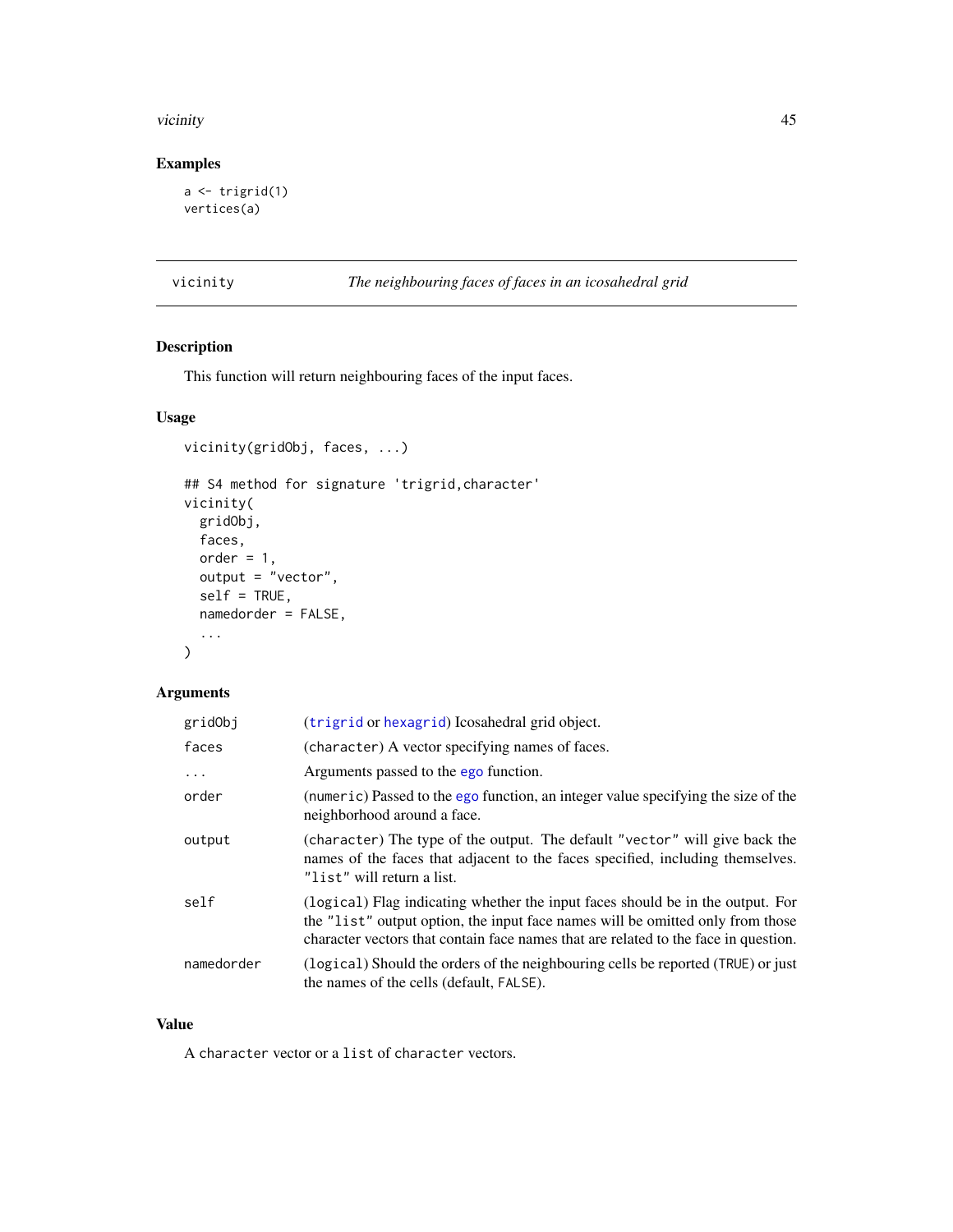## Examples

```
g \leftarrow \text{trigrid}(3)ne <- vicinity(g, c("F4", "F10"))
ne
```
[,gridlayer,ANY,missing-method

*Extraction from a gridlayer using indices*

## Description

Shorthand to the [subset](#page-35-1) function.

Function to replace specific elements in a gridlayer object

## Usage

```
## S4 method for signature 'gridlayer,ANY,missing'
x[i]
## S4 method for signature 'gridlayer,Extent,missing'
x[i]
## S4 replacement method for signature 'gridlayer, ANY, ANY'
x[i] <- value
```
## Arguments

|       | (facelayer) The object to be subsetted.                                                                                            |
|-------|------------------------------------------------------------------------------------------------------------------------------------|
|       | (logical, numeric nor extent) The subscript vector, or extent, specifying the<br>faces that are used for subsetting. As in subset. |
| value | The replacement values.                                                                                                            |

## Details

All these methods are implementing direct replacement in the @values slot of a layer, depending on criteria used for subsetting.

## Value

The extraction methods return [facelayer](#page-10-1)-class objects.

<span id="page-45-0"></span>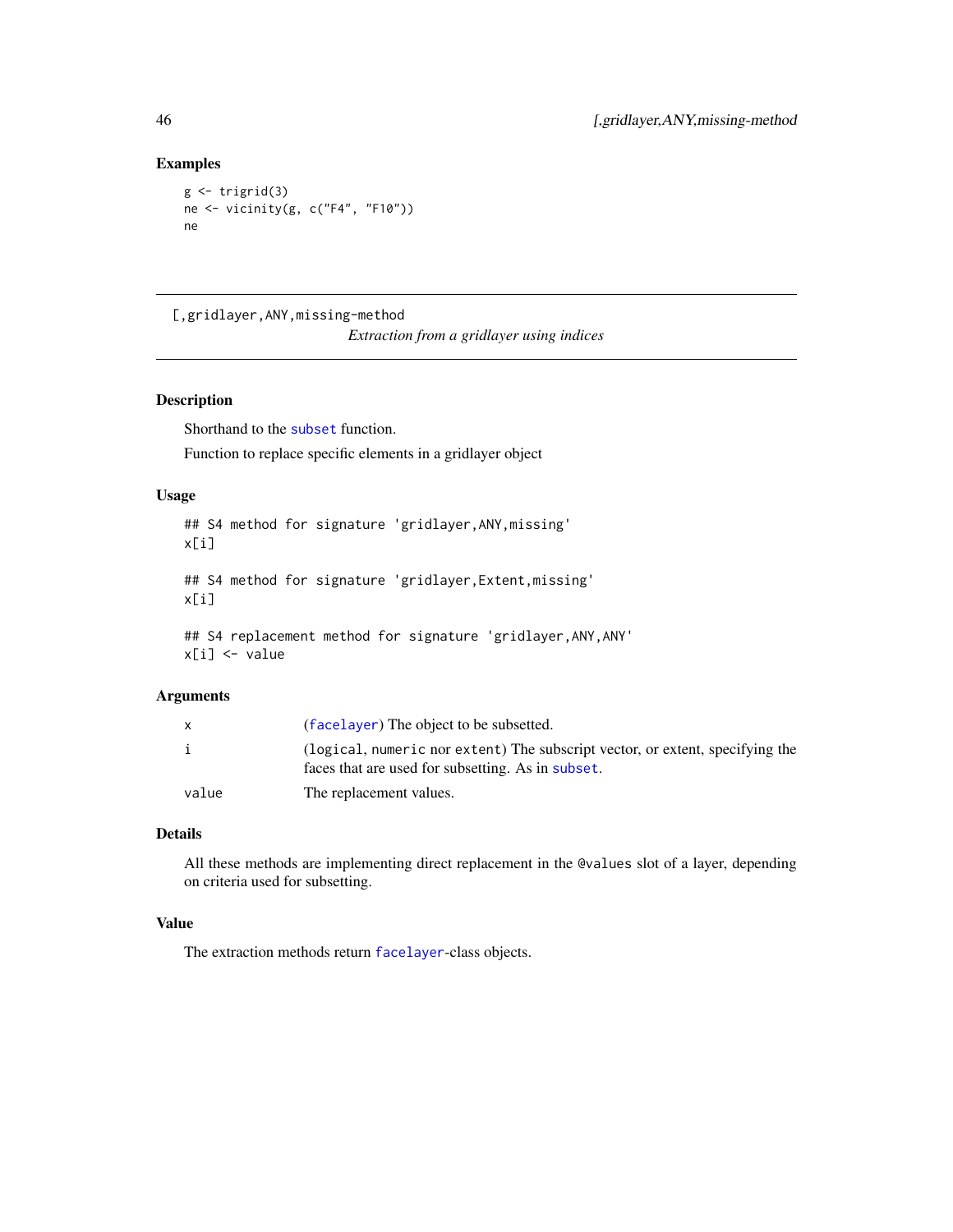# <span id="page-46-0"></span>**Index**

```
∗ datasets
    lines3d, 21
    plot, 27
    plot3d, 28
    resample, 31
    rotate, 33
    subset, 36
    tessguide, 39
    values, 43
46
[,gridlayer,Extent,missing-method
        ([,gridlayer,ANY,missing-method),
        46
[,trigrid,ANY,ANY-method (subset), 36
[<-,gridlayer,ANY,ANY-method
        ([,gridlayer,ANY,missing-method),
        46
[<-,gridlayer-method
        ([,gridlayer,ANY,missing-method),
        46
arcdist, 3
arcdistmat, 4
arcpoints, 5
CarToPol, 6
CarToPol,data.frame-method (CarToPol), 6
CarToPol,matrix-method (CarToPol), 6
CarToPol,numeric-method (CarToPol), 6
cellocator, 7
centers, 7
centers,facelayer-method (centers), 7
centers,trigrid-method (centers), 7
chull, 9
chullsphere, 8
colorRamp, 27
colorRampPalette, 12
CRS, 14, 20, 27
cut, 12, 28
```
edgelength, [9](#page-8-0) edgelength,trigrid-method *(*edgelength*)*, [9](#page-8-0) edges, [10](#page-9-0) edges,facelayer-method *(*edges*)*, [10](#page-9-0) edges,obj3d-method *(*edges*)*, [10](#page-9-0) ego, *[45](#page-44-0)* facelayer, *[8](#page-7-0)*, *[10](#page-9-0)[–13](#page-12-0)*, *[18](#page-17-0)*, *[20,](#page-19-0) [21](#page-20-0)*, *[23](#page-22-0)[–27](#page-26-0)*, *[29](#page-28-0)*,

*[31,](#page-30-0) [32](#page-31-0)*, *[36](#page-35-0)*, *[43,](#page-42-0) [44](#page-43-0)*, *[46](#page-45-0)* facelayer *(*facelayer-class*)*, [11](#page-10-0) facelayer-class, [11](#page-10-0) faces, [11](#page-10-0) faces,gridlayer-method *(*faces*)*, [11](#page-10-0) faces,trigrid-method *(*faces*)*, [11](#page-10-0) faces3d, [12,](#page-11-0) *[29](#page-28-0)* faces3d,facelayer-method *(*faces3d*)*, [12](#page-11-0) faces3d,hexagrid-method *(*faces3d*)*, [12](#page-11-0) faces3d,trigrid-method *(*faces3d*)*, [12](#page-11-0)

```
graph, 13
gridgraph, 13, 24
gridgraph,facelayer-method (gridgraph),
        13
gridgraph,hexagrid-method (gridgraph),
        13
gridgraph,trigrid-method (gridgraph), 13
gridlabs, 14
gridlabs3d, 14
gridlabs3d,hexagrid-method
        (gridlabs3d), 14
gridlabs3d,trigrid-method (gridlabs3d),
        14
guides3d, 15
heat.colors, 12
heatMapLegend, 12, 16
```
hexagrid, *[7,](#page-6-0) [8](#page-7-0)*, *[10](#page-9-0)[–15](#page-14-0)*, *[20,](#page-19-0) [21](#page-20-0)*, *[24](#page-23-0)[–27](#page-26-0)*, *[29](#page-28-0)*, *[31](#page-30-0)[–37](#page-36-0)*, *[39,](#page-38-0) [40](#page-39-0)*, *[43](#page-42-0)[–45](#page-44-0)* hexagrid *(*hexagrid-class*)*, [18](#page-17-0)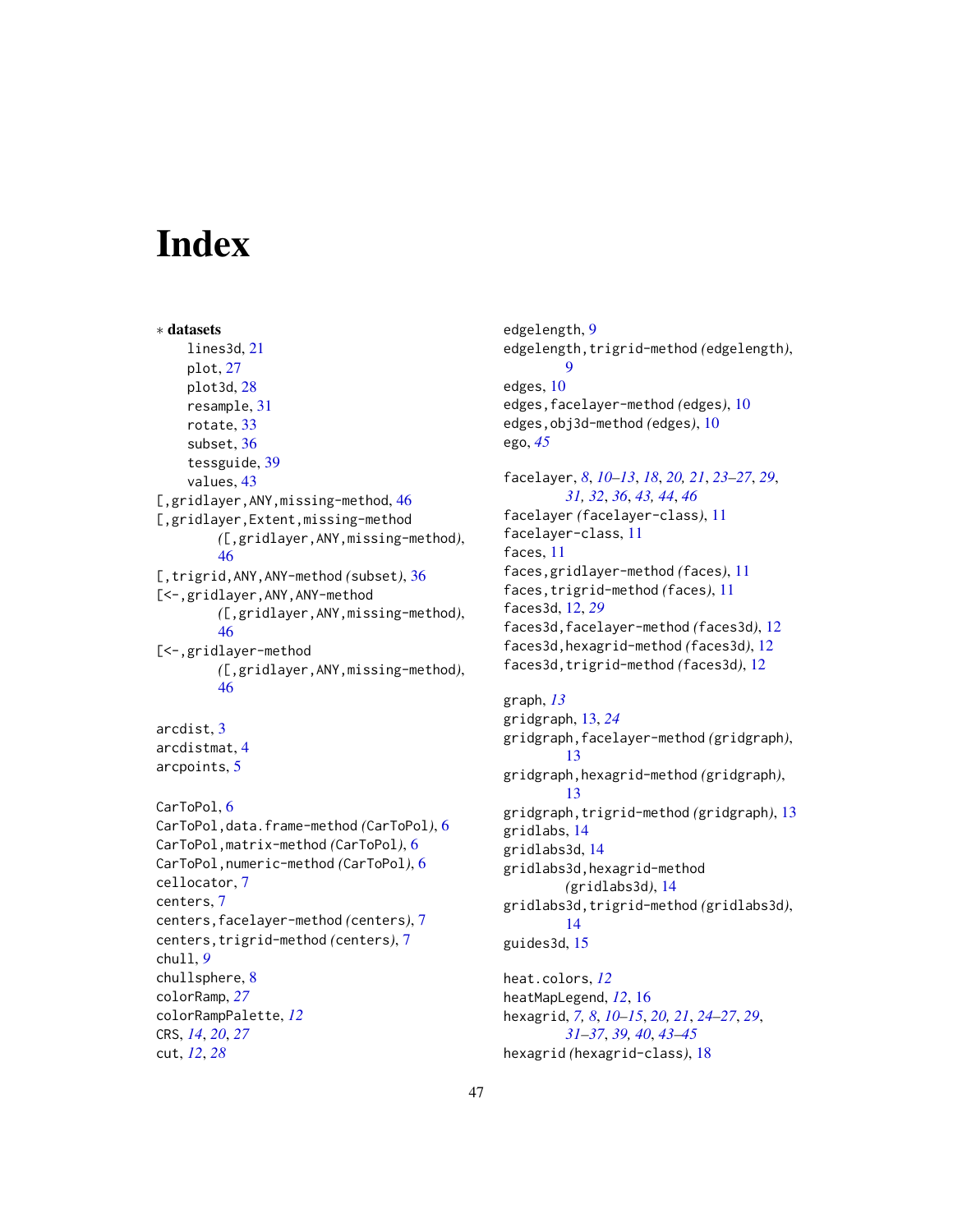```
hexagrid-class, 18
icosa, 19, 32
igraph, 18
length,gridlayer-method
        (length,trigrid-method), 20
20
lines,trigrid-method, 20
lines3d, 16, 21
lines3d,Line-method (lines3d), 21
lines3d,Lines-method (lines3d), 21
lines3d,Polygon-method (lines3d), 21
lines3d,Polygons-method (lines3d), 21
lines3d,SpatialLines-method (lines3d),
        21
lines3d,SpatialLinesDataFrame-method
        (lines3d), 21
lines3d,SpatialPolygons-method
        (lines3d), 21
lines3d,SpatialPolygonsDataFrame-method
        (lines3d), 21
lines3d,trigrid-method (lines3d), 21
locate, 22
locate,hexagrid,matrix-method (locate),
        22
locate, trigrid, data.frame-method
        (locate), 22
locate,trigrid,matrix-method (locate),
        22
locate,trigrid,numeric-method (locate),
        22
locate,trigrid,SpatialPoints-method
        (locate), 22
locate,trigrid,SpatialPointsDataFrame-method
SpPolygons,hexagrid-method
        (locate), 22
locator, 7
names,gridlayer-method, 23
newgraph, 24
newgraph,trigrid-method (newgraph), 24
newsp, 18, 25
newsp,trigrid-method (newsp), 25
occupied, 25
orientation, 26
orientation,trigrid-method
        (orientation), 26
orientation<- (orientation), 26
```

```
orientation<-,trigrid-method
        (orientation), 26
par3d, 28, 29
plot, 16, 17, 27
plot,facelayer,ANY-method (plot), 27
plot,trigrid,ANY-method (plot), 27
plot3d, 12, 21, 28, 29
PolToCar, 29
PolToCar,data.frame-method (PolToCar),
        29
PolToCar,matrix-method (PolToCar), 29
PolToCar,numeric-method (PolToCar), 29
pos, 31
RasterLayer, 32
resample, 31, 32
resample,facelayer,trigrid-method
        (resample), 31
resample,Raster,trigrid-method
        (resample), 31
rotate, 26, 33
rotate, trigrid-method (rotate)33
rpsphere, 33
segments3d, 16
sp.lines, 20
SpatialLines, 34, 35
SpatialPoints, 23
SpatialPointsDataFrame, 23
SpatialPolygons, 18, 20, 25, 27, 35, 41
SpLines, 34
SpLines,trigrid-method (SpLines), 34
SpPolygons, 18, 25, 35
        (SpPolygons), 35
SpPolygons,trigrid-method (SpPolygons),
        35
str, 18, 41
subset, 36, 36, 46
subset,gridlayer-method (subset), 36
subset,hexagrid-method (subset), 36
subset, trigrid-method (subset)36
surfacearea, 37
surfacearea,hexagrid-method
        (surfacearea), 37
surfacearea,trigrid-method
        (surfacearea), 37
surfacecentroid, 9, 38
```